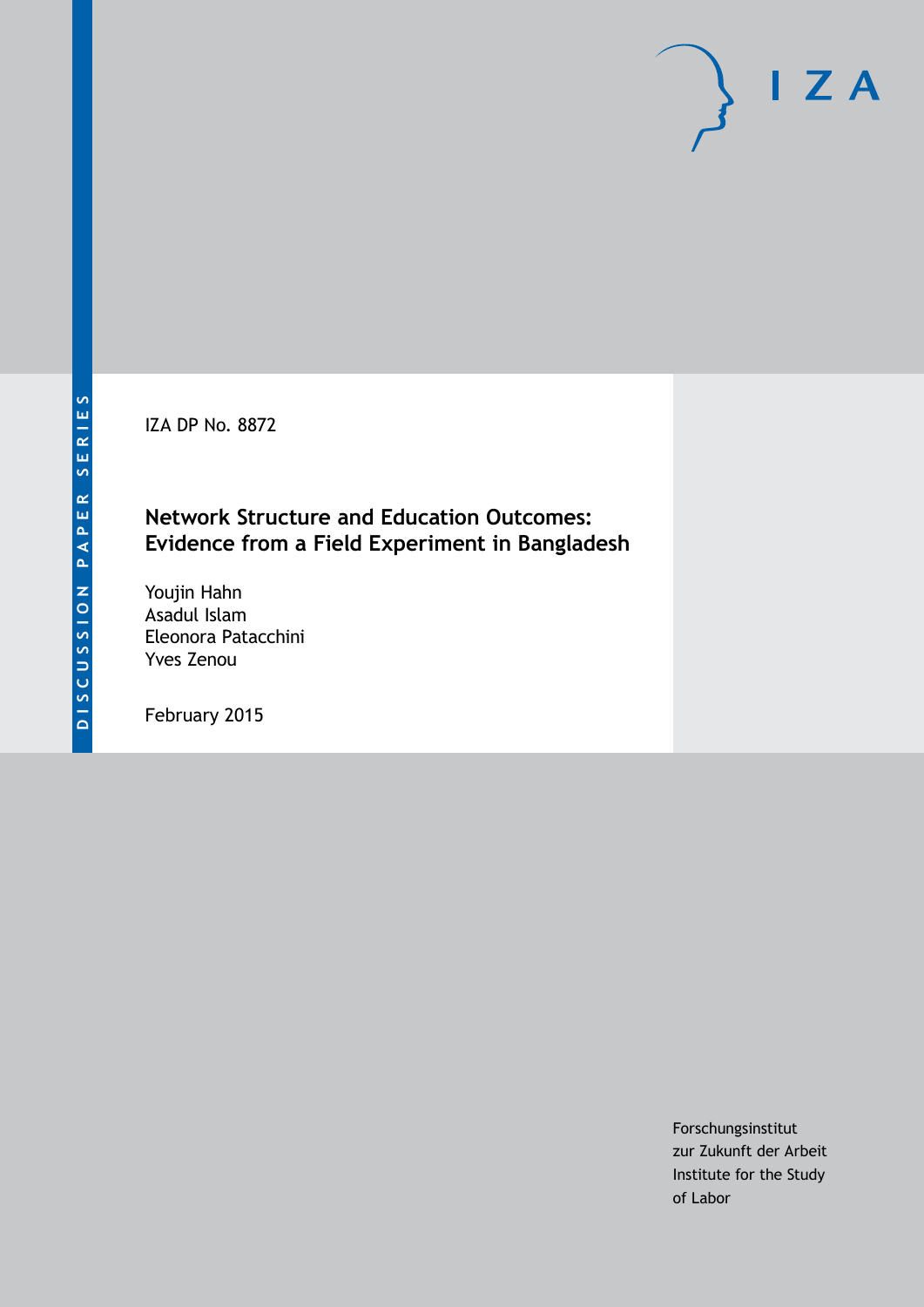# **Network Structure and Education Outcomes: Evidence from a Field Experiment in Bangladesh**

## **Youjin Hahn**

*Monash University*

## **Asadul Islam**

*Monash University*

## **Eleonora Patacchini**

*Cornell University, EIEF, CEPR and IZA*

## **Yves Zenou**

*Stockholm University, IFN, CEPR and IZA*

## Discussion Paper No. 8872 February 2015

IZA

P.O. Box 7240 53072 Bonn **Germany** 

Phone: +49-228-3894-0 Fax: +49-228-3894-180 E-mail: [iza@iza.org](mailto:iza@iza.org)

Any opinions expressed here are those of the author(s) and not those of IZA. Research published in this series may include views on policy, but the institute itself takes no institutional policy positions. The IZA research network is committed to the IZA Guiding Principles of Research Integrity.

The Institute for the Study of Labor (IZA) in Bonn is a local and virtual international research center and a place of communication between science, politics and business. IZA is an independent nonprofit organization supported by Deutsche Post Foundation. The center is associated with the University of Bonn and offers a stimulating research environment through its international network, workshops and conferences, data service, project support, research visits and doctoral program. IZA engages in (i) original and internationally competitive research in all fields of labor economics, (ii) development of policy concepts, and (iii) dissemination of research results and concepts to the interested public.

<span id="page-1-0"></span>IZA Discussion Papers often represent preliminary work and are circulated to encourage discussion. Citation of such a paper should account for its provisional character. A revised version may be available directly from the author.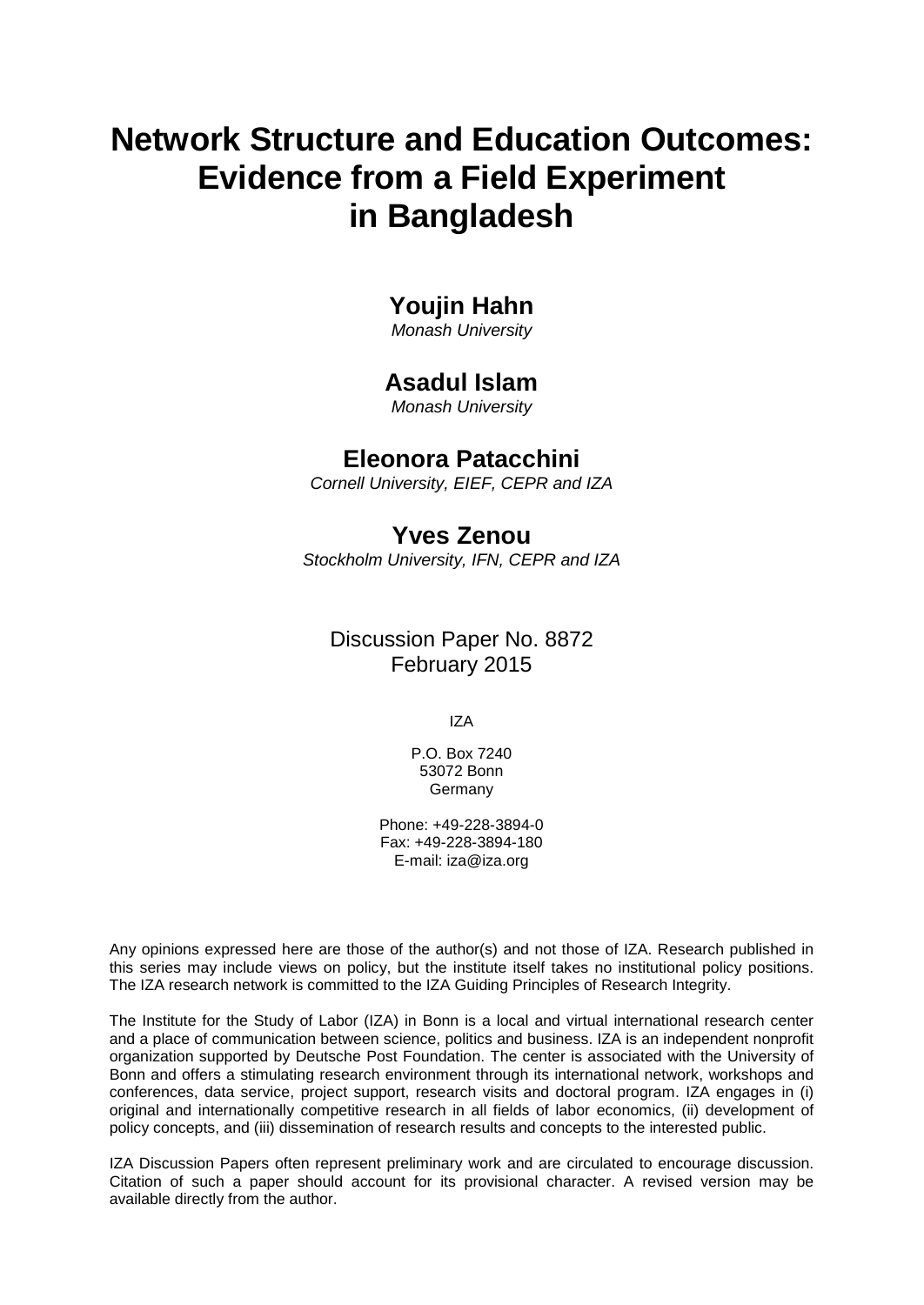IZA Discussion Paper No. 8872 February 2015

# **ABSTRACT**

## **Network Structure and Education Outcomes: Evidence from a Field Experiment in Bangladesh[\\*](#page-1-0)**

We study the causal impact of network centrality on educational outcomes using field experiments in primary schools in Bangladesh. After obtaining information on friendship networks, we randomly allocate students into groups and give them individual and group assignments. We find that groups that perform best are those whose members have high Katz-Bonacich and key-player centralities. Leaders are mostly responsible for this effect, while bad apples have little influence. Own Katz-Bonacich centrality is associated with better individual performance only if it is above the average centrality of the group. Further experiments reveal that leadership, as measured by network centrality, mainly captures noncognitive skills, especially patience and competitiveness.

JEL Classification: A14, C93, D01, I20

Keywords: social networks, centrality measures, leaders, soft skills

Corresponding author:

Yves Zenou Stockholm University Department of Economics 106 91 Stockholm Sweden E-mail: [yves.zenou@ne.su.se](mailto:yves.zenou@ne.su.se)

We thank Quoc-Anh Do, Carlo L Del Bello and Ben Golub as well as the participants of the departmental seminar at Monash University for helpful comments and suggestions.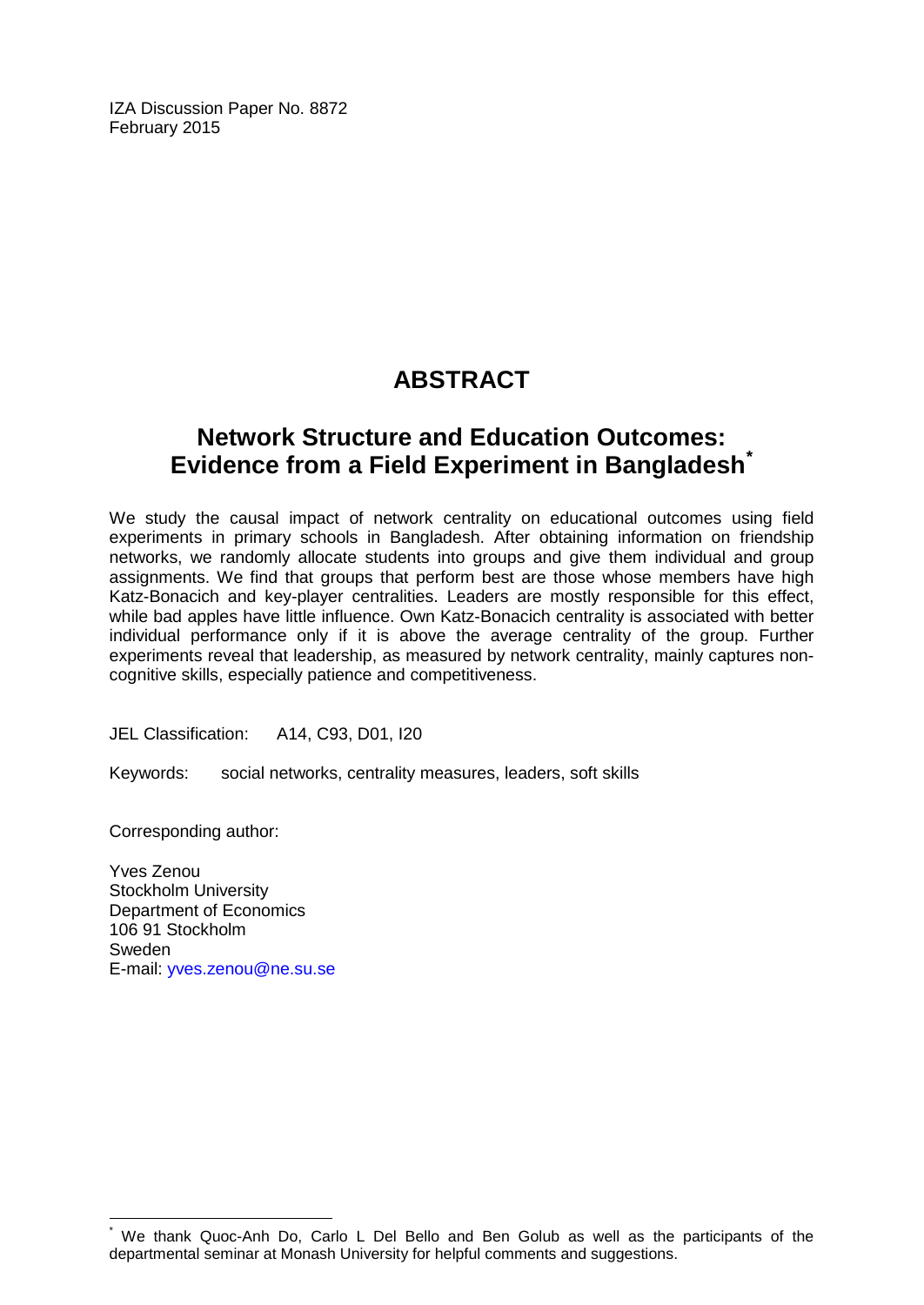## 1 Introduction

We investigate the importance of group members' popularity in shaping individual and group performance in the context of education outcomes. We measure student popularity using the individual position in her network of social contacts. This study is the first to look at the importance of network centrality in shaping performance in a group production process using randomly allocated groups.<sup>1</sup>

We conduct a large scale field experiment in rural primary schools in Bangladesh where we randomly allocate students into groups. In June 2013, we collect students' friendship network and conducted a separate household survey in 80 schools for fourth-graders to obtain information on demographic characteristics, education, family background and friendship. We also collected behavioral characteristics for pupils in a subset of schools by conducting standard games commonly used in experimental economics. From a network perspective, the most interesting aspect of this dataset is the friendship information, which is based upon actual friends nominations. Indeed, pupils were asked to identify their best friends from a school roster (up to 10 nominations). Therefore, we have the whole network of interactions of students in each school. We end up with 3,406 students distributed over 80 networks. Then, in July 2013, we design our experiment by randomly allocating students into groups of four in each classroom. We balance the group characteristics so that they have on average the same ability level and the same observable characteristics. We then ask students to perform different tests on general knowledge and math, both in the very short run (i.e. when the groups are just formed) and in the longer run (a week after the groups have been formed). Some of the tests were performed collectively by the group while some others were performed individually.

Our analysis mainly focuses on two questions. First, we examine whether and how the centrality of members of randomly assigned groups affect the group and the individual test scores. Second, having found evidence of the existence of some effects, we then investigate their underlying mechanism. Economists have long speculated about the importance of the individual position in a network of social contacts for decision making processes, but few studies have been able to explain the underlying mechanisms. This study is among the first to get inside the black box of network centrality measures. Our conjecture is that network centrality measures, especially Katz-Bonacich and key-player centralities, capture some of the non-cognitive or soft skills of a student. As a result, groups with high key-player and

<sup>&</sup>lt;sup>1</sup>The economics of networks is a growing field in economics. For recent overviews, see Ioannides (2012), Jackson (2008, 2011, 2014), Jackson et al. (2015), Jackson and Zenou (2015) and Topa and Zenou (2015).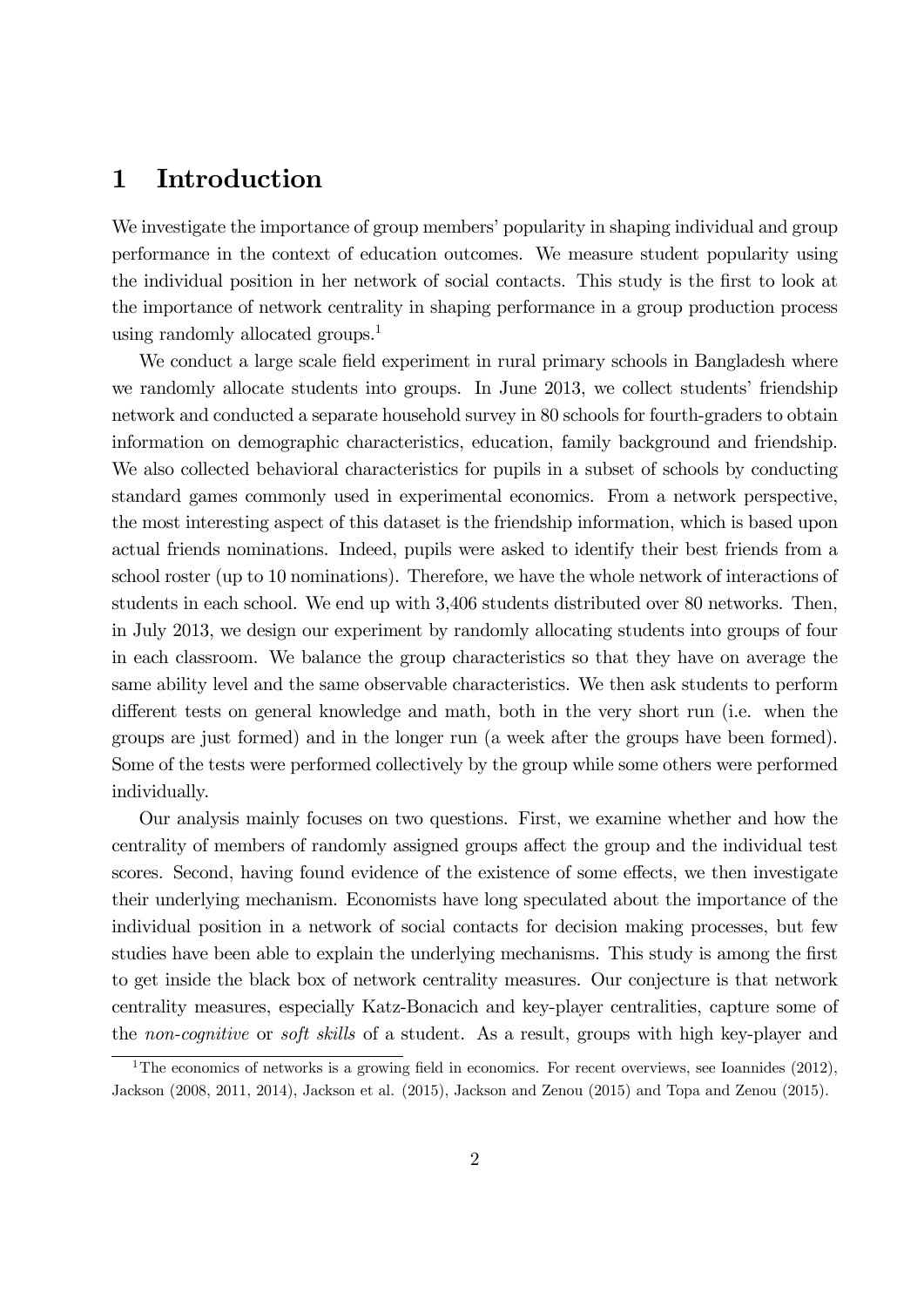Katz-Bonacich centrality are the groups that include popular and social students who can promote study activities and learning practices amongst group members, enforce decisions and stimulate discussions. To investigate if, indeed, these centrality measures (and others) capture the soft skills of the students, we perform additional experiments. We make our students play some games that capture personal traits such as risk-taking behavior, patience and competitiveness.

The elaboration of the data collected from our experiments shows the following evidence. Firstly, our results show that the Katz-Bonacich and key-player average centrality of the group have a significant and positive impact on the *group performance* in the short run. This is an interesting result because, in the short run, the students did not have time to interact with each other and thus this is a pure "centrality" effect. Interestingly, we find that these two centrality measures also matter for the longer-run group outcomes, when longer run means here one week after the groups were randomly formed.

When we look at *individual outcomes*, we show that only own centrality matters. In other words, the centrality of other students in my group does not affect my individual performance, even though I have interacted with them during a week solving the group assignment before I perform my own test. Interestingly, we show that own Katz-Bonacich centrality and own degree centrality (which simply looks at the number of friends each student has) are the best predictors of individual performance.

We further investigate whether and to what extent there are effects stemming from the relative (rather than absolute) position of each group member in terms of centrality. For that, we investigate the impact of deviations of own centrality compared to the average centrality of the group, of the leader or star in the group (i.e. the student with the highest centrality in the group) and of the weakest link or bad apple in the group (i.e. the student with the lowest centrality in the group) on the group's and the individual's outcomes both in the short and in the longer run.

First, we find that there is a positive effect of own centrality on individual performance only when the individual centrality is above the average centrality of the group. Second, we find that leaders play an important role in group outcomes in the short and longer run. In other words, it is often the student with the highest centrality in the group that affects the collective performance of the group. Third, this last result is not true for bad apples or weakest links. Indeed, the student with the lowest centrality in the group has nearly no impact on the group performance. Finally, own centrality is the main determinant for individual outcomes, even though the leader can weaken this effect.

To wrap up, groups that perform best are those with high average Katz-Bonacich and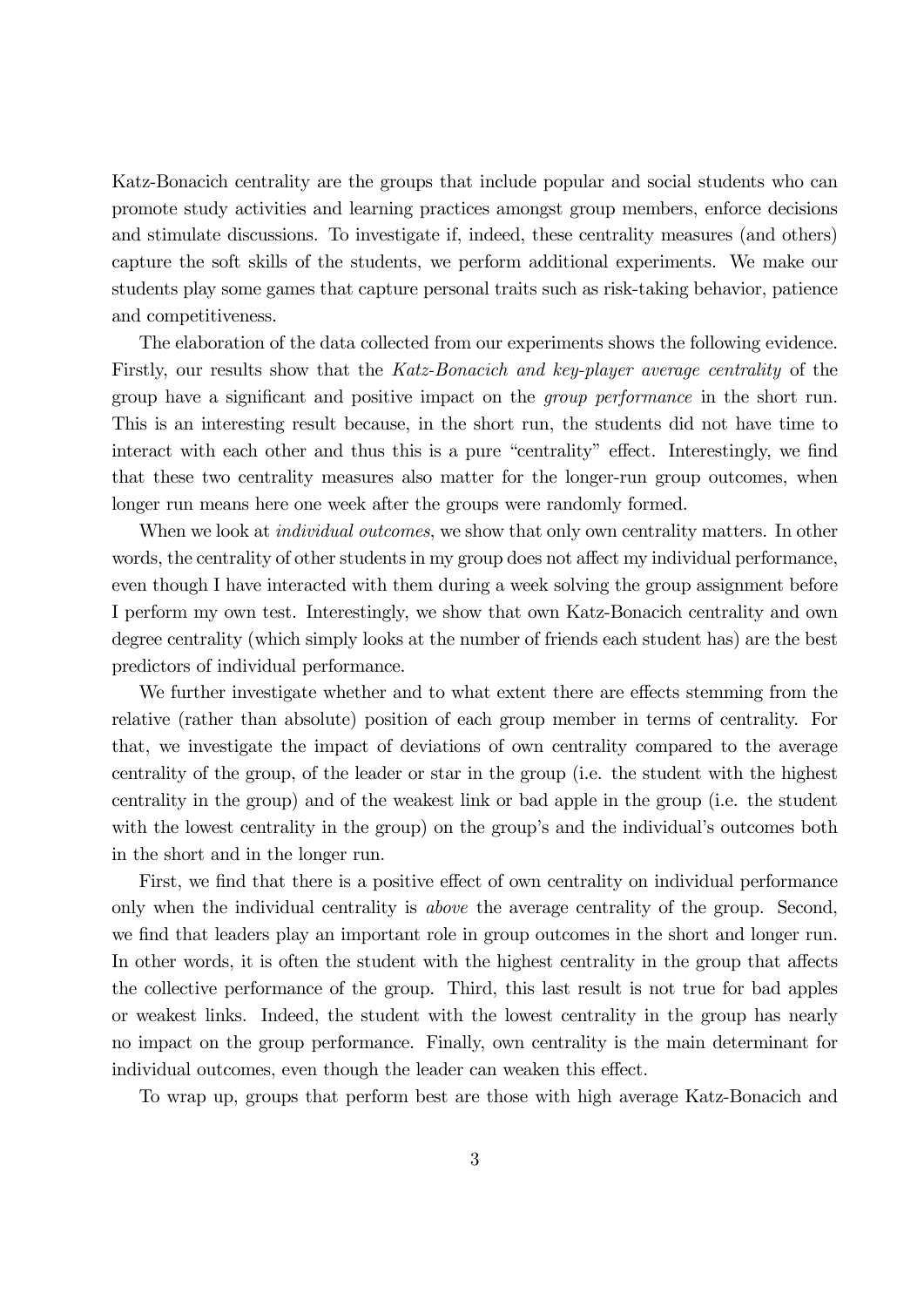key-player centralities with a high dispersion. Leaders are mostly responsible for this effect while bad apples have little impact.

When looking at the data collected from our additional experiments on students' soft skills, we find that there are strong correlations between time preference or patience and competitive behaviors of our students and their key-player centrality as well as their Katz-Bonacich centralities. We also test whether each centrality captures the cognitive skills of the student as measured by their ability ( captured by the test score at the individual math test taken before the experiment). We find that, for all centrality measures, there is no significant correlation between centrality measures and ability, which seems to indicate that centrality measures do capture non-cognitive skills (or soft skills) rather than cognitive skills. These results suggest that the personal traits of students that are conductive of high-quality collective and individual works are patience and competitiveness. The results do not provide any evidence which suggest that a student's risk-taking behavior could help students work efficiently both in groups and individually.

The rest of the paper unfolds as follows. In the next section, we relate our paper to the literature and highlight our contribution. In Section 3, we give some background of the educational system in Bangladesh. Section 4 is devoted to the description of our dataset and the experimental design. In Section 5, we detail the regressions that we estimate and our results. In Section 6, we investigate the mechanisms behind our results by studying the extent to which centrality measures capture cognitive or non-congnitive skills. Finally, Section 7 concludes.

## 2 Related literature

Our paper is related to different literatures.

#### Peer effects in education

An important literature on peer effects and education looks at the causal impact of peers on educational outcomes using field experiments (see e.g. Angrist and Lavy, 1999; Sacerdote, 2001; Zimmerman, 2003).<sup>2</sup> For example, Sacerdote  $(2001)$  and Carrell et al.  $(2009)$  study specific contexts in which first-year roommates (or hallmates or squadron mates in the case of military academies) are randomly assigned by the housing office. This creates exogenous variation in one's peer group, which is then used to ask how much peers matter, which peers matter, and for what outcomes. They find strong peer effects in education. A recent paper by Carrell et al. (2013) examine squadron mates in the case of military academies. They

 $2\text{For an overview of this literature, see Sacerdote } (2011, 2014).$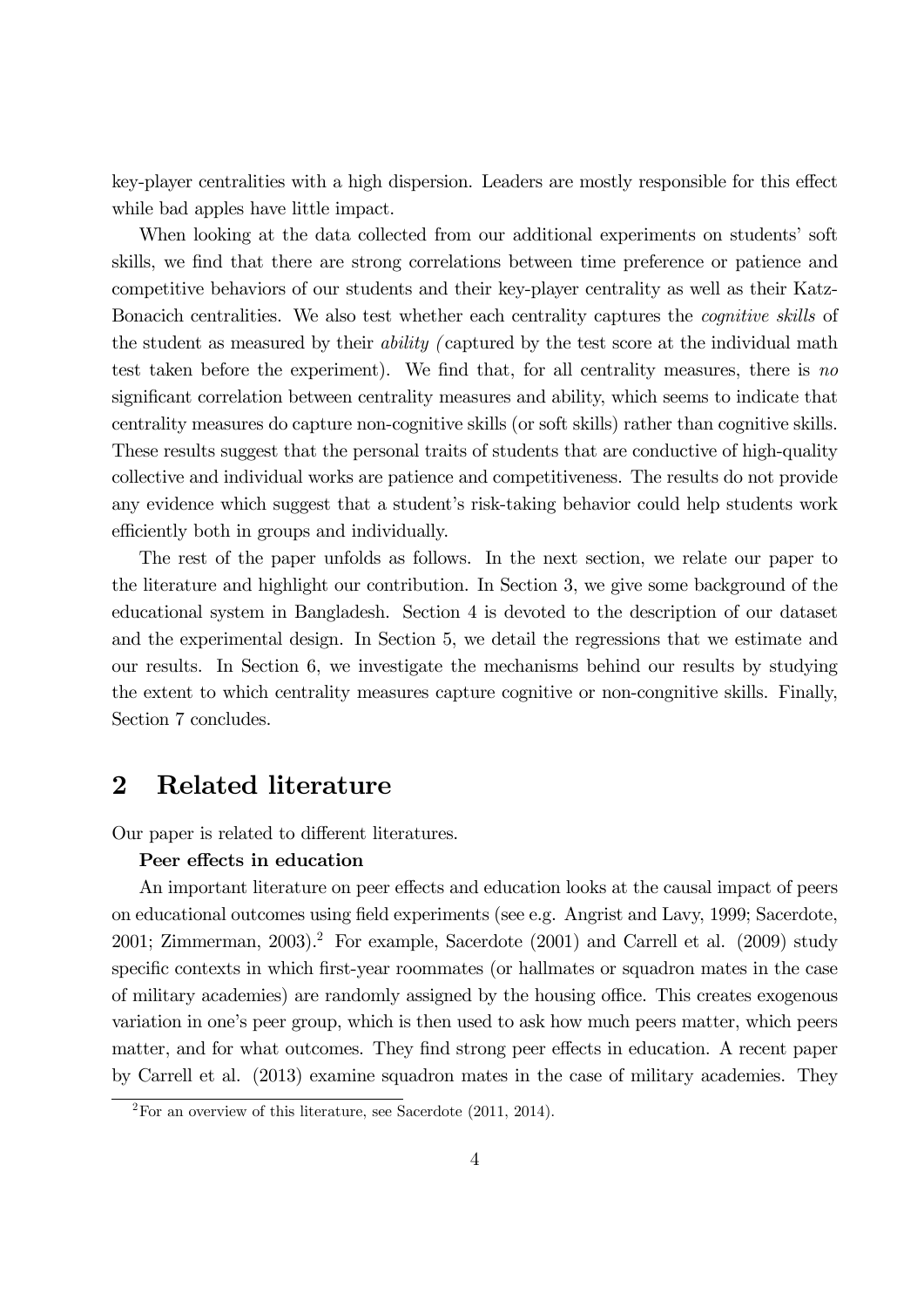manipulate the groups by putting together low-ability and high-ability incoming cadets at the US Air Force Academy. They show that performance for the lower-ability students fell relative to lower-ability students in the randomly assigned control group.

Compared to this literature, we study *network topology effects* rather than *peer* effects. While adopting the same methodology that ensures a random allocation of the peers, we consider the impact of network characteristics (such as centrality measures) on educational outcomes.

#### Non-cognitive versus cognitive skills

Another important literature in education is the one about the distinction between cognitive skills (grades) and non-cognitive skills (soft skills). It is well documented that cognitive ability (or skill) is a strong predictor of education success. Economists, psychologists, and sociologists are now actively examining determinants of social and economic success beyond those captured by cognitive ability (see e.g. Borghans et al., 2008). For example, a recent analysis of the Perry Preschool Program shows that personal traits other than those measured by IQ and achievement tests causally determine life outcomes (see, in particular, Heckman et al., 2010; 2011). Traits such as perseverance and preferences related to an interest in learning might lead people to attain more total years of schooling. Indeed some evidence suggests that this might be the case. For example, Heckman et al. (2006) show that better adolescent personality traits –as measured by locus of control and self-esteem– increases the probability of graduating from, and stopping at, high school for males at the lowest quantiles of the personality distribution. Cunha et al. (2010) use a dynamic factor model to investigate the development of both cognitive skills and personality traits during childhood, allowing for endogenous investment in skills and dynamic complementarities. They find that adolescent personality–as measured by a variety of behavior inventories– accounts for 12% of the variation in educational attainment, whereas adolescent cognitive ability accounts for 16% of the variation (see Almlund et al., 2011, for a review).

To summarize, this literature shows that soft skills (such as motivation, tenacity, trustworthiness, conscientiousness, honesty, and perseverance) predict success in life, that they causally produce that success, and that programs that enhance soft skills have an important place in an effective portfolio of public policies (Heckman and Kautz, 2012).

Soft skills, however, are difficult to measure. While the measures of soft skills used in these papers are self-reported, we adopt an indirect approach. Our analysis contributes to this literature by showing that measures of student's popularity in the school are correlated with student's soft or non-cognitive skills. Our results suggest that, indeed, centrality and thus soft skills (mostly patience and competitiveness) do affect the performance of the students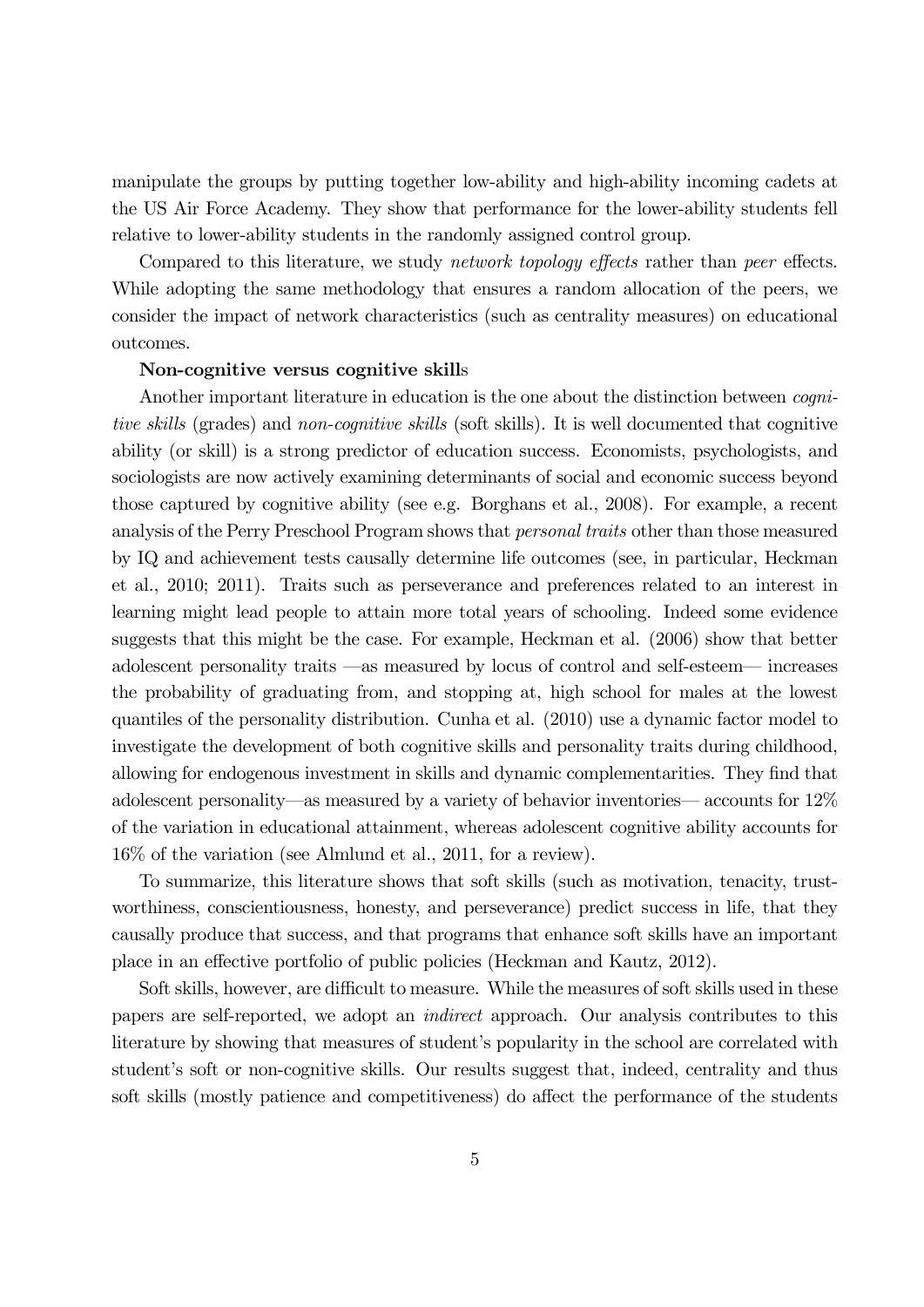and that they should be taken into account in education policies.

#### Centrality in networks

Bavelas (1948) and Leavitt (1951) were among the first to use centrality to explain differential performance of communication networks and network members on a host of variables including time to problem solution, number of errors, perception of leadership, efficiency, and job satisfaction. Following their work, many researchers have investigated the importance of the centrality of agents on different outcomes. Indeed, various studies from different disciplines have shown that centrality is important in explaining employment opportunities (Granovetter, 1974), peer effects in crime (Haynie, 2001), power in organizations (Brass, 1984), the success of open-source projects (Grewal et al., 2006) as well as workers' performance (Mehra et al., 2001). On the other hand, economists are familiar with the difficulty of ascertaining cause and effect in such complex constructs and have remained dubious about the identification of the effects. The main challenge is the endogeneity of the network.<sup>3</sup>

A possible way out is to use controlled experiments. In the field of networks, this has been implemented by either  $(i)$  fully controlling the network of relationships in the laboratory (Choi et al., 2005; Kearns et al., 2009) or  $(ii)$  assigning subjects in the field positions in a network through which they must communicate (Centola, 2010, 2011; Goeree et al., 2010; Babcock and Hartman, 2010; Cai et al., 2015). In the latter papers, the network is still endogenous and not randomized. What is randomized is the intervention. For example, in Babcock and Hartman (2010), the network is self-reported and thus not random but subjects (students at U.C. Santa Barbara) have different fractions of their friends who are being randomly treated (free access to exercise at the university gym).

Here we use a *field experiment* where agents embedded in a friendship network are randomly allocated to groups. We believe this is one of the first papers that uses such a strategy in the context of networks to evaluate the causal impact of centrality on outcomes.

<sup>3</sup>Some economists have addressed the question about which measure of centrality is appropriate to predict which behavior. For example, in cases in which there are strong complementarities in behaviors such as in crime, education or R&D collaborations, Katz-Bonacich and key-player centrality (defined in Appendix 5) have proven useful in describing the activity of each agent (Ballester et al., 2006; Calvó-Armengol et al., 2009; Liu et al., 2012, 2015; Lindquist and Zenou, 2014; König et al., 2014; Zenou, 2015). In contrast, when studying the diffusion of information, Katz-Bonacich centrality is not always a strong predictor of which people are the most influential seeds for the process, and other centrality measures outperform it. Indeed, in investigating microfinance diffusion in 43 different villages in India, Banerjee et al. (2013) find that the eigenvector centrality of the first contacted individuals (i.e. the set of original injection points in a village) are the only significant predictors of the eventual diffusion. In all these papers, the endogeneity of the network is tackled using a structural approach.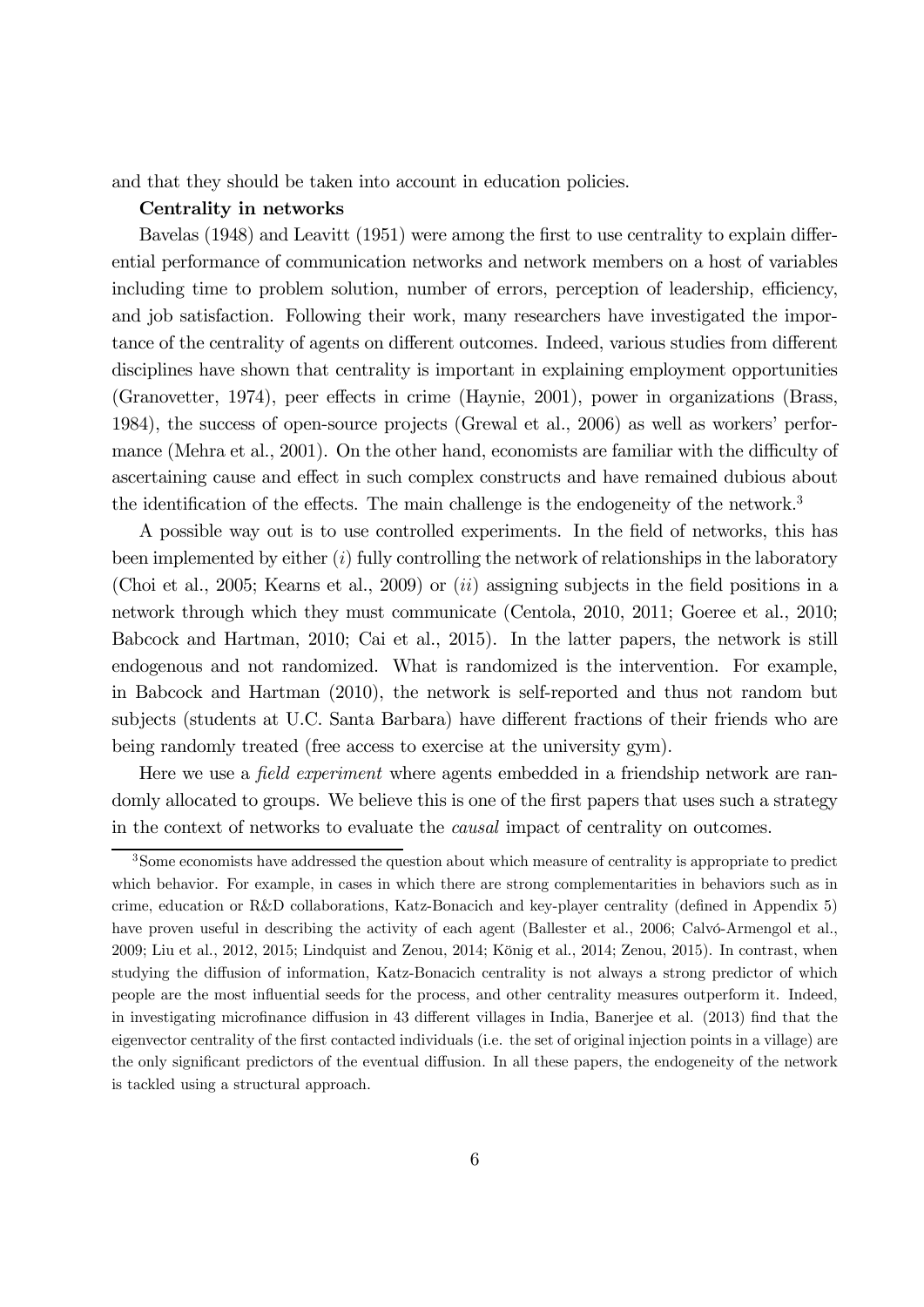#### Leadership and social networks

There is a literature in management and psychology that increasingly recognizes the importance of social processes and relational linkages in shaping leadership. In addition to resources that stem from human capital, organizational capacities can also be derived from social relationships - the so-called *social capital*. In economics, while studies on the effects of social networks on a variety of outcomes are pervasive, the intersection between leadership and social networks has received limited attention. Some recent papers look at some related issues. Tao and Lee (2014) define peer pressure using some extreme order statistics (i.e. maximum value of the peer performance) rather than using the average level of activity. Using data from German 9th-graders, Tatsi (2014) find that bad apples are more important than classroom stars in affecting educational outcomes. Mastrobuoni and Patacchini (2012) document that network centrality, especially eigenvalue centrality, is an important predictor of leadership in the US mafia organization. In line with this latter strand of research, in this paper, we use student popularity, as measured by network centrality, to define leaders (i.e. those having the highest value of centrality in a friendship network). This paper is the first to assess the importance of the presence of a leader in a group in shaping group performance, as well as the performance of each group member.

#### Peer effects in productivity

Finally, although we look at the education performance of fourth-grader kids, the design and results of our experiment may be helpful to understand the effects of team composition on individual and group performance. In contrast with the pervasive use of teams in the organization of work, few empirical studies have systematically examined the impact of teams on output. Consequently, relatively little is known about the determinants of individual and group performance when individuals interacts in groups. There is only a limited literature on peer effects in productivity. Guryan et al. (2009) consider performance of professional golfing pairs, where their parings are randomly assigned and the pairings are competitors not teammates. Bandiera et al. (2009) investigate how social connections between workers and managers affect the productivities of fruit pickers in the United Kingdom. Their measure of social connectedness is based on similarities of worker/manager characteristics (e.g., nationality) and there are multiple managers whose worker assignments change daily. They also conduct a field experiment where they exogenously vary manager compensation schemes, allowing them to perform a more nuanced analysis of the effect of worker/manager connectedness on worker productivity. Mas and Moretti (2009) consider peer effects in the performance of supermarket cashiers, where pairing of peers is assumed to be exogenous, but do not specifically employ teams or networks in their analysis. Hamilton et al. (2003)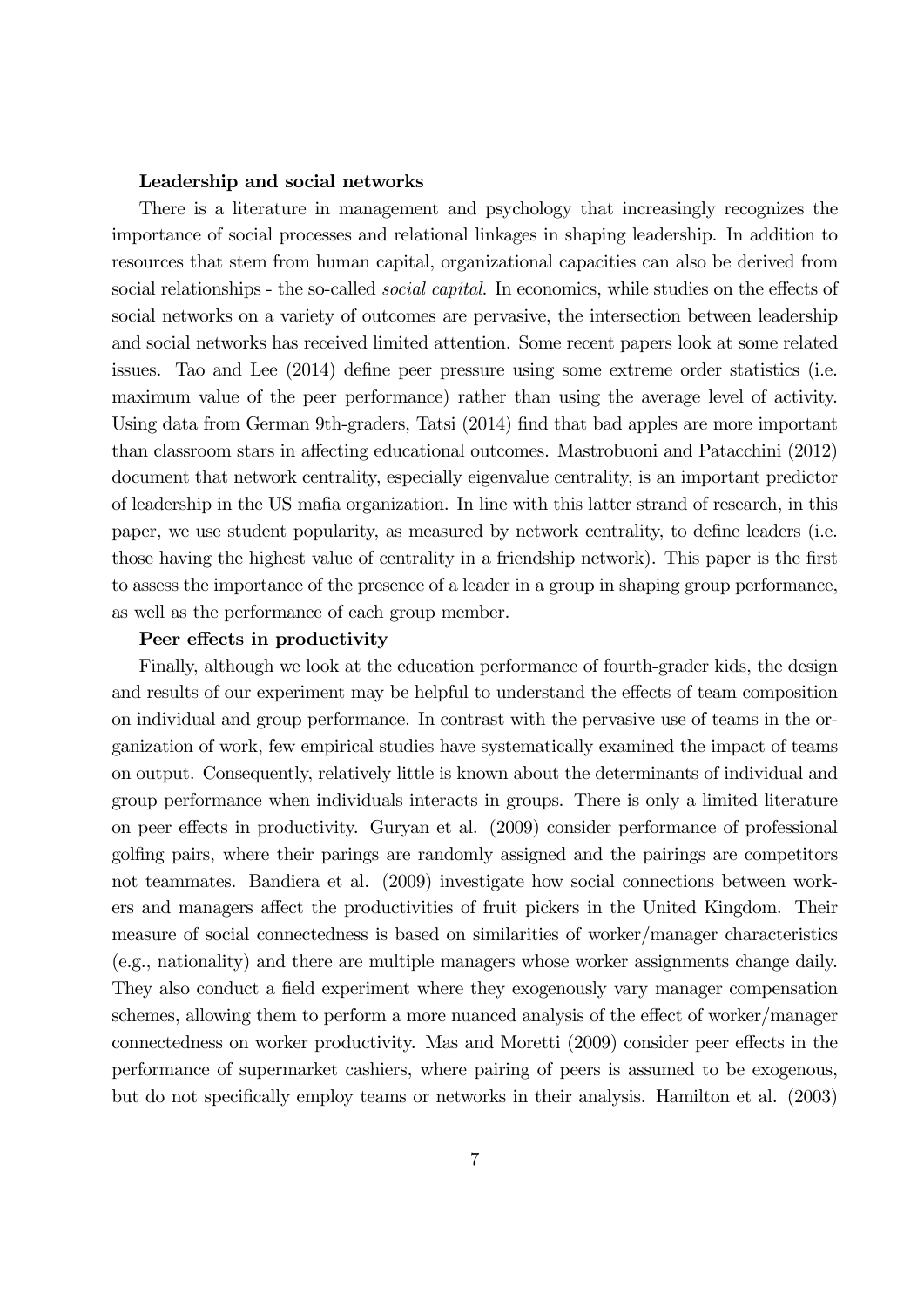analyze the effect of team composition on clothing manufacturing, providing support for the view that teams utilize collaborative skills, which are less valuable in individual production. Moreover, they consider and explicitly model individual self-selection into teams. Horrace et al. (2015) consider the estimation of productivity spillovers in a network production function where the allocation of workers into teams is strategic and done by a manager.

This study is the first to investigate the impact of team composition in terms of individual popularity (i.e. centrality) on individual and group performance.

To sum-up, our contributions to these literatures are: (i) We address the endogeneity issue of the network by randomly allocate students to groups;  $(ii)$  Within a clean identification framework, we show that the average Katz-Bonacich and key-player centrality of the group as well as that of the leader positively affect the individual and the group outcome both in the short and long run;  $(iii)$  We show that these centrality measures capture the soft skills of the students, mostly their degree of patience and competitiveness.

## 3 Background and context

## 3.1 Education in Bangladesh

As mentioned, we conduct field experiments in rural primary schools in Bangladesh. The education system in Bangladesh is broadly divided into three major levels: primary, secondary and tertiary education. Primary education is free and compulsory for children aged six to ten years (grades 1-5). The secondary education has three sub-stages: junior secondary (grade 6-8), secondary (grade 9 and 10), and higher secondary (grade 11 and 12). The main forms of provision include government primary schools, registered non-government primary schools (private schools), ibtidayee madrasahs (religious schools) and NGO schools. The majority of private schools are registered as non-government primary (RNGP) schools. The RNGP schools follow the same curriculum as government schools.

Bangladesh has achieved tremendous progress over recent decades in reducing gender disparity. From 1990 to 2009, the gender parity index (ratio of girls to boys) increased from 0.83 to 1.01 in primary schools and from 0.51 to 1.07 in secondary schools. According to Bangladesh Bureau of Educational Information and Statistics (2012), the gross enrolment at primary schools has fallen from 116 per cent in 2000 to 105.8 per cent in 2012. Over the same period, net enrolment increased from 81.8 per cent to 96.4 per cent . However, school dropout rates and grade repetition rates are high. In 2010, nearly 50 percent of primary school students drop out before completing grade five, while about 12.5 per cent students repeat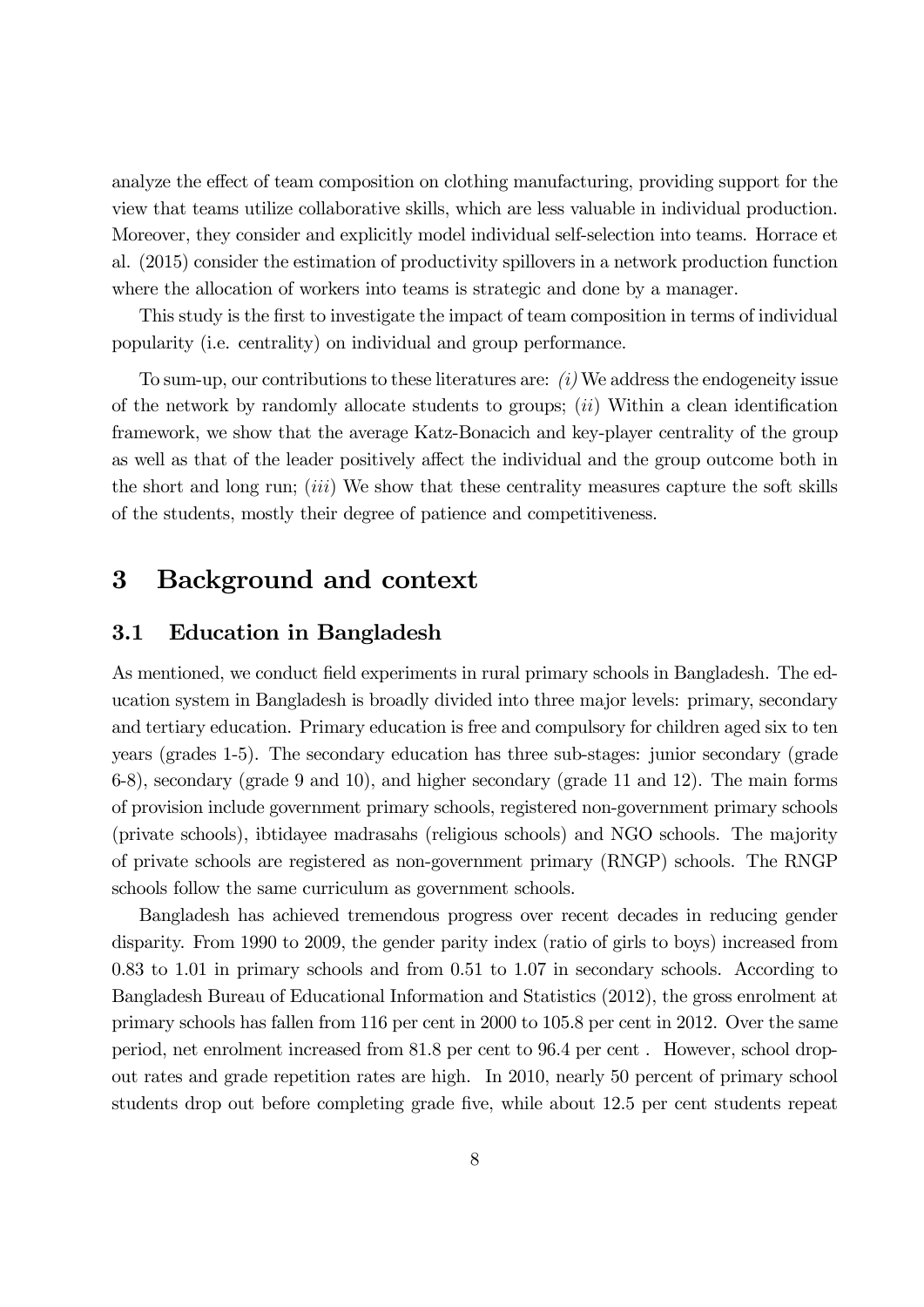grade at the primary level. The quality of education remains the greatest concern, as there is still a large gap between expectations and achievements. According to the Department of Primary Education of Bangladesh, around 70 percent of children who complete primary education are unable to read, write or count properly. As in many other developing countries, these are attributed to high teacher and student absenteeism, low classroom teaching time, and high student-teacher ratio. At primary level teacher—student ratio is 1 to 50.

The government also introduced the food for education (FFE) Program in 1993 to support poor children in completing primary schooling. The primary education stipend project replaced the FFE Program in 2002 and has been providing cash transfers to households of children in poor areas on the condition that these children remain enrolled at primary school and maintain a minimum attendance level. In addition, a variety of policies such as the elimination of official school fees and free textbooks have been put in place to encourage school enrolment (Mahmud et al 2013). In mid-1990s, the government also introduced a stipend program in secondary schools in rural area for girl children. These programs have been associated with a substantial rise in female education in both primary and secondary level and have effectively reversed the gender gap in secondary education (Begum et al. 2013).

### 3.2 Teaching-learning contexts and assessment practices

The National Curriculum and Textbook Board prepares the curriculum from primary to higher secondary level. In the case of general primary education, a single curriculum caters for all students across the country. The existing embedded practice of using textbooks in Bangladesh suggests that textbooks could be considered as the "de-facto curriculum" as teachers tend to rely on this single textbook. Students are assessed by the items taken from the textbook, and tests often demand answers to be copied from the textbook. School education is exam-driven because the success of teachers and schools is measured by students' results in the exams (Holbrook, 2005). As the school exams mostly demand memorization and recall of the content from the textbooks (Holbrook, 2005), teachers often encourage students to rote learning (Tapan, 2010). They mostly work on preparing students for the exams.

At present, there are three public examinations in the first ten years of schooling: (a) at the end of primary school (grade five), (b) at the end of junior secondary level (grade eight), and (c) at the end of secondary level (grade ten). Students' results in these examinations are important as they are used to determine students' promotion from one grade to another grade as well as marks in these exams are used to determine students' future study aspirations.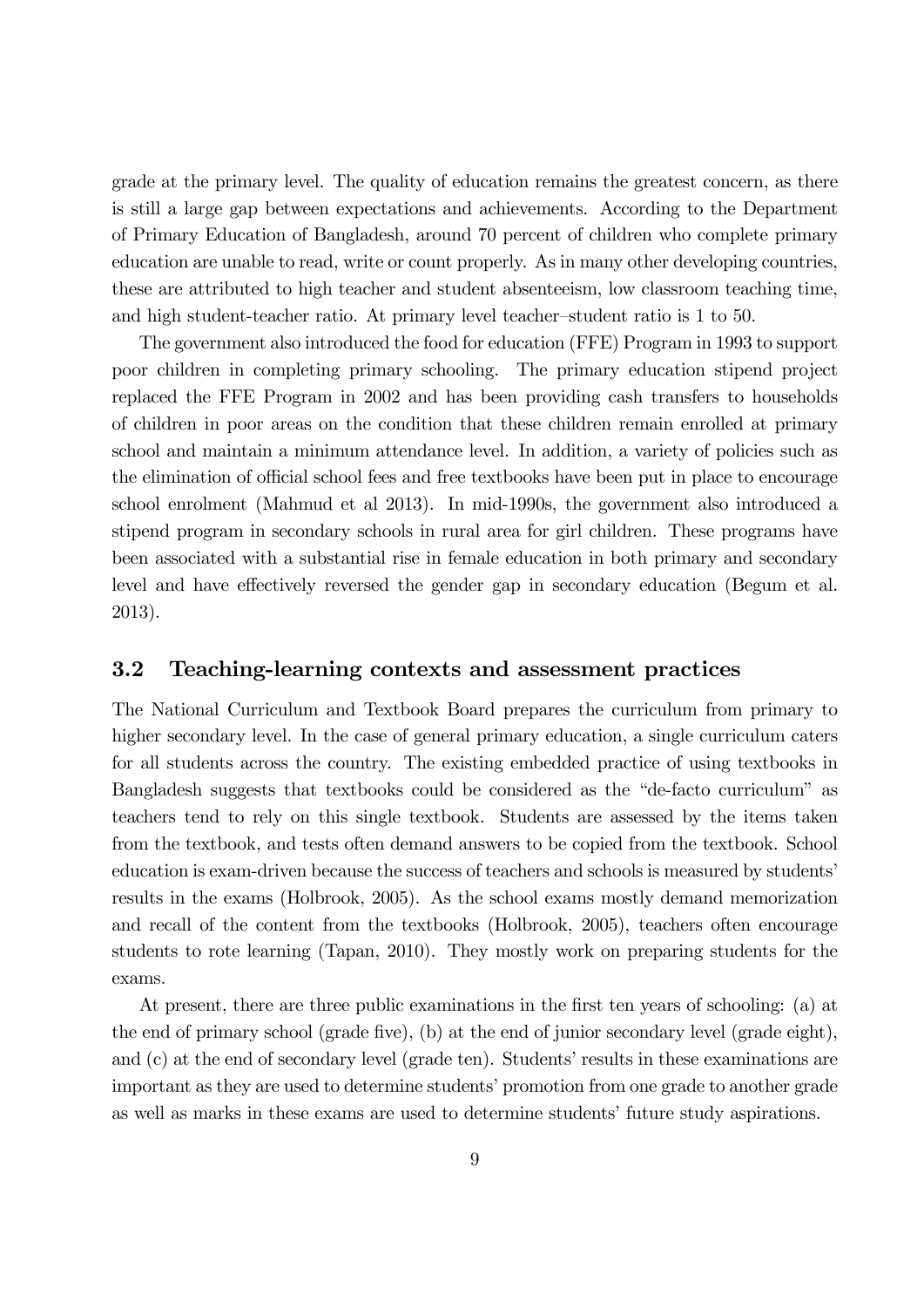Class size in schools is typically very large. This large class size challenges teachers in ensuring student engagement. Teachers often resort to lecturing that hinders the opportunity of student engagement. Sometimes teachers try to engage students in active learning by involving them in large group activities. But there is hardly any grouping where teachers teach separately. Because of the resource constraints, single teachers teach the entire class of students. Occasionally, student groups are used for extra-curricular project activities. There is no common grouping mechanism exists in Bangladesh. Teachers sometimes make groups on an ad-hoc basis based on academic performance such as good performing students are encouraged to learn from each other. There is no particular seating arrangement for students' within the classroom. In most cases, good performing students sit in the front rows to get teachers' attention, whereas the low performing students, often termed as "the backbenchers", sit in the back rows. Teachers hardly take special care of the backbenchers to improve their learning.

## 4 Experimental design and data description

Let us now explain our experimental design in the context of Bangladesh schools. The experimental design involved grouping based on students' friendship network within-classroom among *grade-four students* in rural primary schools. The experiments were conducted in 80 schools in two districts (Khulna and Satkhira) in Bangladesh (there are a total 64 districts in Bangladesh). See Figure 1 to see where these regions are located in Bangladesh. There are more than 800 primary schools in these two districts.

[ 1 ]

The experiments were conducted under the direct supervision of the researchers. The enumerators and the field workers who actually run the experiments in schools were given a week-long training by the researchers. The final experiments were conducted after pretesting and piloting in a few different set of schools to make sure the students understand grouping and that the test and the designs were appropriate at their level. The project received enormous supports from the schools teachers and administration.

Let us now describe the *timing* of our experiments (see Figure 2). In June 2013 (referred to as period  $t-1$ , we conducted a *network* survey of all the students in the 80 schools by asking them to name up to 10 closest friends (the network), starting from the most closest to the least closest friends.

 $[Insert \, Figure \, 2 \, here]$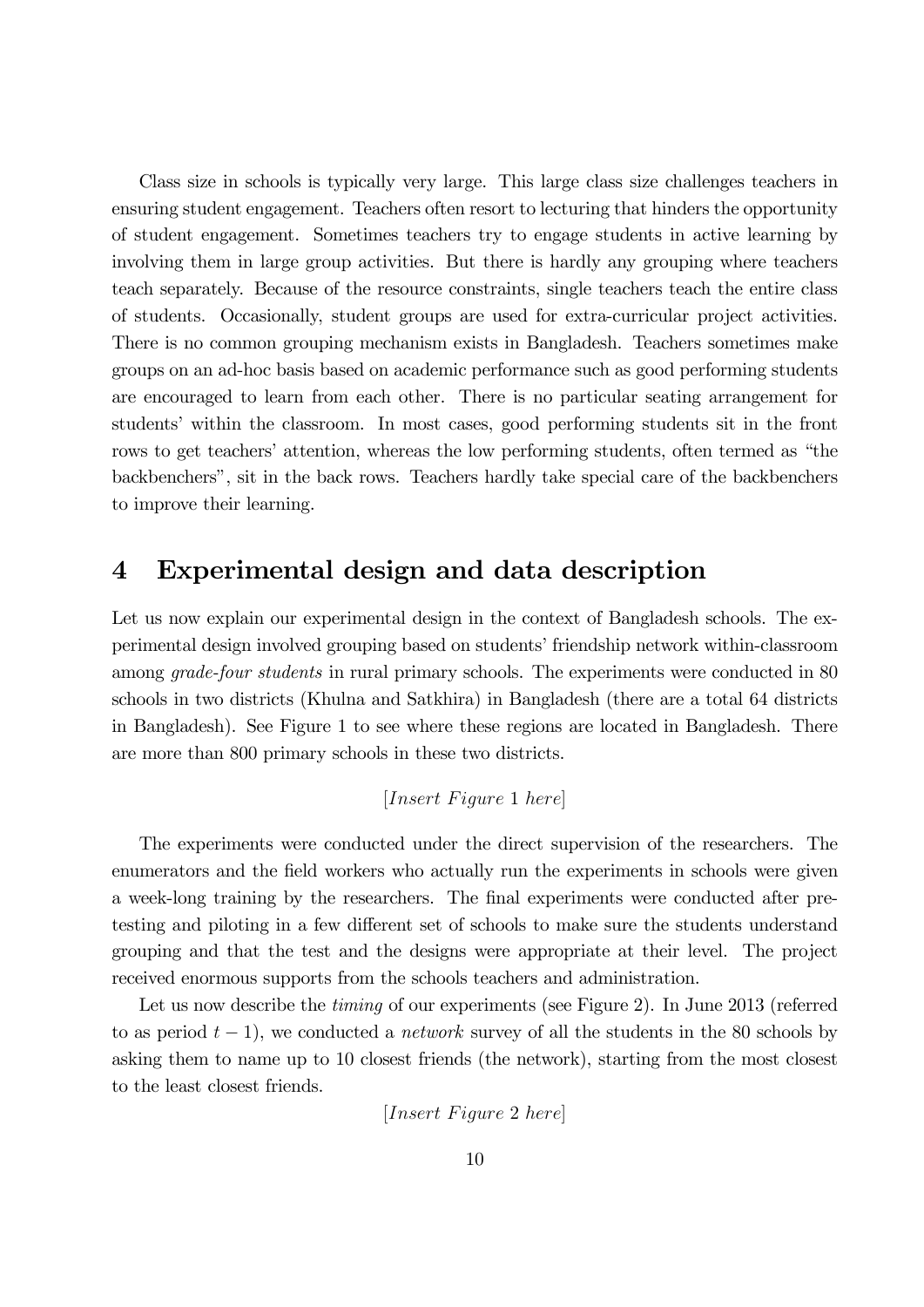Because the ranking of friends is important, we consider a directed network with weights. In the language of graph theory (Wasserman and Faust, 1994; Jackson, 2008), in a directed graph, a link has two distinct ends: a head (the end with an arrow) and a tail. Each end is counted separately. The sum of head endpoints counts toward the indegree and the sum of tail endpoints counts toward the outdegree. Because we mainly used our networks to construct centrality measures, we will consider an indegree directed network so that the more popular students will be the ones who are nominated the most by other students. Formally, we denote a link from i to j as  $g_{ij} \in [0,1]$  if j has nominated i as his/her friend, and  $g_{ij} = 0$ , otherwise. The indegree of student i, denoted by  $d_i$ , is the number of nominations student *i* receives from other students, that is  $d_i = \sum_j g_{ij}$ . For each network, we can then define an adjacency matrix  $\mathbf{G} = [g_{ij}]$ , which is asymmetric because the network is directed. For the weights  $g_{ij} \in [0,1]$ , each non-zero entry  $g_{ij}$  of the adjacency matrix **G** is defined as:

$$
g_{ij} = 1 - \frac{(\vartheta - 1)}{d_i} \tag{1}
$$

where  $\vartheta$  denotes the order of nomination given by individual j to friend i in his/her nomination list. Finally, we will consider connected networks, which means that the underlying undirected graph is connected (i.e., ignoring the directions of edges). This implies that we will have roughly as many networks as classes or schools (since there is only one grade-four class per school in Bangladesh).

In order to illustrate how we determine a directed weighted network in the data, consider an hypothetical class of four students with the following nominations:  $(i)$  individual 1 nominates individual 2 first, then 3 and then 4; individual 2 nominates individual 1 first and then 4; individual 3 nominates individual 2 first and then individual 4; individual 4 nominates nobody. This directed network can be represented as follows: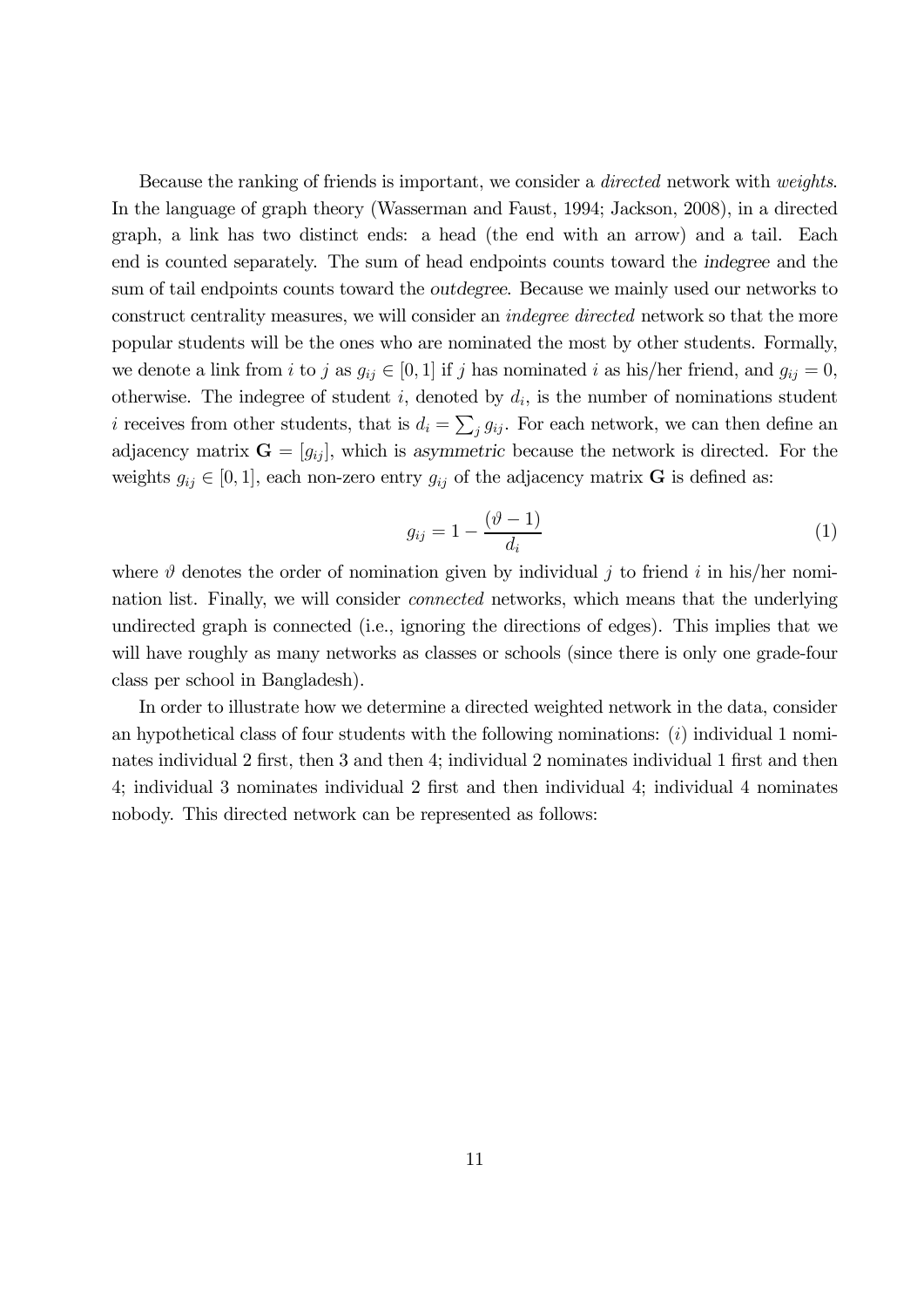

We can then calculate the weights given to each student according to (1) by computing the weighted directed adjacency matrix as follows:

$$
\mathbf{G} = \left( \begin{array}{cccc} 0 & 1 & 0 & 0 \\ 1 & 0 & 1 & 0 \\ 2/3 & 0 & 0 & 0 \\ 1/3 & 1/2 & 1/2 & 0 \end{array} \right)
$$

It is easy to interpret this matrix G. Take column 1. It gives which person individual 1 has nominated and in which order. We can see that individual 1 has nominated first individual 2 (weight 1), then individual 3 (weight  $2/3$ ) and then individual 4 (weight  $1/3$ ). The same interpretation can be given for each column. By doing so, we will be able to measure the weighted popularity of each individual. For example, individual 4 has nominated nobody but has been nominated by everyone but never as the first person. If, as a measure of popularity, we just count the number of weighted links (indegree centrality), then, even if 4 has the highest number of links, his/her indegree is lower than that of individual 2 who has only two links since  $2 > 1/3 + 1/2 + 1/2$ .

In June 2013, we also conducted a separate household survey, which contained questions on parent education, parent age, parent occupation, and other household characteristics. We finally conducted an *individual pre-experiment math test* (IPEMT) for each student to measure their ability, which will help us balance groups by average ability. See Appendix 1 for a detailed description of the IPEMT.

In July 2013 (referred to as period  $t$ ), one month after, at the beginning of the week, the experiment was conducted and groups of four were formed in each school. We considered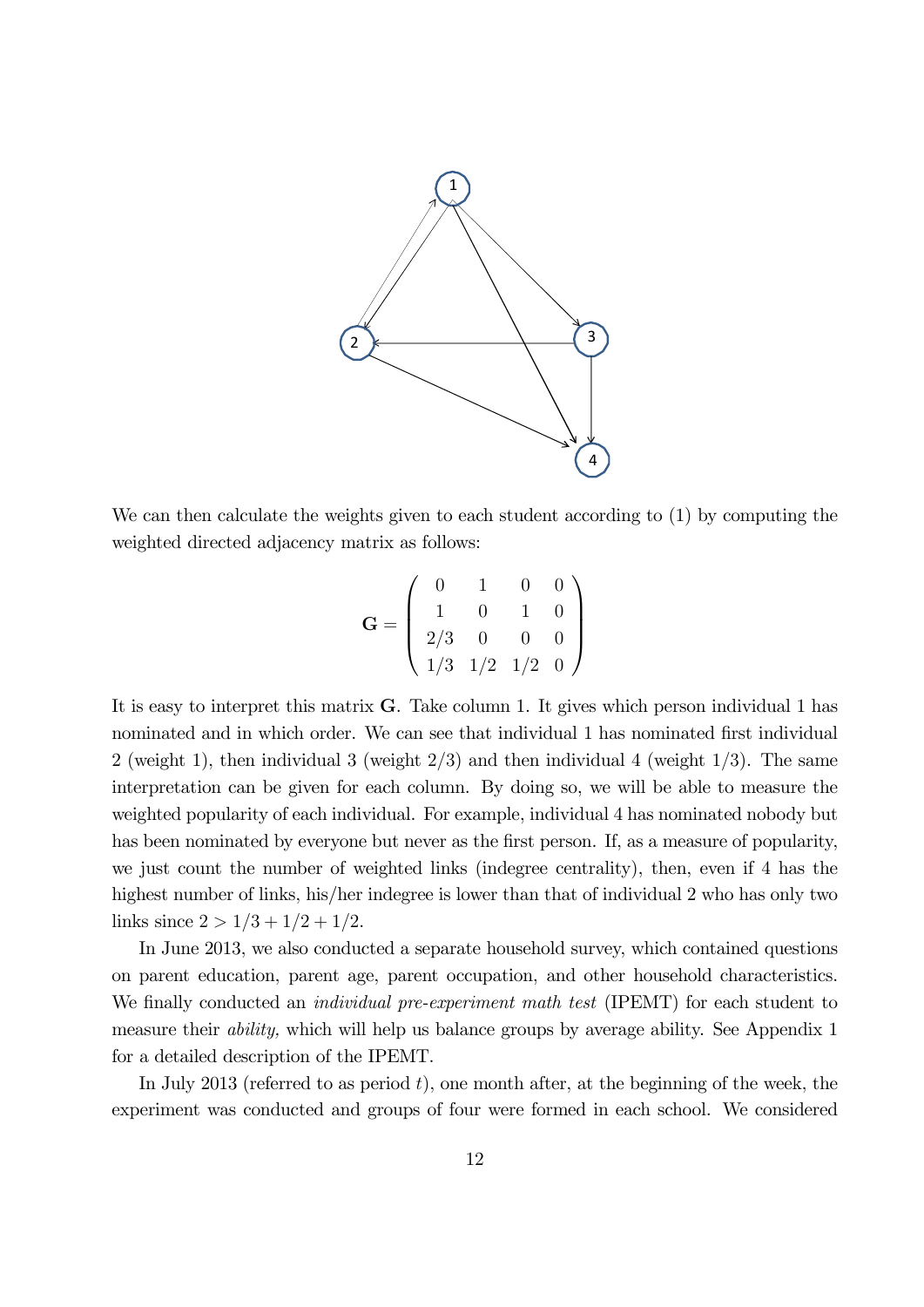pure random groups, where students were randomly allocated to a group of 4 within a school. Newly formed groups were asked to solve a group general knowledge test (GGKT) (see Appendix 2, for a description of this test), which was performed collectively by each group of 4. What is important is that this test was taken instantly following the formation of the group. Students were not informed about the test or its content before the test was administered.

Then, after the group general knowledge test was performed, each group were given a group math test (GMT) to be completed collectively and handed over by the end of the week (referred to as period  $t + 1$ ). See Appendix 3, for a description of this test. Finally, at the end of the week (i.e. at  $t+1$ ), after each group had handed over their GMT, each individual had to take an *individual post-experiment math test* (IPOMT) (described in Appendix 4). In addition to the IPOMT, students were asked to complete a short questionnaire that seeks information regarding their group/individual effort to solve the assignment problems. The questions included (1) the number of times students met as a team (*extensive margin*); (2) how many hours the group met as a team *(intensive margin)*; (3) how many hours a student spent in total doing the group math test; (4) how many hours a student spent in total studying on his/her own. Prizes were then given to the most successful students (see below).

## 4.1 Random-grouping of students

Let us be more explicit about the random grouping of students (our experiment). Fourthgrader students in participating schools were randomly grouped in order to observe how peers and different network centrality measures affect student outcomes. In 80 schools, we randomly allocate students in groups. To implement random grouping that has relatively similar mean across groups, we rank students by their *individual pre-experiment math test* (IPEMT) (taken at period  $t-1$ ). We then randomly select a student from each quartile to form a group of size four. We order the student list within each class based on this characteristic (IPEMT). For all 80 schools, the ANOVA F-test fails to reject at the 5% level that we have similar test score (IPEMT) means over the groups. This means that groups are well-balanced in terms of ability.

Observe that we are making group based on IPEMT. We are not using any information on friendship network to identify groups. We will use the friendship information ex post to understand what kind of network centrality matters in influencing the group outcome.

Figure 3 plots the composition of friends in each random group of four for each individual in the 80 schools where the maximum number of friends each student has is 3. As expected, for these random groups, most individuals end up in a group where very few students are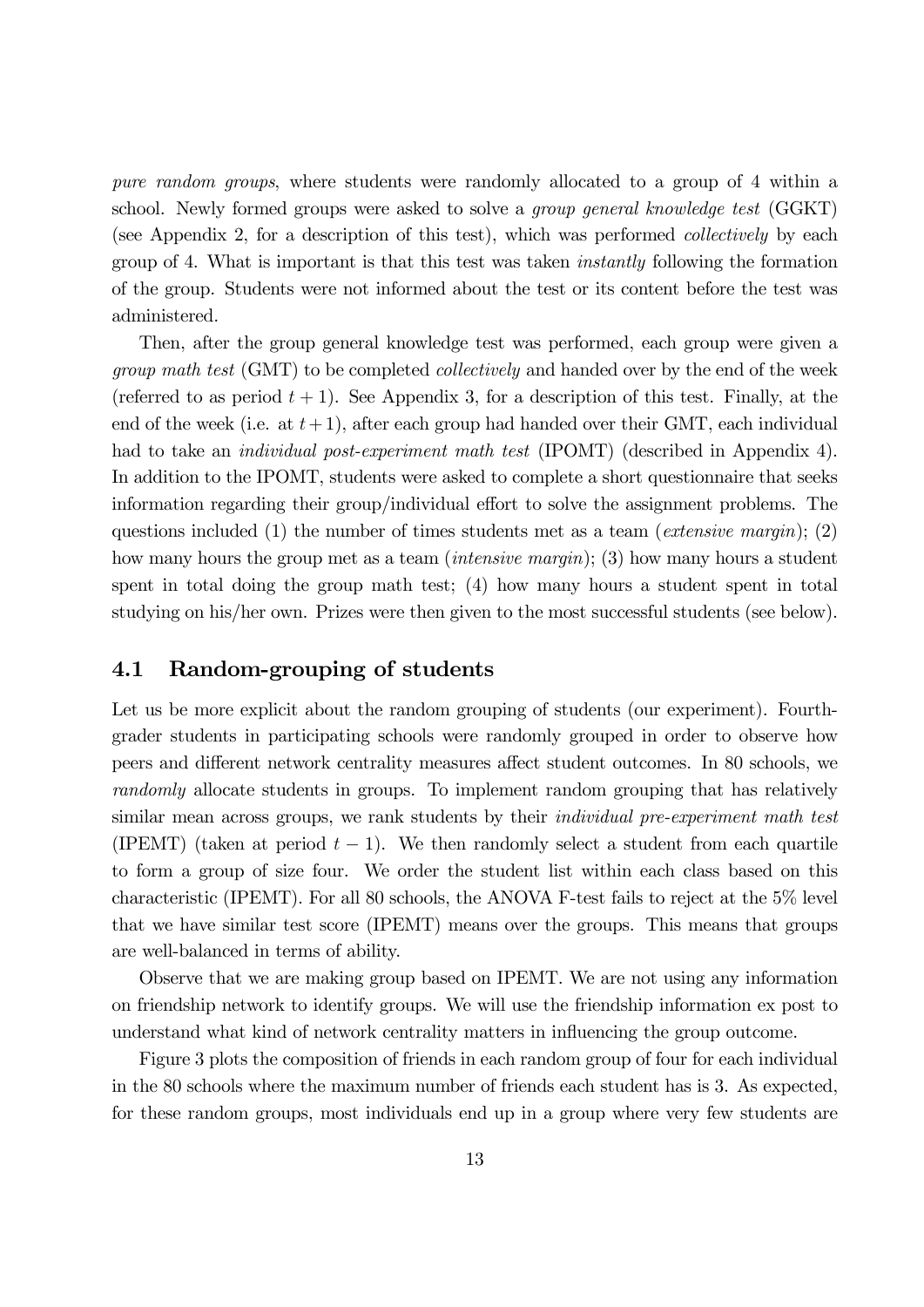their friends (in more than 50% of the cases, a student has no friend at all).

## $[Insert \, Figure \, 3 \, here]$

Figure 4 describes the same pattern but for the total number of links within a group, which, for a group of 4, is at most 12. The distribution shows a clear random pattern of friendship links since few friendship links exist. This gives us confidence that the distribution of friendships within each group is random and that we can use the variation of friendship links and thus of centrality measures in our empirical exercises.

## $[Insert \; Figure \; 4 \; here]$

### 4.2 Outcome measures, group assignment, and incentives

Let us describe in more details the different outcomes that we are considering. The *collective grade* at the group general knowledge test  $(GGKT)$  is a *short-term* outcome as it was administered right after the students were assigned to their respective groups. As the students did not have a chance of spending much time together, the initial network structure is likely to stay the same and this allows us to examine the impact of pure network effects on outcomes. On the contrary, the individual grade at the individual post-experiment math test (IPOMT) is our measure of long-term outcome, as students were given a full week to interact with each other and then take the test.

#### Group general knowledge test (short-term group outcome measure)

Once the groups were randomly formed  $(\text{July } 2013, \text{ period } t)$ , students participated in a group general knowledge test (GGKT) on the first day of the grouping. The GGKT consisted of 20 multiple choices items that aimed to explore students' knowledge regarding national and international affairs, geographical aspects, current affairs, and sports (see Appendix 2). 20 minutes were allocated to respond to this test. Students discussed to elicit the best answer they could deliver given 20 minutes time frame. It was an exam-like situation and the students were not informed about the content of the test. The best performing group got a prize as announced before the test was taken. Every member of best performing group got the same prize. The multiple prizes were given if two or more groups received the same marks.

### Group math test (long-term group outcome measure)

After participating in the group general knowledge test, students were provided at period t with a group math test (GMT) that was due in a week time (period  $t+1$ ). Students completed the test with their respective group members. The test consisted in 10 questions or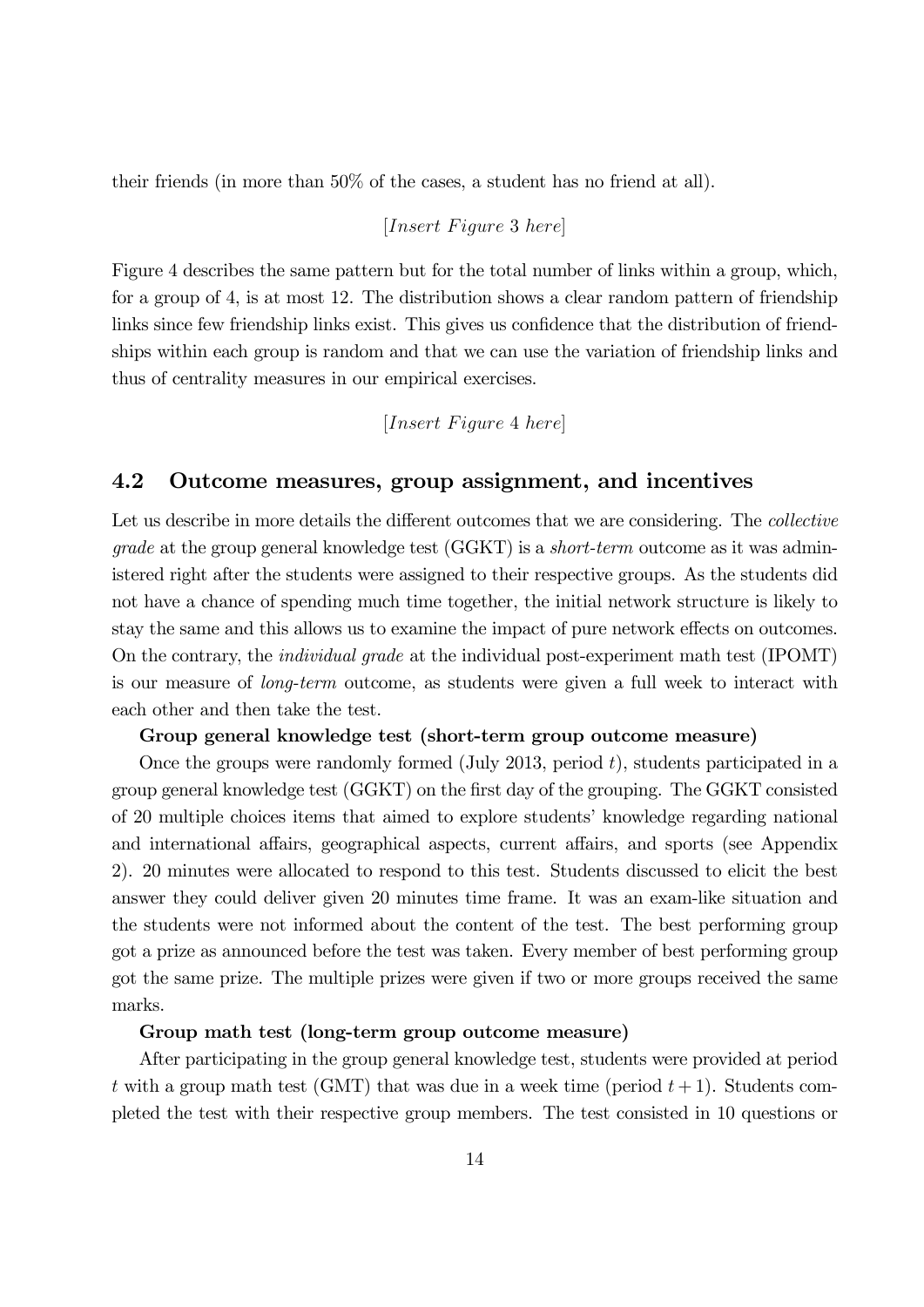problems (Appendix 3). While the questions reflected the content in Grade 4 mathematics textbook, they were not directly taken from the textbook. We considered some international mathematics testing (e.g., NAPLAN) prepared for students of their age. Following NAPLAN, we presented the mathematical problems to students as related to their real life contexts. The problems reflected the knowledge, skills, understandings and capacities that are essential for every child to learn mathematics at grade level four. The tests were developed in consultation with retired school teachers and local educational experts. Students were told that, they would take an individual test after one week, and that the completion of the assignment would help them to do well in the test. They were also informed that prizes would be given based on the group performance (overall group members' individual test scores), so that they have incentives to help each other during a week of interaction period.

## Individual post-experiment math test (long-term individual outcome measure)

After one week (period  $t + 1$ ), they were asked to sit for an individual post-experiment math test (IPOMT), which was developed on the basis of the group math test (GMT) they completed. None of the test item was repeated (or copied) from the GMT, but completion of the GMT items helped students answer to the IPOMT. There were 10 problems in the test and 1.5 hours were allocated to respond to these problems. All students answered to the test individually. Similar to the other tests problems, the test problems were also presented as related to students' real life contexts. Observe that all tests (IPEMT, GGKT, GMT and IPOMT) are standardized across the 80 schools so that the average value of the test score is zero.

#### Prizes and incentives

Students were given prizes based on their performance in the different math tests. While students responded to the math test individually, the prizes were determined by their group's performance. Two prizes were given in each class: one prize for the group with the highest average score in the IPOMT (best performing group), and another prize for the group with highest improvement from their group average baseline math test. This was done to ensure that all the students were incentivized to work together and help each other during the week to complete the assignments, and also to individually do well on the day of the individual test. Every member of best performing group and highest improvement received the same prize.

For the group general knowledge test, the prize was a pencil box scale (ruler) for each student of the best performing group, while for IPOMT they were given an instrument box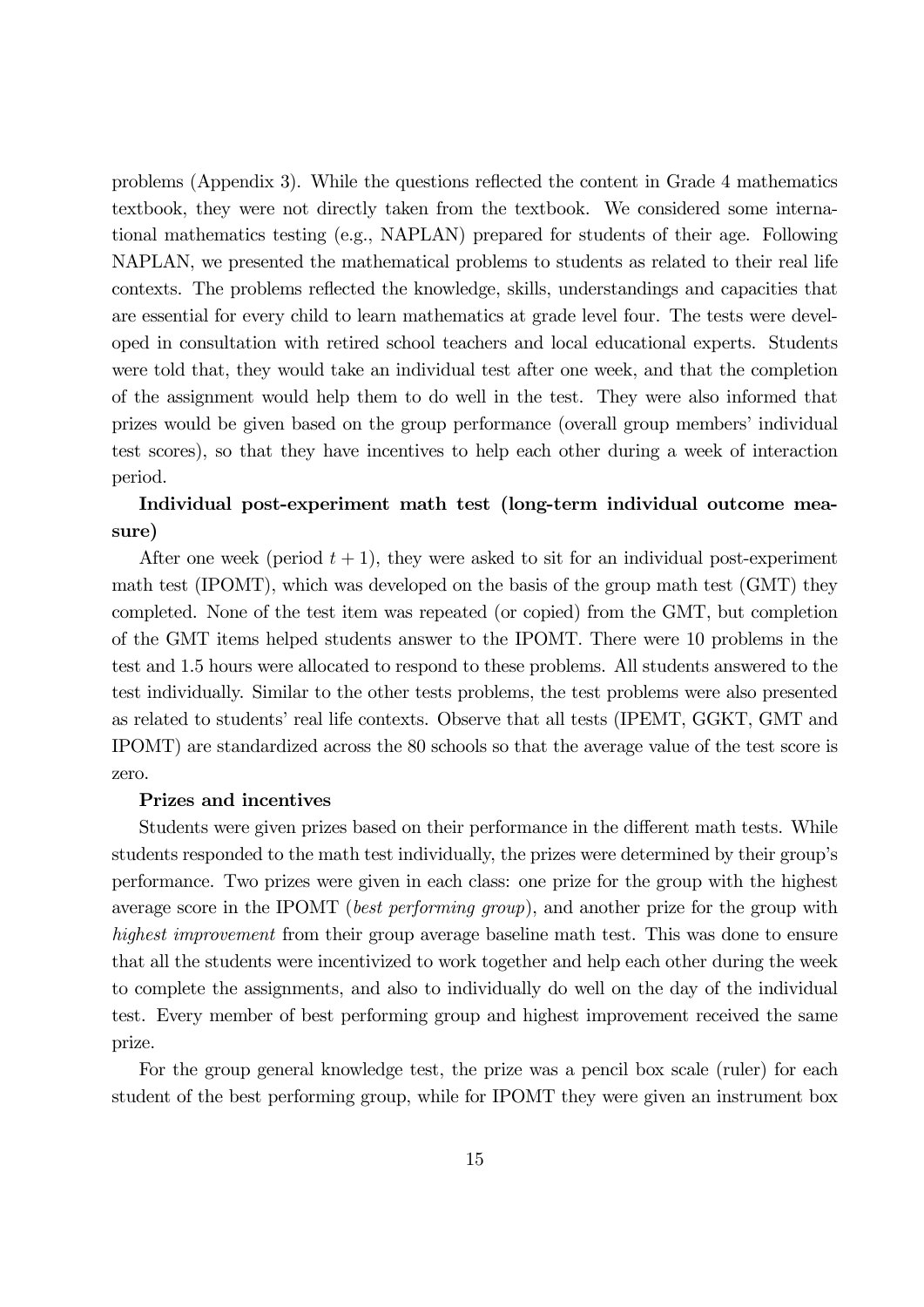(geometry box) or diary and scale. These prizes were set in consultation with teachers and students to make sure they are incentive compatible. The cost of prize for each student in the best group(s) was approximately US\$1. If two or more groups received the same highest score, all of them got the prizes. In our research, all participant children received gifts (e.g., a pencil/pen) and certificates for their participation. In addition, some children received more of the same gifts depending on their performance as described above. In Bangladesh, it is common that students receive prizes and/or public recognition from their schools/teachers for their performances in classroom or in exam results. Thus, it was not unusual that some students receiving more than others.

### 4.3 Data Description

Table 1 presents some information about our data. We see that there are roughly as many female as male students. The majority of the households in this region of rural Bangladesh lack access to electricity and only 28% of the sample students have access to electricity at home. Parental education is measured as the maximum of mother's years of education and father's years of education. Parental educational attainment on average is 5 years, and illiteracy rate is high; about 40 percent of the parents are either illiterate or can sign only.

Table 1 also contains descriptive statistics about individual and group performance in the different tasks. As one can see, there is a notable dispersion in terms of performance in our sample. In order to be able to compare them, all our test scores have mean zero and a standard deviation of 1.

## $[Insert\ Table\ 1\ here]$

Table 2a collects descriptive statistics on different measures of individual centrality that are used in the literature to capture the position of each individual in the friendship network (Wasserman and Faust, 1994; Jackson, 2008). There are many centrality measures and we will focus on the most prominent ones, which are formally defined Appendix 5. Let us give some intuitive meaning of each centrality and their implications.<sup>4</sup> Degree centrality simply measures the number of links each agent has. As a result, it captures a direct measure of popularity. Betweenness centrality of a given agent is equal to the number of shortest paths between all pairs of agents that pass through the given agent. In other words, an agent is central, if she lies on several shortest paths among other pairs of agents. Betweenness centrality thus captures the importance as an intermediary. Such central agents have control

<sup>&</sup>lt;sup>4</sup>Each centrality measure can be defined both for undirected and directed networks (Waserman and Faust, 1994).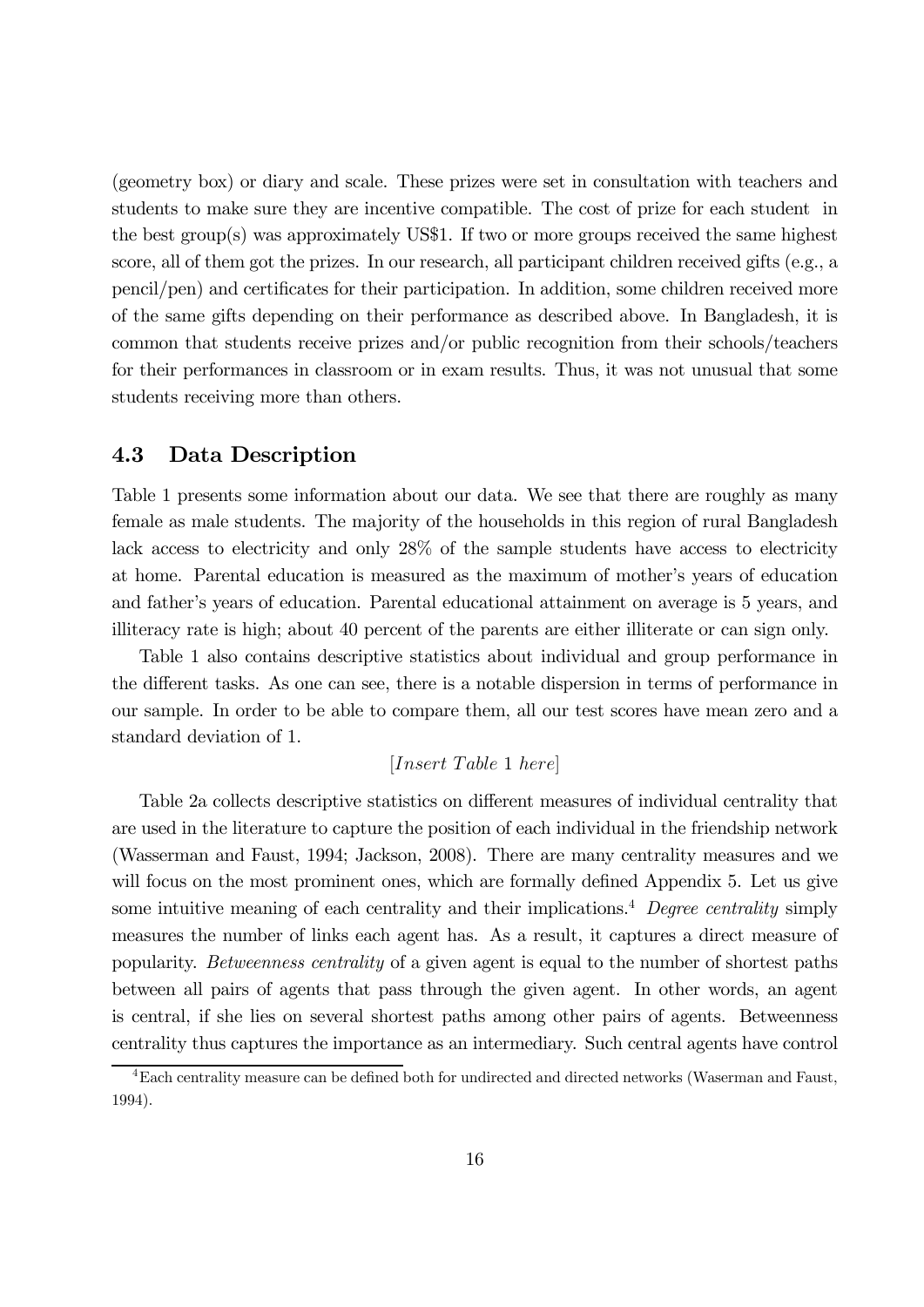over the flow of information in the network, which is related to the notion of structural holes developed by Burt (1992), who postulates that social capital is created by a network in which people can broker connections between otherwise disconnected segments of the network. Closeness centrality is a measure of how close an agent is to all other agents in the network. The most central agents can quickly interact with all others because they are close to all others. This measure of centrality captures how easily an individual reaches others, i.e., how informed a given individual is in the context of information flows. *Eigenvector* centrality is a measure of the influence of an agent in a network. It assigns relative scores to all agents in the network based on the concept that connections to high-scoring agents contribute more to the score of the agent in question than equal connections to low-scoring agents. It thus captures indirect reach so that being well-connected to well-connected others makes you more central. For example, Google's PageRank is a variant of the eigenvector centrality measure. The Katz-Bonacich centrality (due to Katz, 1953, and Bonacich, 1987) takes all possible paths in a network (not only the shortest ones) but puts a lower weight to nodes that are further away from the agent. As a result, Katz-Bonacich centrality captures the influence of friends and of their friends. If there are strong network externalities, it can be shown that Katz-Bonacich centrality becomes proportional to the eigenvector centrality (see Wasserman and Faust, 1994, Chap. 5.2). Finally, the key-player centrality (Ballester et al., 2006, 2010; Ballester and Zenou, 2014; Zenou, 2015) proposes a normative view of centrality. The key player is the agent who, once removed, generates the highest reduction is total activity in the network. In some sense, the key-player centrality (or intercentrality) shows how crucial an agent is in terms of the stability of the network. The main implication of this centrality is that the planner should target the key players in a network.

Table 2a shows that there are very large variations in individual centrality measures. It appears that the centrality measures that are between zero and one, i.e. betweenness, closeness and degree centrality, have quite small average values with large dispersion around this mean value. The maximum betweenness centrality equal to 0365 means that one student has  $36.5\%$  of shortest paths that go through him/her.

### $[Insert\ Table\ 2a\ here]$

Panel B of Table 2a collects summary statistics of network characteristics. One can see that the average size of our networks is 51, which corresponds to the average size of the classroom. Indeed, in our sample every student is usually path-connected to any other student in the same classroom. Because there is one class per grade in each school, in our sample all fourth grades are in the same network and there is one network in each school. In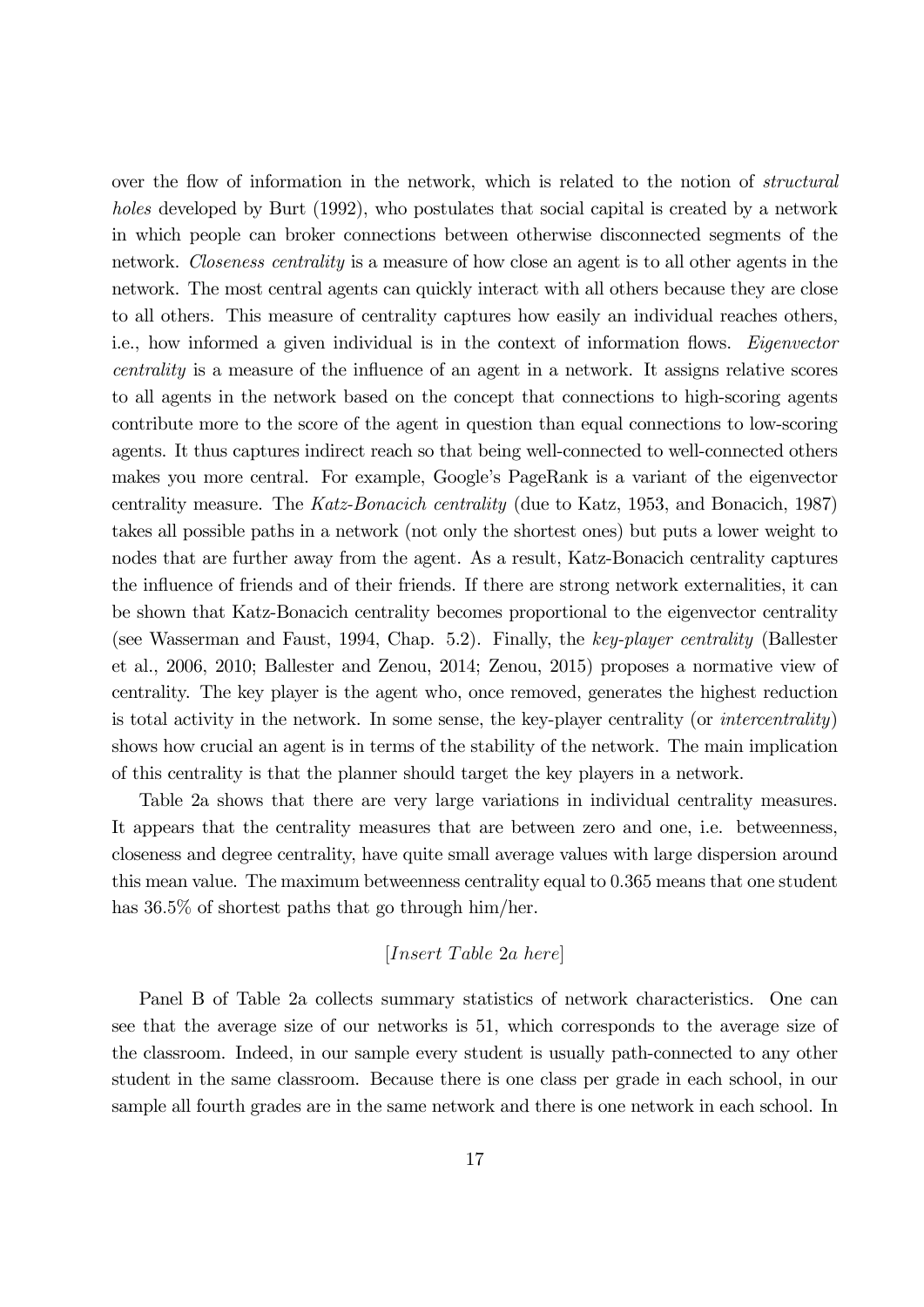fact, we see that the density of the network is quite low  $(20\%)$ , which is due to the relatively large size of networks. However, both the diameter and the average path length are quite small  $(4.7 \text{ and } 1.7,$  respectively), indicating small world properties of these networks.

Table 2b reports summary statistics of the average, maximum and minimum centrality across groups. They show notable variations. The variation is only limited for the minimum value of centrality when it is measured using betweenness, eigenvector and degree centrality. Figure 5 shows the empirical distribution of the group-average centrality measure. It confirms a notable dispersion, even though the distribution is skewed to the left for most of the centrality measures.

 $[Insert\ Table\ 2b\ and\ Figure\ 5\ here]$ 

## 5 Empirical analysis

The aim of our empirical analysis is to investigate the extent to which group and individual performances are affected by the centralities of the members of the team. Our measure of group outcomes are the general knowledge test (GGKT) and the group math test (GMT), where the score in a group of four is at the group level and thus the same for all four students. Our measure of individual outcome is the individual post-experiment math test (IPOMT) where the grade is individual specific. Our analysis proceed as follows. In Section 5.1, we consider the impact of the average centrality of the group and of the individual centrality on group and individual outcomes whereas, in Section 5.2, we look at asymmetric effects, i.e. the deviations from the average centrality of the group. In Section 5.3, we consider the extent to which the distribution of centralities within a group affects outcomes. In particular, we uncover the role of leaders (stars) and weakest links (bad apples) on outcomes.

## 5.1 Average centrality and own centrality

For *group outcomes*, we estimate regressions of the form:

$$
\overline{y}_{rs} = \beta_0 + \beta_1 \overline{C}_{rs} + \beta_2 \overline{A}_{rs} + \beta_3 \overline{X}_{rs} + \eta_s + \epsilon_{rs}
$$
\n(2)

where  $\overline{y}_{rs}$  is the group test score<sup>5</sup> of group r in school s in either the GGKT or the GMT,  $\overline{C}_{rs}$ is the average centrality measure of group  $r$  (we look separately at each of the six centrality measures defined in Appendix 5),  $\overline{A}_{rs}$  is the average ability of group r in school s (i.e. the average test score at the IPEMT),  $X_{rs}$  corresponds to the average observable *characteristics* 

 $5Sinee$  the test is performed *collectively* there is indeed one grade for each group.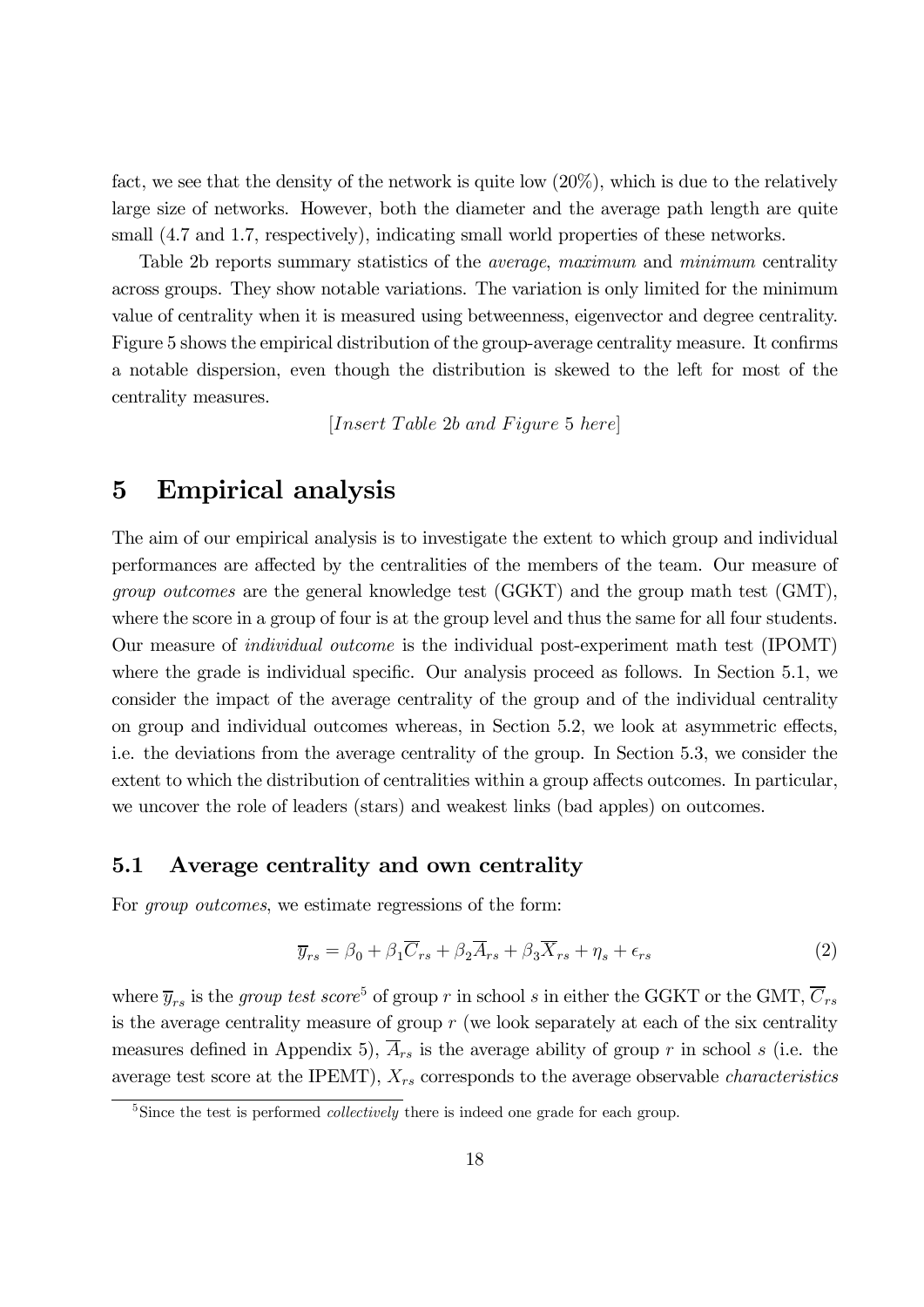of group  $r$  in school  $s$  (which includes gender, parent's education, access to electricity, etc.; see Table 1),  $\eta_s$  is the school fixed effects and  $\epsilon_{rs}$  is an error term. Standard errors are clustered at the school level.

Observe that, as mentioned in the data description, in Bangladesh class size is large and there is only one fourth-grader class for each school. As a result, school fixed effects are here equivalent to network fixed effects since there is one (path-connected) network in each school. $6$  School fixed effects capture all unobserved school specific factors. For example, if teacher quality differ between schools, then this is captured by school fixed effects- all fourth graders in a school will face the same teacher.7

For individual outcomes, we estimate regressions of the form:

$$
y_{irs} = \beta_0 + \beta_1 \overline{C}_{irs} + \beta_2 A_{irs} + \beta_3 X_{irs} + \eta_s + \epsilon_{irs}
$$
 (3)

where  $y_{irs}$  is the test score of individual *i* belonging to group r in school *s* in the IPOMT,  $\overline{C}_{irs}$ is the average centrality measure of the group  $r$  to which  $i$  belongs to, including individual  $i, A_{irs}$  is the ability (i.e. his/her test score in the IPEMT) of individual i belonging to group r in school s,  $X_{irs}$  corresponds to the observable *characteristics* of individual i,  $\eta_s$  is the school fixed effects and  $\epsilon_{irs}$  is an error term.

For the individual outcomes, we also disentangle the effect of individual *i*'s centrality from that of the group centrality, using the model

$$
y_{irs} = \beta_0 + \beta_1 \overline{C}_{-irs} + \beta_2 C_{irs} + \beta_3 A_{irs} + \beta_4 X_{irs} + \eta_s + \epsilon_{irs}
$$
(4)

where

$$
\overline{C}_{-irs} = \frac{1}{3} \sum_{j \neq i} C_{jrs}
$$

denotes the average centrality of group  $r$  to which  $i$  belongs to, which excludes individual  $i$ .  $\overline{C}_{irs}$ , which is the average centrality of the whole group of four people can be written as

$$
\overline{C}_{irs} = \frac{\overline{C}_{-irs} + C_{irs}}{4}
$$

where  $C_{irs}$  is the centrality of individual *i*.

 ${}^{6}$ The use of network fixed effects to control for unobserved factors common to all network members in the analysis of peer effects is a traditional practice in the network literature (see e.g. Bramoullé et al., 2009).

<sup>&</sup>lt;sup>7</sup>Finally, observe that we do not have the reflection problem (Manski, 1993) here because  $\overline{C}_{rs}$ , our key explanatory variable, is different from our endogenous variable  $y_{rs}$  and that  $\overline{C}_{rs}$  is only common to the four students who are in the same group.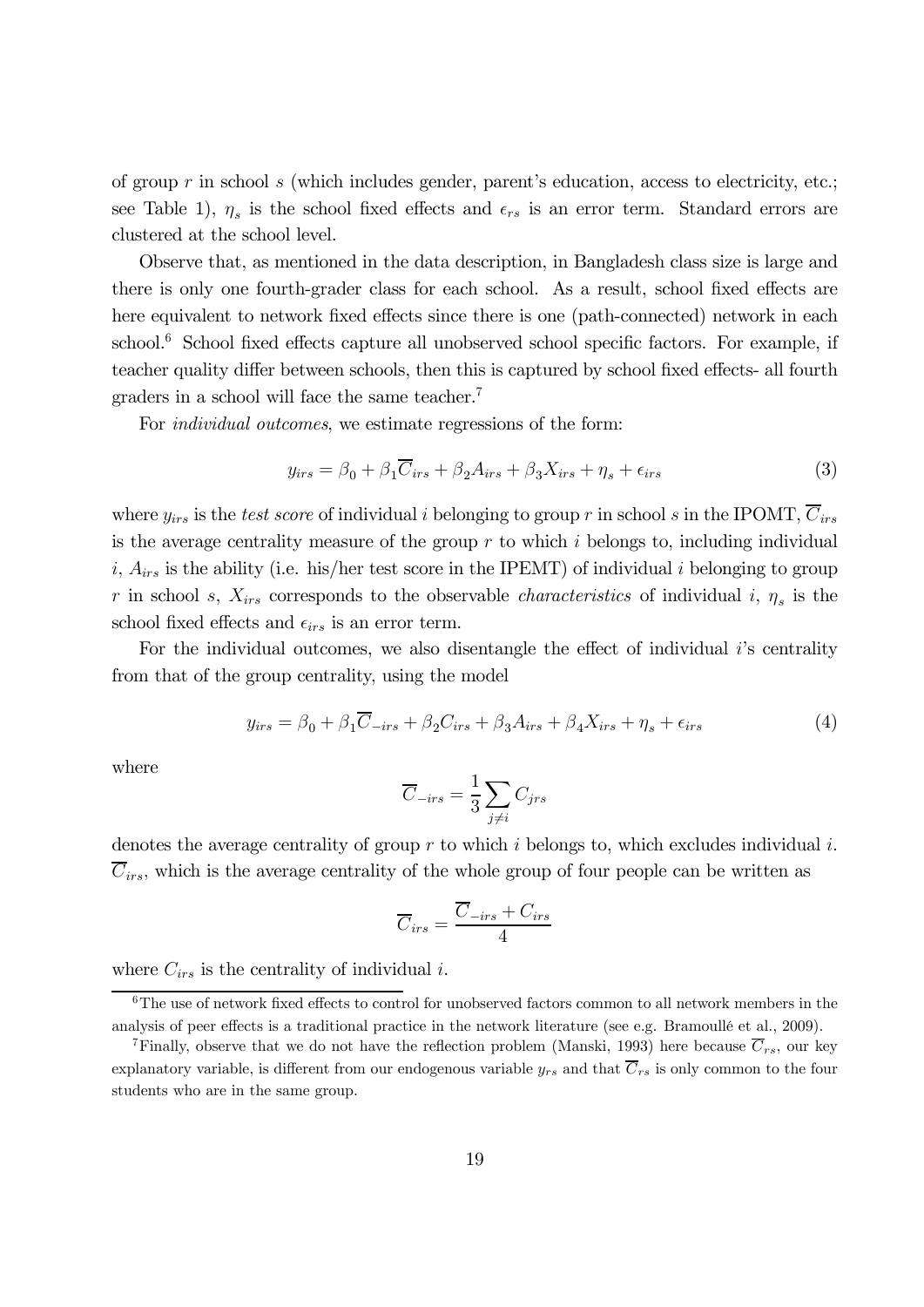Our identification strategy can be summarized as follows. We have a setting where groups are exogenously formed. In our estimation, we control for school fixed effects and control for group characteristics, and we cluster standard errors at the school level. The impact of the group centrality on outcomes should be causal since we only use the variation between groups that is exogenous.

#### Results

The empirical results are displayed in Table 3 where columns (1) and (2) correspond to the test of equation  $(2)$ , i.e. group outcomes, column  $(3)$  corresponds to the test of equation  $(3)$ and column (4) corresponds to the test of equation (4). Observe that, even if all centralities are reported in the same column in Table 3, we test the impact of each average centrality using separate regressions.

First, we see that the average *betweenness centrality* of the group has no impact on the GGKT, the GMT and the IPOMT. We also see that own betweenness centrality has no impact on own IPOMT. These results indicate that the betweenness centrality of students have no impact on educational outcomes in our schools in Bangladesh, a result also obtained by Calvó-Armengol et al. (2009) for students in the United States. Second, we see that the remaining centrality measures instead show a positive and significant impact. This is an important result, which indicates that, being randomly exposed to a group whose members have high centrality (as measured by key-player, or intercentrality, Katz-Bonacich, closeness, eigenvector or degree centrality) increases the group performance both in the short run (when the group is just formed for the GGKT) and in the longer run (a week after the group is formed for the GMT).

Third, this result is also true for the IPOMT (column (3)), which is taken a week after the groups were formed at period  $t + 1$  in July 2013 and which is performed *individually*. In order to better understand this last result, in column (4), we estimate equation (4), which distinguishes between own centrality  $C_{irs}$  ("Own centrality") and group centrality  $\overline{C}_{-irs}$ ("Avg. centrality"). We see clearly that what is driving the results of column (3) is own centrality since the effect of  $\overline{C}_{-irs}$  on the IPOMT of student *i* becomes non-significant when we decompose the two effects. In other words, the centrality of other students in my group does not appear to be relevant in shaping my individual performance.

### $[Insert\ Table\ 3\ here]$

Observe that  $A_{irs}$  (as measured by the IPEMT) is not collinear with  $y_{irs}$  (measured by IPOMT one month later). Although the IPEMT and the IPOMT tests are relatively similar, their correlation is below 0.30. This is due to two main reasons. First, incentives were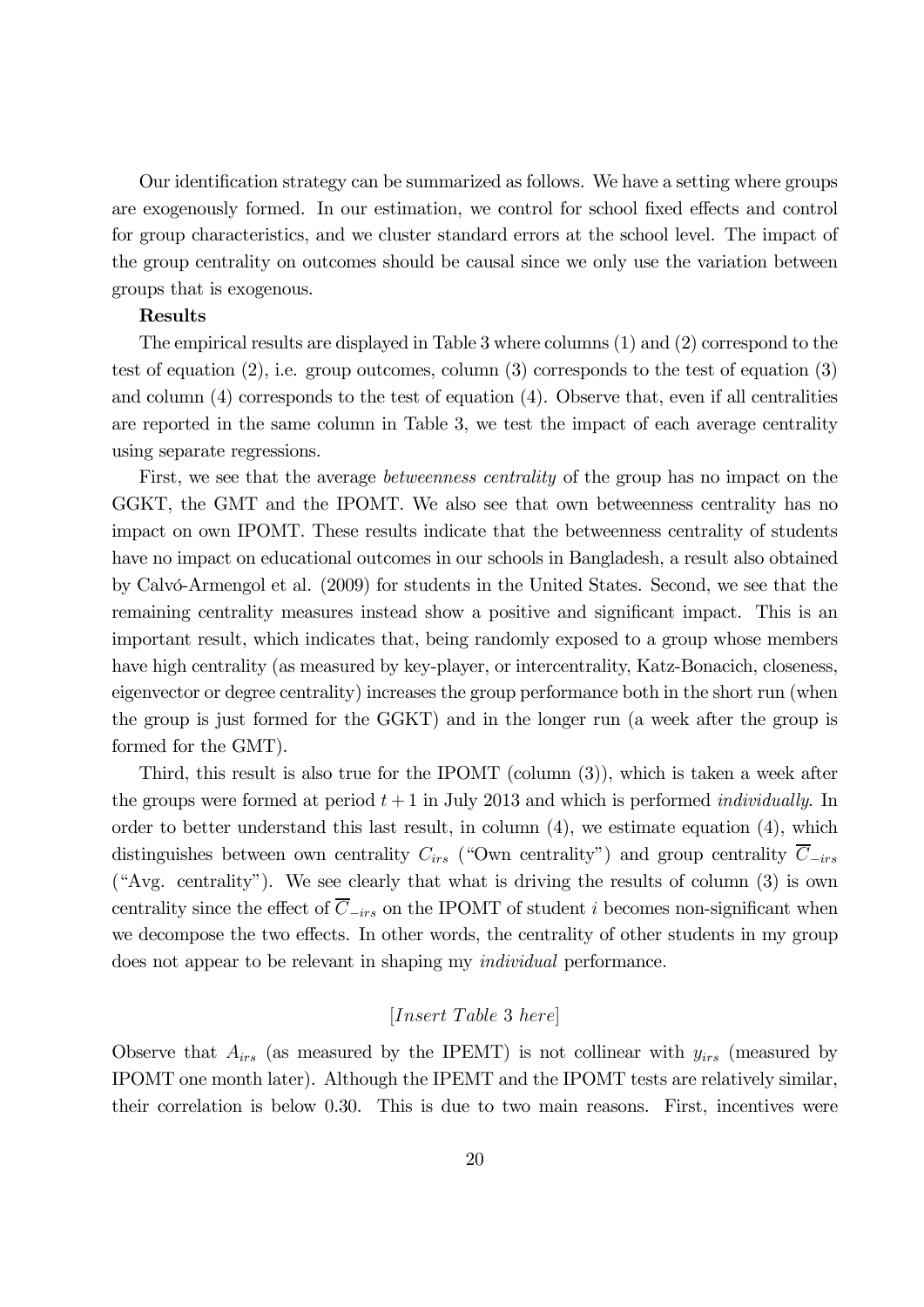given to the students when performing the IPOMT8 while none were given for the IPEMT. Second, the group work did certainly play an important role. Indeed, when students were given the assignment IPOMT, they were tested based on similar set of questions to the group assignment GMT. Hence, they were prepared. On the other hand, in the baseline test (IPEMT), they were not given any notice of what kind of test question they will be given.

The next interesting question is what is the centrality measure with the highest predictive power. To answer this question, we test the explanatory power of each centrality measure against each other. In Table 4, we report the correlations between our six measures of centralities. We see that the Katz-Bonacich and the key-player centrality show an almost perfect correlation (correlation of 0.954). The correlations between the other centrality measures range between 0.2 and 0.8. Observe also that Katz-Bonacich and key-player centralities are the only centrality measures that are microfounded through a model of social interactions (see Appendix 5). While their microfoundation is somehow different, both of them are a function of the same parameter and consider the entire network topology in shaping individual centrality in a recursive manner (Ballester et al., 2006, 2010). The extremely high correlation of these two measures in our case implies that we cannot really distinguish their relative importance. However, our analysis can shed some light on the relative importance of measures stemming from a behavioral foundation (Katz-Bonacich and key-player centralities) and those that merely depend on network topology (degree, eigenvector, closeness and betweenness centralities).

## $[Insert\ Table\ 4\ here]$

Since we have five out of six centrality measures that are statistically significant in Table 3, we focus only on them and perform 10 different regressions for the GGKT and the GMT (group outcomes) where we include two centrality measures in each regression. In Table 5, we only report the results for the measures that show significant results most frequently.

We see that, the Katz-Bonacich and the key-player centrality (or intercentrality) of the group have a significant and positive impact on the short run test (GGKT). This is an interesting result because, for the GGKT, the students did not have time to interact with each other and thus this is pure centrality effect. Similarly, for the long run group test (GMT), where students had more time to interact and spend time with each other (they had one week to perform this collective test), we find that the Katz-Bonacich centrality and the

<sup>&</sup>lt;sup>8</sup>As explained in Section 4.2, prize incentives were given to groups but based on the sum of the test scores of the individuals of the group. Hence, if a group did perform best in individual test (IPOMT), then they were given prizes.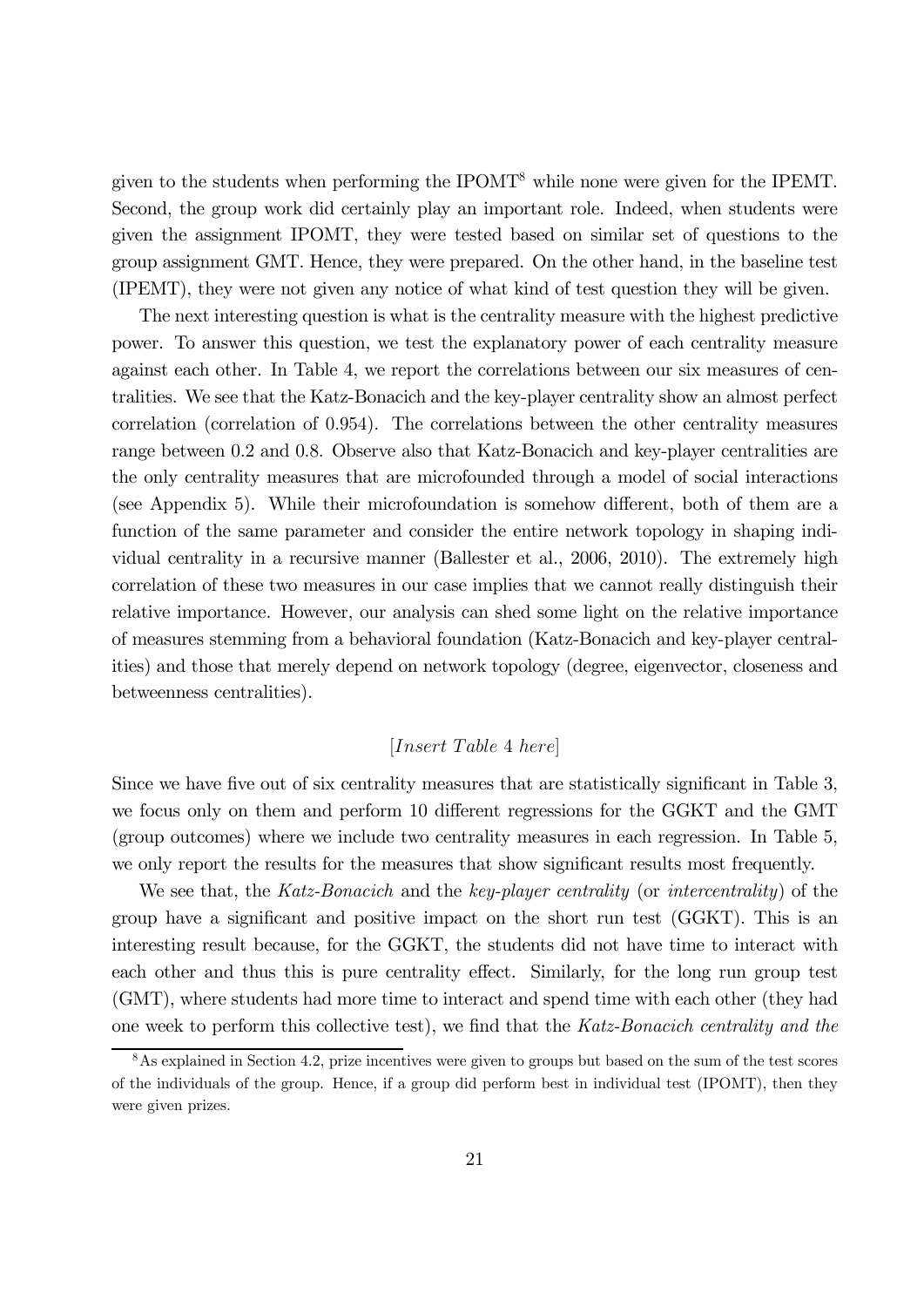key-player centrality are the measures which have the most impact on outcomes.

### $[Insert\ Table\ 5\ here]$

Let us now focus on *individual outcomes*, i.e. the IPOMT. In Table 3 column (4), we have seen that it is only my own centrality that has an impact on the IPOMT. To investigate which own centrality matters, we regress the five centralities against each other (10 regressions) while controlling for the average centrality of the three students in my group, i.e.  $\overline{C}_{-irs}$ . In Table 6, we only report the results for the centrality measure that appears significant most frequently. We find that the Katz-Bonacich centrality and degree centrality are the best predictors of the IPOMT. We will attempt to understand what mechanisms are behind our results in Section 6.

$$
[Insert\ Table\ 6\ here]
$$

## 5.2 Asymmetric effects

The effects of the individual centrality on individual performance when individuals interact in groups may depend on whether the individual centrality is below or above the average centrality of the group. For that, we estimate the following model:

$$
y_{irs} = \beta_0 + \beta_1 \left| C_{irs} - \overline{C}_{-irs} \right| + \beta_2 \mathbf{1}_{\left\{ C_{irs} > \overline{C}_{-irs} \right\}} + \beta_3 \left| C_{irs} - \overline{C}_{-irs} \right| \times \mathbf{1}_{\left\{ C_{irs} > \overline{C}_{-irs} \right\}} + \beta_4 A_{irs} + \beta_5 X_{irs} + \eta_s + \epsilon_{irs} \tag{5}
$$

where the variables  $A_{irs}$ ,  $X_{irs}$ ,  $\eta_s$  and  $\epsilon_{irs}$  are the same as in (2) and where  $y_{irs}$  is the test score of individual *i* belonging to group  $r$  in school  $s$  for IPOMT. There are three new variables. First,  $|C_{irs} - \overline{C}_{-irs}|$  measures the deviation of individual *i*'s centrality from the average centrality of the group. Second, the indicator variable  $\mathbf{1}_{\{C_{irs} > \overline{C}_{-irs}\}}$  is equal to one if individual  $i$ 's centrality is above the average centrality of the group and zero otherwise. Finally, we also study cross effects by adding  $|C_{irs} - \overline{C}_{-irs}| \times \mathbf{1}_{\{C_{irs} > \overline{C}_{-irs}\}}$ . If  $\beta_3$  is positive, this would mean that, conditional on having a centrality above the average centrality of the group, it is beneficial for student  $i$  in terms of IPOMT to deviating from the average centrality of the group. To be more precise, by differentiating (5), we obtain:

$$
\frac{\partial y_{irs}}{\partial |C_{irs} - \overline{C}_{-irs}|} |_{C_{irs} > \overline{C}_{-irs}} = \beta_1 + \beta_3
$$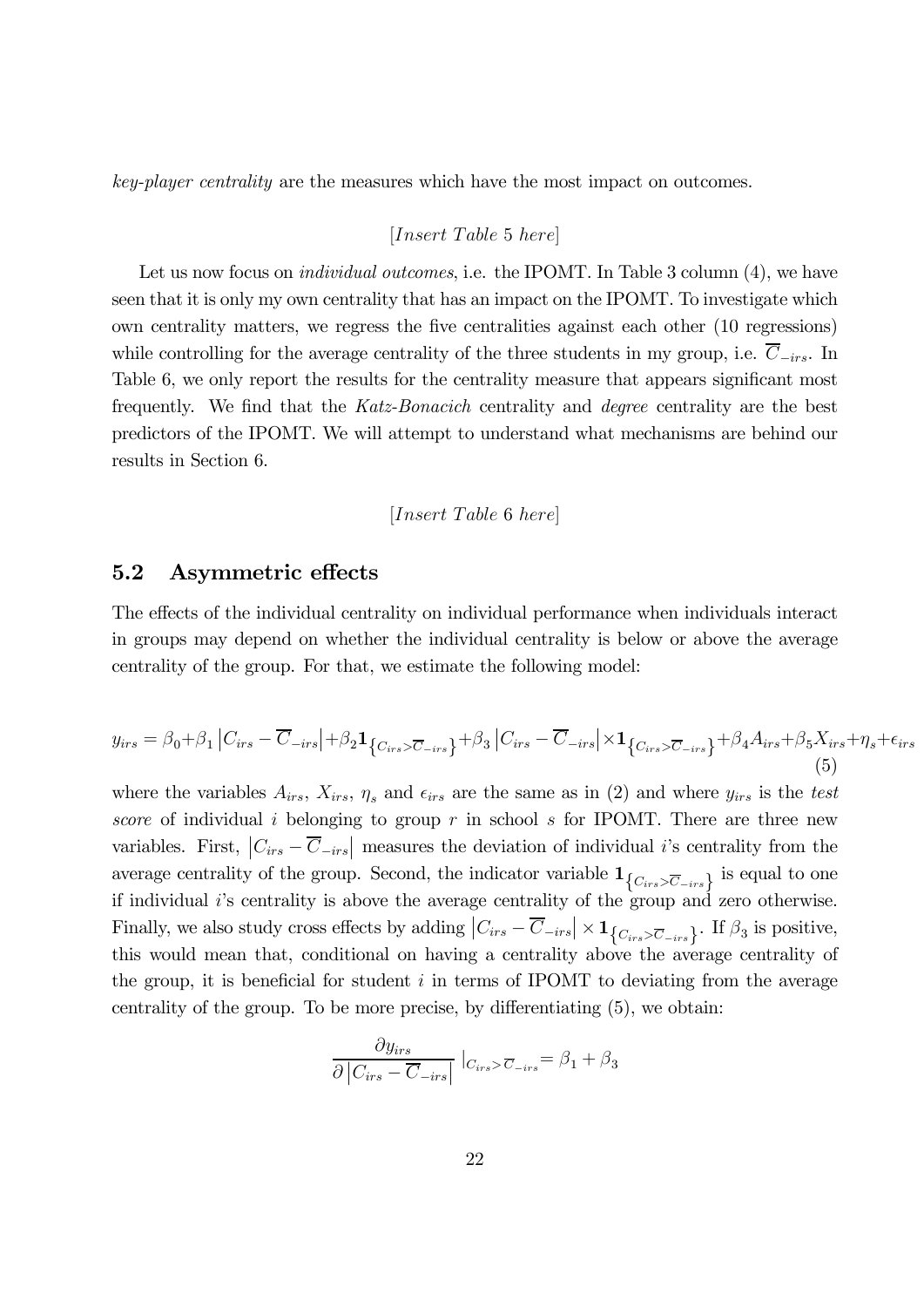which measures the effect of  $|C_{irs} - \overline{C}_{-irs}|$  on  $y_{irs}$  conditional on having a centrality above the average centrality of the group. We also have:

$$
\frac{\partial y_{irs}}{\partial |C_{irs} - \overline{C}_{-irs}|} |_{C_{irs} < \overline{C}_{-irs}} = \beta_1
$$

Table 7 displays the results of the estimation of equation (5) for each of the six different centralities. First, since betweenness centrality did not affect the IPOMT (Table 3), it still does not show any impact. Second, we see that for the other centralities  $\beta_1$  is not significant, whereas the interaction effect captured by  $\beta_3$  is nearly always significant. This means that, conditional on having a centrality above the average centrality of the group, the higher is student i's centrality, the higher is his/her test score in the IPOMT. Consider, for example, the Katz-Bonacich centrality. Then we see that  $\beta_1 + \beta_3 = -0.004 + 0.075 = 0.071 > 0$ , and the cross effect is indeed positive. If we now consider the intercentrality (key player), then both  $\beta_2$  and  $\beta_3$  are significant and positive. For  $\beta_2$ , this means that having a centrality that is higher than that of the average of the group, i.e.  $1_{\{C_{irs} > \overline{C}_{-irs}\}}$  has a positive impact on the individual test score (IPOMT).

$$
[Insert\ Table\ 7\ here]
$$

### 5.3 Leadership versus weakest link

Let us now study the extent to which "extreme" centralities within a group affects outcomes. Indeed, even if two groups have the same average centrality, it is possible that, in one group, there is a person with a very high centrality and another person with a very low centrality while, in the other group, all members have the same centrality. For that, we now study the role of leaders (stars) and weakest links (bad apples) in shaping outcomes.

To investigate the role of a leader in a group, we estimate the following equation:

$$
y_{irs} = \beta_0 + \beta_1 \max_{j \in r} C_{jrs} + \beta_2 A_{irs} + \beta_3 A_{\max_{j \in r} C_{jrs}} + \beta_4 X_{irs} + \eta_s + \epsilon_{irs}
$$
(6)

where the variables  $y_{irs}$ ,  $A_{irs}$ ,  $X_{irs}$ ,  $\eta_s$  and  $\epsilon_{irs}$  are the same as in (2). There are now two new variables. First, to test the leadership effect, we introduce  $\max_{j \in r} C_{jrs}$ , which is the student with the highest centrality within the group, including individual  $i$ . We control for the ability of student  $i$  by having  $A_{irs}$ . We also control for the ability of the student with the highest centrality in the group by adding  $A_{\max_{j \in r} C_{jrs}}$  in the regression. As in (2),  $y_{irs}$  is the test score of individual  $i$  belonging to group  $r$  in school  $s$  in either the GGKT, the GMT or the IPOMT. The idea here is to test the role of leadership in groups. Furthermore, we also investigate which centrality measure matters the most for leadership.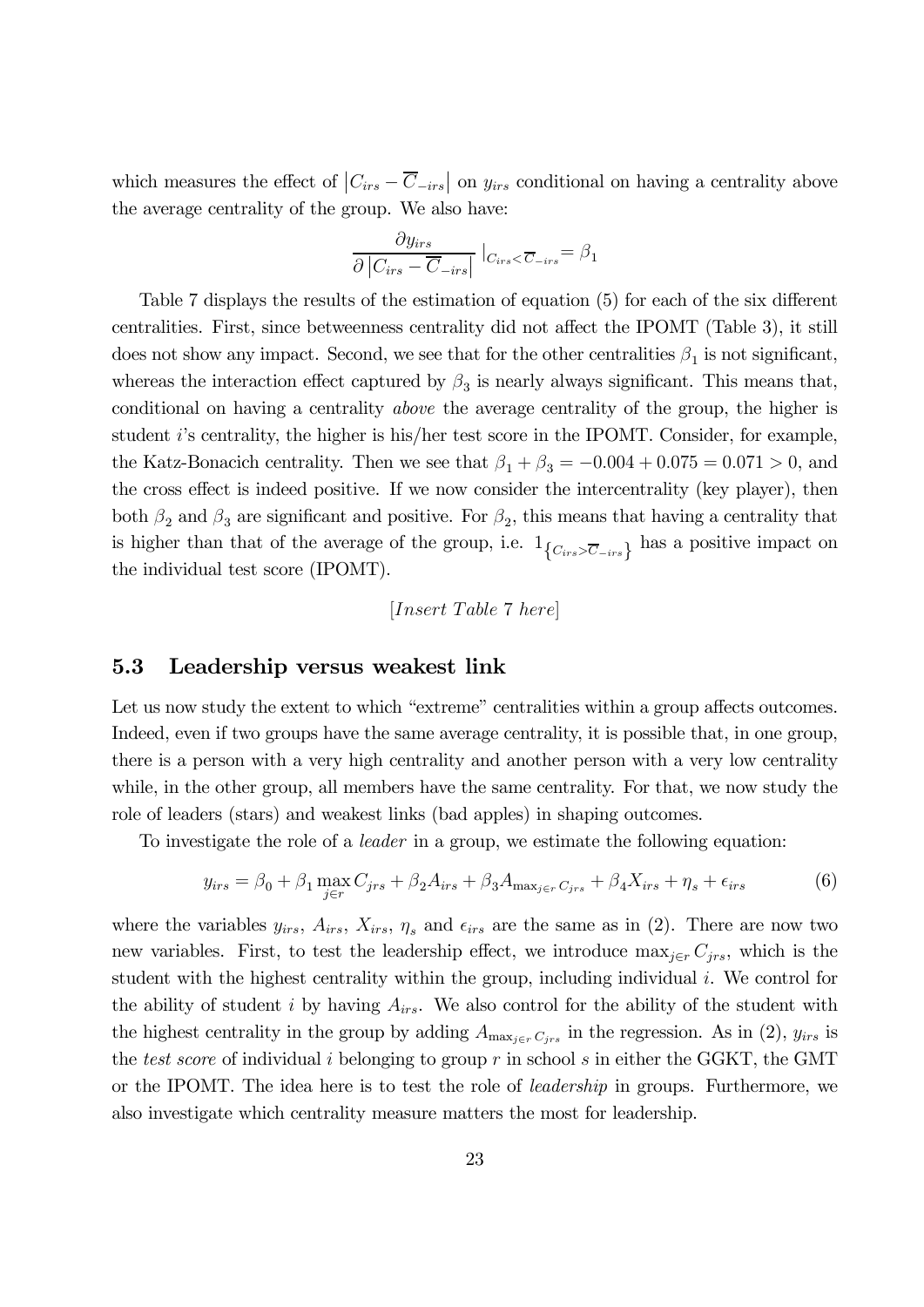To study the *weakest-link* effect, we estimate equation (6) where we replace  $\max_{j \in r} C_{jrs}$ by  $\min_{j \in r} C_{jrs}$  and  $A_{\max_{j \in r} C_{irs}}$  by  $A_{\min_{j \in r} C_{irs}}$ .

#### Results: Group outcomes

Table 8 displays the results. Panel A contains the evidence on the effects of the *leaders*. As above, even if all centralities are reported in the same column, we test the impact of each average centrality on outcomes separately.

Interestingly, the results are similar to that of Table 3 when we look at the impact of the average group centrality on group outcomes (GGKT and GMT; columns (1) and (2)) and individual outcome (IPOMT; column (3)). Indeed, we find that the impact of a leader, including myself, is positive and significant for five centrality measures (Katz-Bonacich, keyplayer, closeness, eigenvector and degree centrality). This means that having a leader in a group, i.e. a student with a high centrality, increases the group performance both in the short run (when the group is just formed for the GGKT) and in the longer run (a week after the group is formed for the GMT). In terms of magnitude, the effects of maximum centrality and of average centrality are comparable. For example, one can see that, in terms of standard deviations, one standard deviation increase in the average Katz-Bonacich centrality (from Table 3) translates into about 12% of a standard deviations of the GGKT. This is about the same effect that is obtained for the maximum Katz-Bonacich centrality (from Table 8).

Panel B contains the evidence on the effects of the least central individuals, i.e. the weakest links (or bad apples) in a group. Interestingly, contrary to the leadership effects where all centrality measures had a significant impact on both the GGKT and the GMT (Table 8, Panel A), we see that the weakest link has nearly no impact on the GGKT and on the GMT. In other words, if the weakest link is measured as the person (including myself) with the lowest centrality in my group, then this person has nearly no impact on the group's short-run (GGKT) and long-run outcome (GMT).

### $[Insert\ Table\ 8\ here]$

In Table 9, we investigate further the effect of leadership on group outcomes. We have seen in Table 8 that most centralities of the leader had a positive impact on the GGKT and the GMT of the group. Interestingly, in Table 9, when we regress one centrality against the other, we see that again the Katz-Bonacich centrality is the main determinant of the test score for the short-run test (GGKT) and key-player centrality and Katz-Bonacich centrality for the longer-run test (GMT). In other words, leaders with a high Katz-Bonacich and keyplayer centrality are the ones that positively affect the outcomes of the group.

 $[Insert\ Table\ 9\ here]$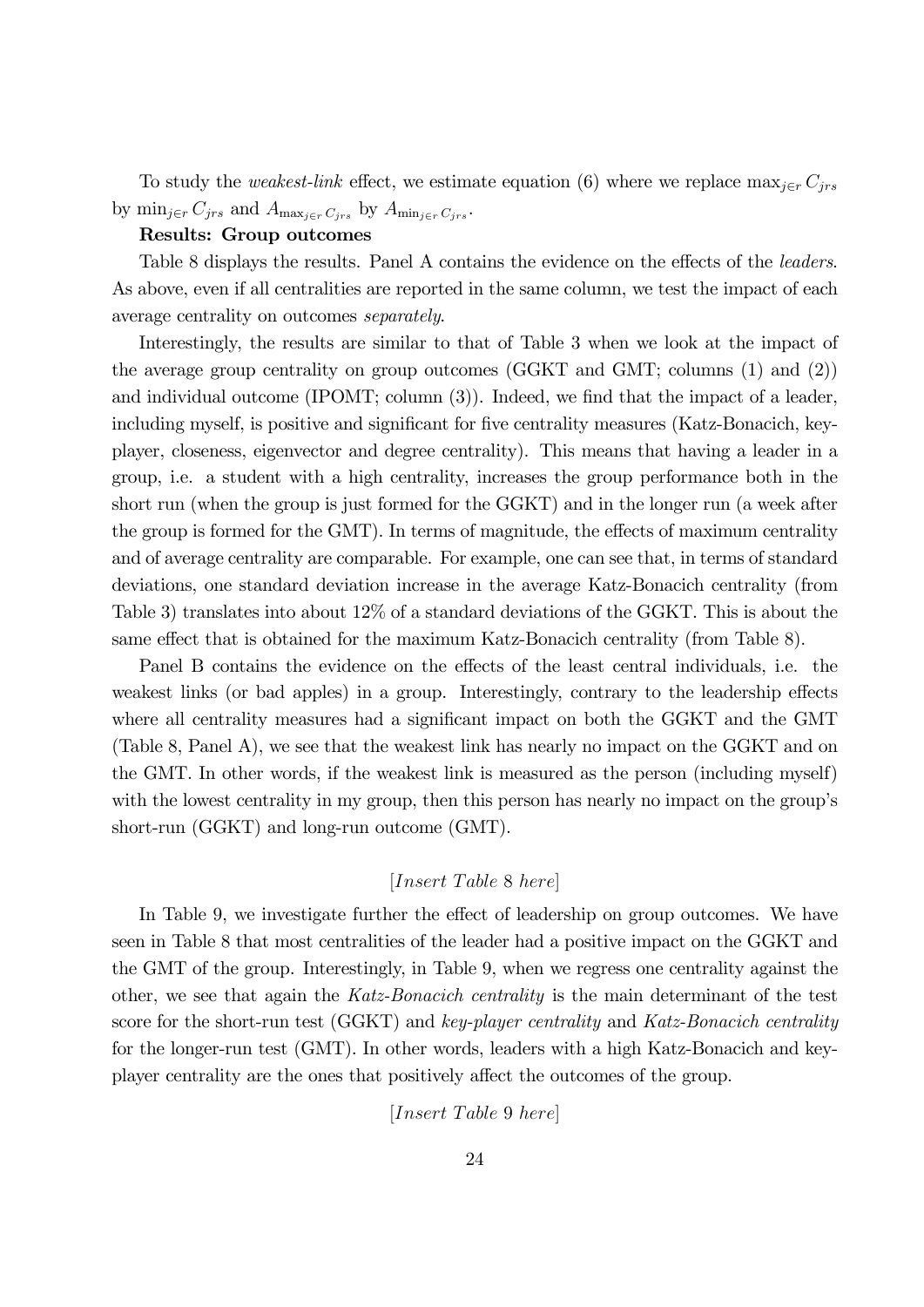#### Results: Individual outcomes

Let us now attempt to better understand the role of the leader (maximum centrality) and the role of own centrality on the individual outcome, IPOMT. For that, we estimate the the following equation:

$$
y_{irs} = \beta_0 + \beta_1 \max_{j \in r, j \neq i} C_{jrs} + \beta_2 C_{irs} + \beta_3 \left\{ \max_{j \in r, j \neq i} C_{jrs} \right\} \times C_{irs} + \beta_4 A_{irs} + \beta_5 A_{\max_{j \in r} C_{jrs}} + \beta_6 X_{irs} + \eta_s + \epsilon_{irs}
$$
\n
$$
\tag{7}
$$

In Table 10, column (1), we only report the effect of the leader (i.e.  $\max_{j \in r, j \neq i} C_{jrs}$ ) on own IPOMT. In column (2), we look at both the effect of the leader and of own centrality  $(C_{irs})$  on own IPOMT. Finally, in column (3) we display the results when we estimate the whole equation (7). We see that the significant effect of the leader on own IPOMT (column (1)) disappears as soon as we introduce own centrality in the regression (column (2)). Interestingly, in column (3), we report  $\beta_1$ ,  $\beta_2$  and  $\beta_3$  on the first, second and third row of each panel (i.e. for each centrality measure). It appears that  $\beta_3$ , the cross effect, is not significant for the key-player and Katz-Bonacich centrality and significant and negative for the degree centrality, which are the centralities for which own centrality had a significant impact on IPOMT. This means that, for these centralities, either the leader has no impact or he/she weakens the impact of one's centrality on the IPOMT.

$$
[Insert\ Table\ 10\ here]
$$

Let us now consider the effect of the weakest link (lowest centrality) on own IPOMT. Table 11 has exactly the same structure as Table 10. For example, column (3) reports the results of the estimation of (7) where we replace  $\max_{j \in r, j \neq i} C_{jrs}$  by  $\min_{j \in r, j \neq i} C_{jrs}$ ,  ${\max_{j \in r, j \neq i} C_{jrs}} \times C_{irs}$  by  ${\min_{j \in r, j \neq i} C_{jrs}} \times C_{irs}$  and  $A_{\max_{j \in r} C_{jrs}}$  by  $A_{\min_{j \in r} C_{jrs}}$ . We see, again, that, as soon as own centrality is introduced in the regression (column (2)), the weakest link in my group has no impact on my own IPOMT. However, differently from the results on the leader, we see that the cross effect is never significant. In other words, the weakest link in my group has no additional effect on the positive impact of one's centrality on IPOMT.

### $[Insert\ Table\ 11\ here]$

Our results can be summarized as follows. For group outcomes, the group performance in the short run (GGKT) is positively affected by the average centrality of the team members, as summarized by the average Katz-Bonacich and/or key-player centrality. In the longer run (GMT), key-player centrality has the greatest impact. Leaders are important. In the short run, leaders defined using the Katz-Bonacich centrality are the most influential, whereas, in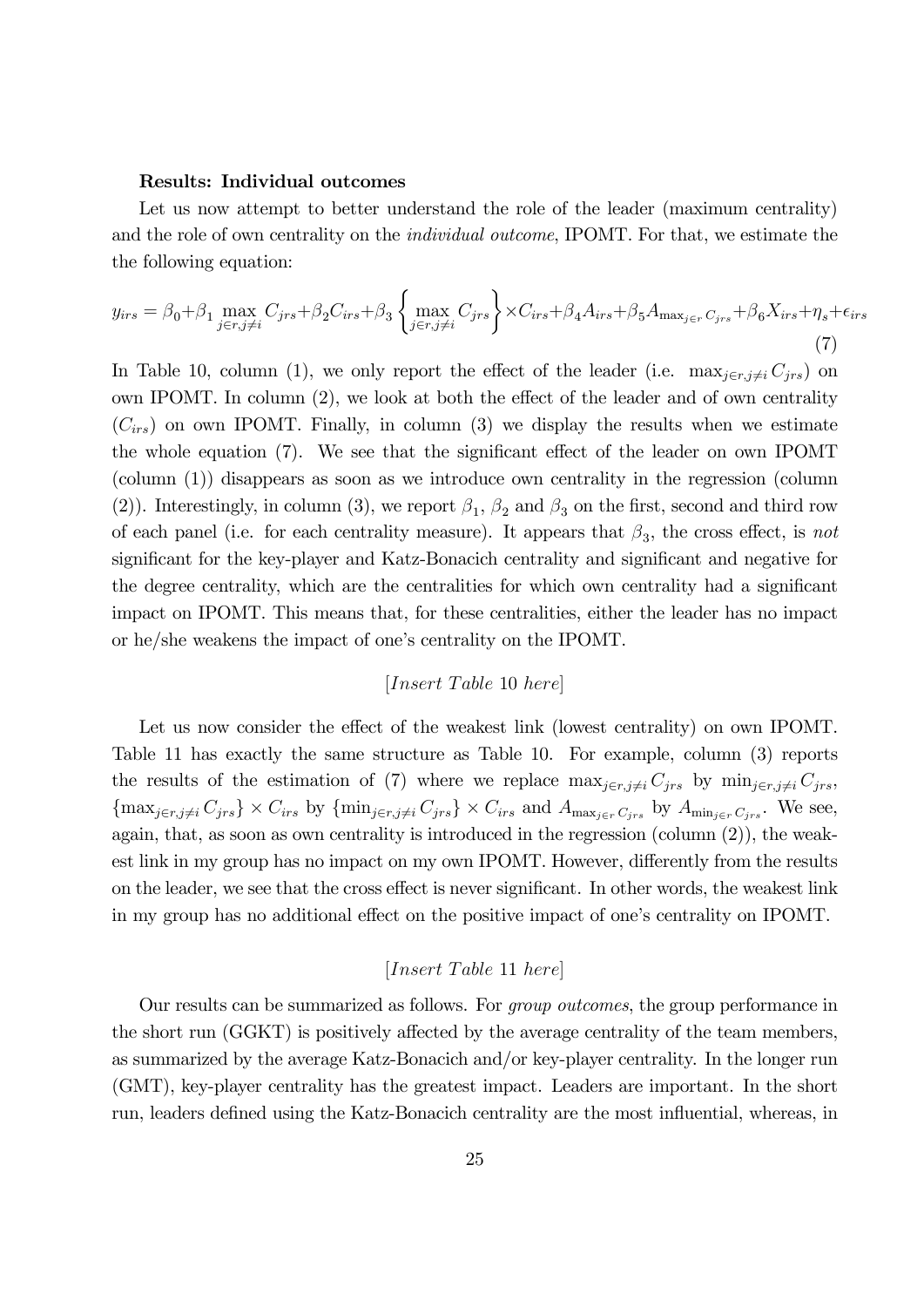the long run, leaders defined using either Katz-Bonacich centrality or key-player centrality are also the most important persons in a group. Bad apples in a working group has no impact on the group outcomes. For individual outcomes (IPOMT), when working in groups, the most important predictor of individual performance (IPOMT) remains the individual centrality, especially the Katz-Bonacich, the key-player and the degree centrality. However, this is true only if the individual centrality is higher than the average of the group. Finally, the individual performance is also affected by the presence of a leader, only for the degree centrality, so that, in that case, the effect of my own centrality is low if there is a very dominant person in the group.

## 6 Inspecting the mechanisms

In this Section, we investigate the mechanisms behind our results. We conjecture that network centrality measures, especially the Katz-Bonacich and the key player centrality, which indicate popularity and sociability of students, capture some non-cognitive or soft skills of the students.

In order to investigate our conjecture, we have performed additional experiments. We have *randomly* selected 16 schools out of the 80 schools. In these 16 schools all students of grade four (N=512) were asked to play experimental games to test their risk-taking behavior, patience and competitiveness. Mean baseline math test score of these 16 schools is 6.896 (out of 15) which is very similar to the mean test score of 6.898 for the same test among the students in 80 schools. In Appendix 6, we describe in details each of these three games.<sup>9</sup>

Let us summarize what each game captures. In the risk taking game, we measure the degree of riskiness of each student. There are five pencils in the jar with only one pencil having a red mark on the bottom. The student can take as many pencils as they choose to take out from the jar, as long as the pencil with red mark is not included in the selected pencils. Thus, the more a student decides to take pencils out of the jar (out a total of five), the more he/she enjoys risk. In the time preference game, we see how patient are students. This game asks students to make some choices about candies and they must decide between having a plate of candies tomorrow or after two days. We observe whether the student choose to wait (i.e. get candies after two days rather than tomorrow) as a measure of

<sup>&</sup>lt;sup>9</sup>The games in the experiments we conducted are standard games used by economists to elicit behaviors among children or in similar settings (e.g., Andersen et al. 2013; Bettinger and Slonim 2007; Cameron et al. 2013; Gneezy et al., 2003, 2009; Samak, 2013).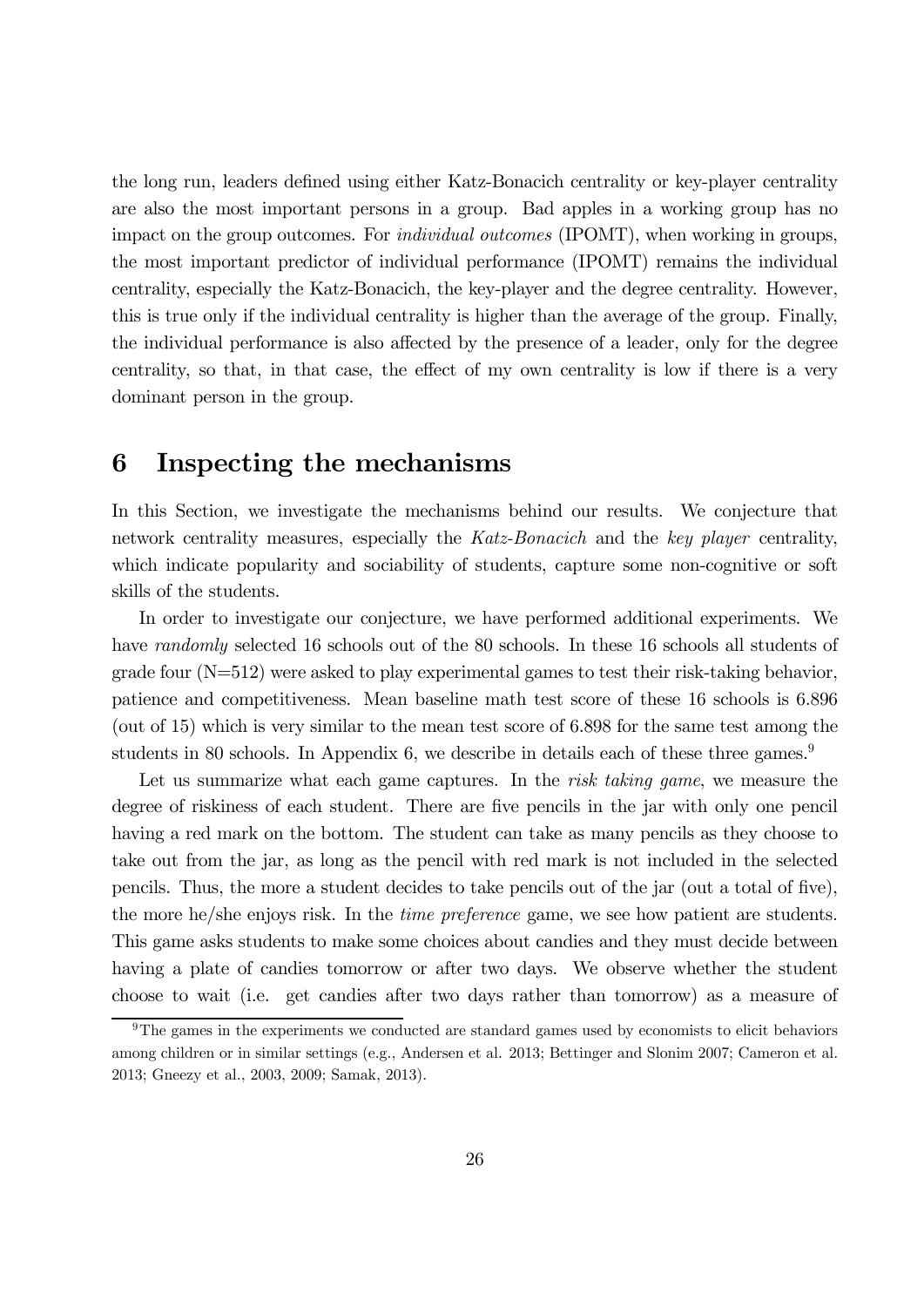patience. Finally, in the competition game, we evaluate how competitive the students are. Students are asked to sum a series of four two-digit numbers. Students can choose one of two options. If the student chooses option 1, the student will get 1 candy for each correct answer. If option 2 was chosen, the student will be randomly paired with another person in the class to compete. The students who chose option 2 will be given two candies for each correct answer if they win, and nothing if they loose compared to a random partner in the class. Our outcome for competitiveness is whether the student chooses to compete, that is, takes option 2.

These experimental measures of risk, time preference and competitiveness are closely related to soft skills or non-cognitive skills in the literature on economics of education (Koch, et al., 2015). Previous literature found that risk attitudes play a significant role in education and labor market outcomes (Castillo et al., 2010; Liu, 2013). For instance, Belzil and Leonardi (2007, 2013) find that students with high risk aversion invest less in higher education investment. Competition or confidence is also claimed to have a strong impact on labor market outcomes. Gneezy et al. (2003) and Niederle and Vesterlund (2007) study a gender gap in competitiveness as a potential explanation for a gender gap in wage.

In order to investigate whether centrality measures capture the non-cognitive skills, we run a series of regressions where the variable to be explained is each of the six centralities and the main explanatory variables are game outcomes and ability of students. The results are displayed in Table 12. First, in column  $(1)$ , we regress each centrality on the *ability* of each student, captured by the test score at the individual math test taken before the experiment, i.e. the IPEMT. It should be clear that ability, as measured by the test score at the IPEMT, is a measure of cognitive skill. Second, in columns (2) and (3), controlling for ability (or IPEMT), we look at the impact of the different non-cognitive skills (risk taking, time preference and competitiveness) on centrality measures with (column (3)) and without other controls (column (2)).

## $[Insert\ Table\ 12\ here]$

First, looking at all columns  $(1)$ , we see that, for all the centrality measures, there is no significant correlation between centrality measures and ability (or IPEMT). This seems to indicate that centrality measures do not capture cognitive skills.

Second, when we look at the other columns, we see that there are strong correlations between time preference or patience and competitive behaviors of our students and their intercentrality measure (or key-player centrality) and their Katz-Bonacich centralities. This is suggestive evidence that, indeed, these two centrality measures capture some of the personal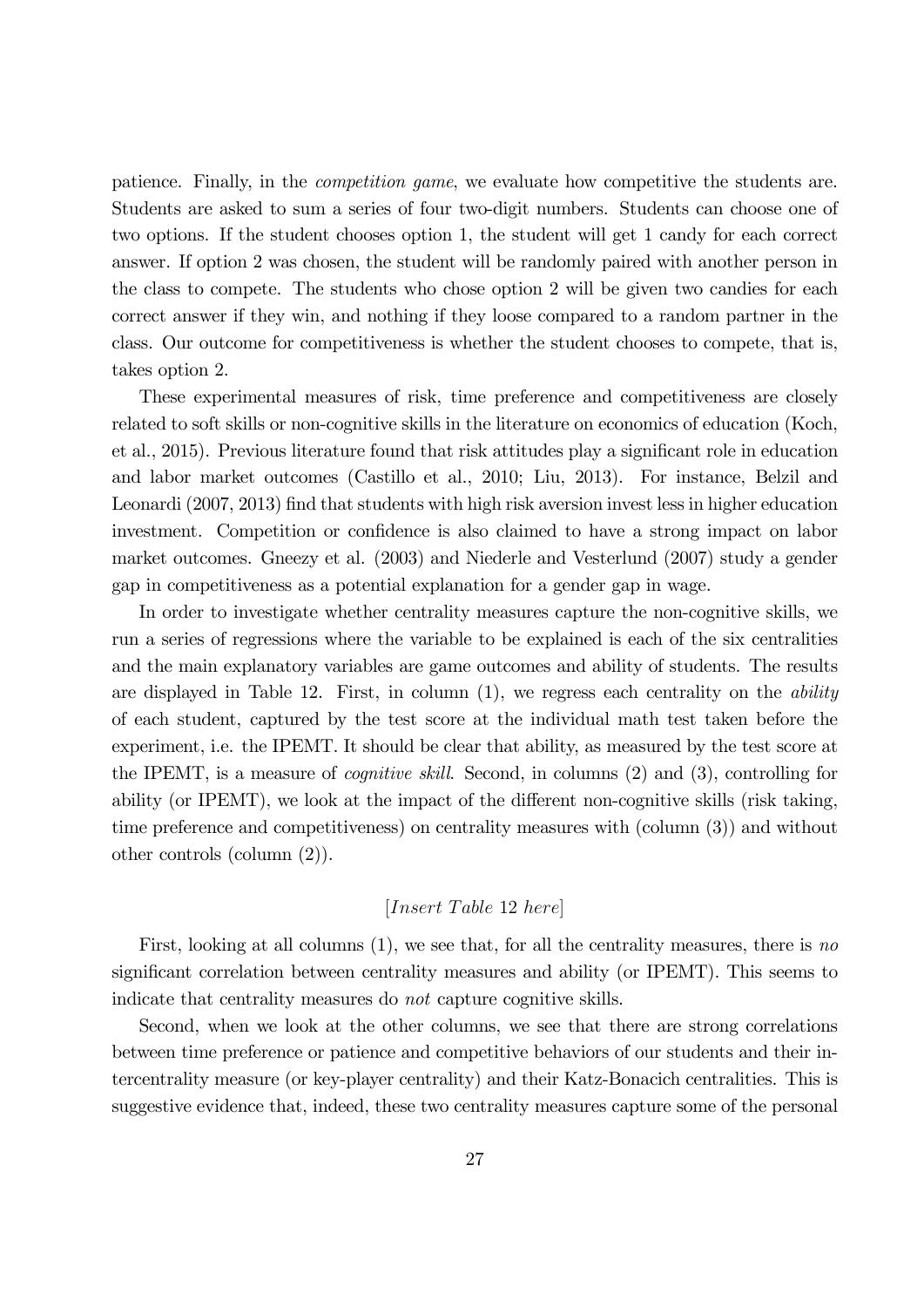traits (or soft skills) of the students, namely their degree of patience and competitiveness. If we look at the other results, we also see that competitiveness is strongly related with the four other centrality measures. In other words, the more students are competitive, the higher is their centrality. Finally, it seems that the eigenvector centrality and the closeness centrality are correlated with the risk-taking behavior of students. Overall, these results suggest that centrality measures could provide important information about students' non-cognitive ability.

Let us now try to understand our previous results in the light of the games played in the experiments, We have found that, for group outcomes, in the short run, both the Katz-Bonacich and key-player centrality of the group and of the leader have a positive and significant impact on the GGKT. For the longer run outcome, the key-player of the group and the Katz-Bonacich and key-player centrality of the leader have a positive and significant impact on the GMT. This would mean that students who are both very patient and very competitive have a big impact on group outcomes. In other words, the non-cognitive skills or personal traits of students that are conductive of high-quality collective work are patience and competitiveness. This is also true for individual outcomes such as the IPOMT. Risktaking behavior does not seem to be a personal trait that helps students work efficiently both in groups and individually.

## 7 Conclusion

In this paper, we show that the position in a network of social contacts as measured by network centrality, especially the Katz-Bonacich and the key-player centrality, is a key determinant of educational success. We also show that these measures capture some personal traits, namely their patience and competitiveness. Our results thus support the literature on non-cognitive skills, which shows that soft skills predict success in life and that programs that enhance soft skills have an important place in an effective portfolio of public policies (Heckman and Kautz, 2012). One implication of our analysis is that educational policies should target groups formed on the basis of these soft skills and not necessarily on the students' cognitive skills (ability). Also, our results on the influence of leaders in working groups suggest that individuals who are perceived as leaders because of their social network position can be used to specifically target and diffuse opinions as well as accelerate the diffusion of innovations. We leave this promising area of research for further studies.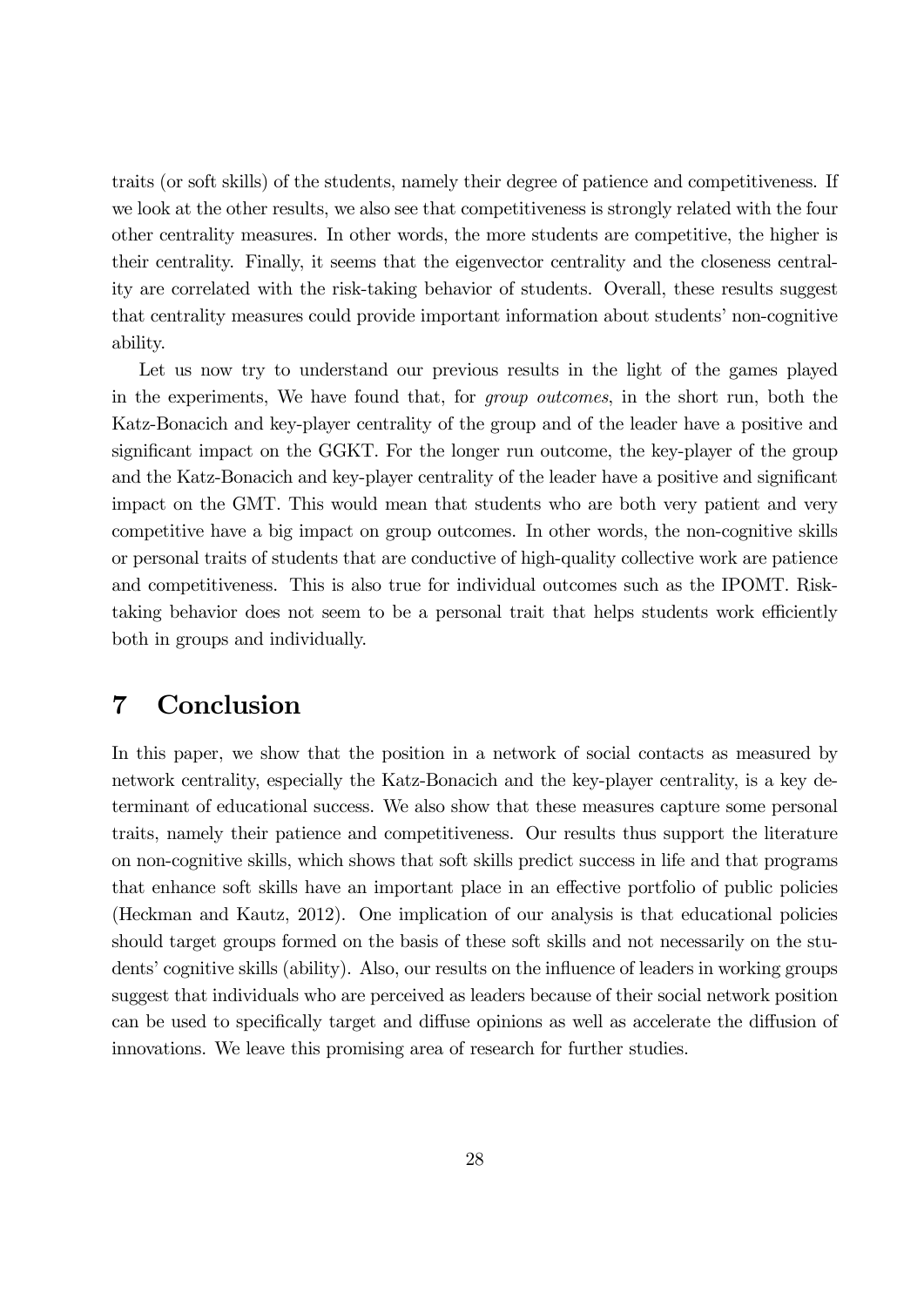## References

- [1] Almlund, M., Duckworth, A.L., J. Heckman and T. Kautz (2011), "Personality Psychology and Economics," In: Handbook of the Economics of Education, Vol. 4, Amsterdam: Elservier, pp. 1-181.
- [2] Andersen, S., Ertac, S., Gneezy, U., List, J.A. and S. Maximiano (2013), "Gender, competitiveness and socialization at a young age: Evidence from a matrilineal and a patriarchal society," Review of Economics and Statistics 95, 1438-1443.
- [3] Akerlof, G.A. (1997), "Social distance and social decisions," Econometrica 65, 1005- 1027.
- [4] Akerlof, G.A. (1997), "Social distance and social decisions," Econometrica 65, 1005- 1027.
- [5] Angrist, J. and V. Lavy (1999), "Using Maimonides' rules to estimate the effect of class size on scholastic achievement," Quarterly Journal of Economics 114, 533-575.
- [6] Babcock, P.S. and J.L. Hartman (2010), "Networks and workouts: Treatment size and status specific peer effects in a randomized field experiment," NBER Working Paper No. 16581.
- [7] Ballester, C., Calvó-Armengol, A. and Y. Zenou (2006), "Who's who in networks. Wanted: the key player," Econometrica 74, 1403-1417.
- [8] Ballester, C., Calvó-Armengol, A. and Y. Zenou (2010), "Delinquent networks," Journal of the European Economic Association 8, 34-61.
- [9] Ballester, C. and Y. Zenou (2014), "Key player policies when contextual effects matter," Journal of Mathematical Sociology 38, 233-248.
- [10] Bandiera, O., Barankay, I. and I. Rasul (2009), "Social connections and incentives in the workplace: Evidence from personnel data," Econometrica 77, 1047-1094.
- [11] Banerjee, A., Chandrasekhar, A.G., Duflo, E. and M.O. Jackson (2013), "Diffusion of microfinance," Science 341 (6144).
- [12] Bangladesh Bureau of Educational Information and Statistics [BANBEIS] (2012), "Basic education statistics 2011," http://www.banbeis.gov.bd/webnew.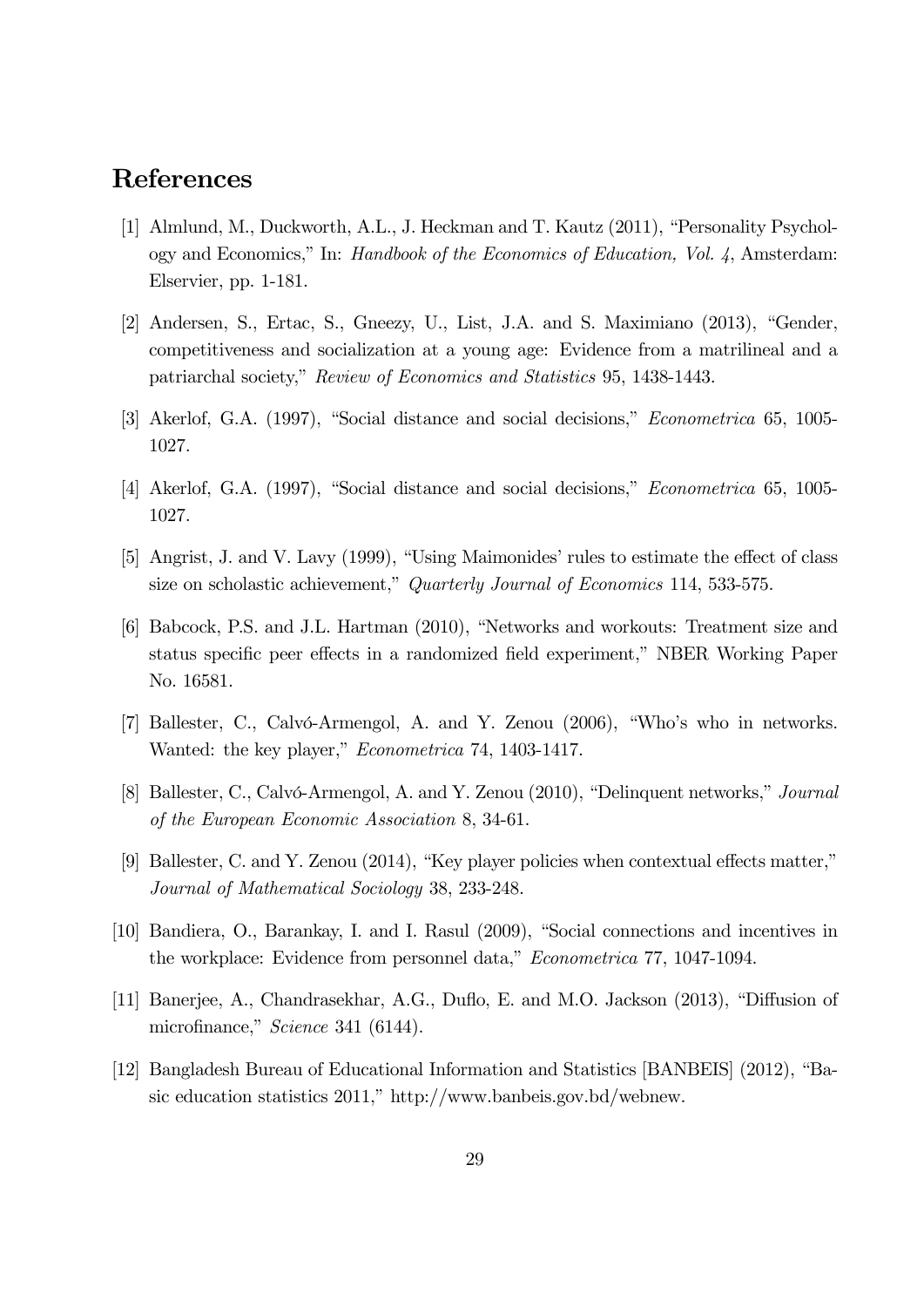- [13] Bavelas, A. (1948), "A mathematical model for group structures," Human Organization 7, 16-30.
- [14] Begum, L., A. Islam and R. Smyth (2013), "Girls' education, stipend programs and their effects on the education of younger siblings," Monash Economics Working Papers 17-13, Monash University, Department of Economics.
- [15] Belzil, C. and M. Leonardi (2007), "Can risk aversion explain schooling attainments? Evidence from Italy," Labour Economics 14 (6), 957-970.
- [16] Belzil, C. and M. Leonardi (2013), "Risk aversion and schooling decisions," Annals of Economics and Statistics, 35-70
- [17] Bettinger, E. and R. Slonim (2007), "Patience among children," Journal of Public Economics 91, 343-363.
- [18] Bifulco, R., Fletcher, J.M. and S.L. Ross (2011), "The effect of classmate characteristics on post-secondary outcomes: Evidence from the Add Health," American Economic Journal: Economic Policy 3, 25-53.
- [19] Bonacich P. (1987), "Power and centrality: A family of measures," American Journal of Sociology 92, 1170-1182.
- [20] Borghans, L.,Duckworth,A.L.,Heckman,J.J., and B, ter Weel (2008), "The economics and psychology of personality traits," Journal of Human Resources 43, 972-1059.
- [21] Brass, D. J. (1984), "Being in the right place: A structural analysis of individual influence in an organization," Administrative Science Quarterly 29, 518-539.
- [22] Bramoullé, Y., Djebbari, H. and B. Fortin (2009), "Identification of peer effects through social networks," Journal of Econometrics 150, 41-55.
- [23] Burt, R.S. (1992), Structural Holes: The Social Structure of Competition. Harvard: Harvard University Press.
- [24] Cai, J., de Janvry, A. and E. Sadoulet (2015), "Social networks and the decision to insure," American Economic Journal: Applied Economics, forthcoming.
- [25] Calvó-Armengol, A., E. Patacchini, and Y. Zenou (2009), "Peer effects and social networks in education," Review of Economic Studies 76, 1239-1267.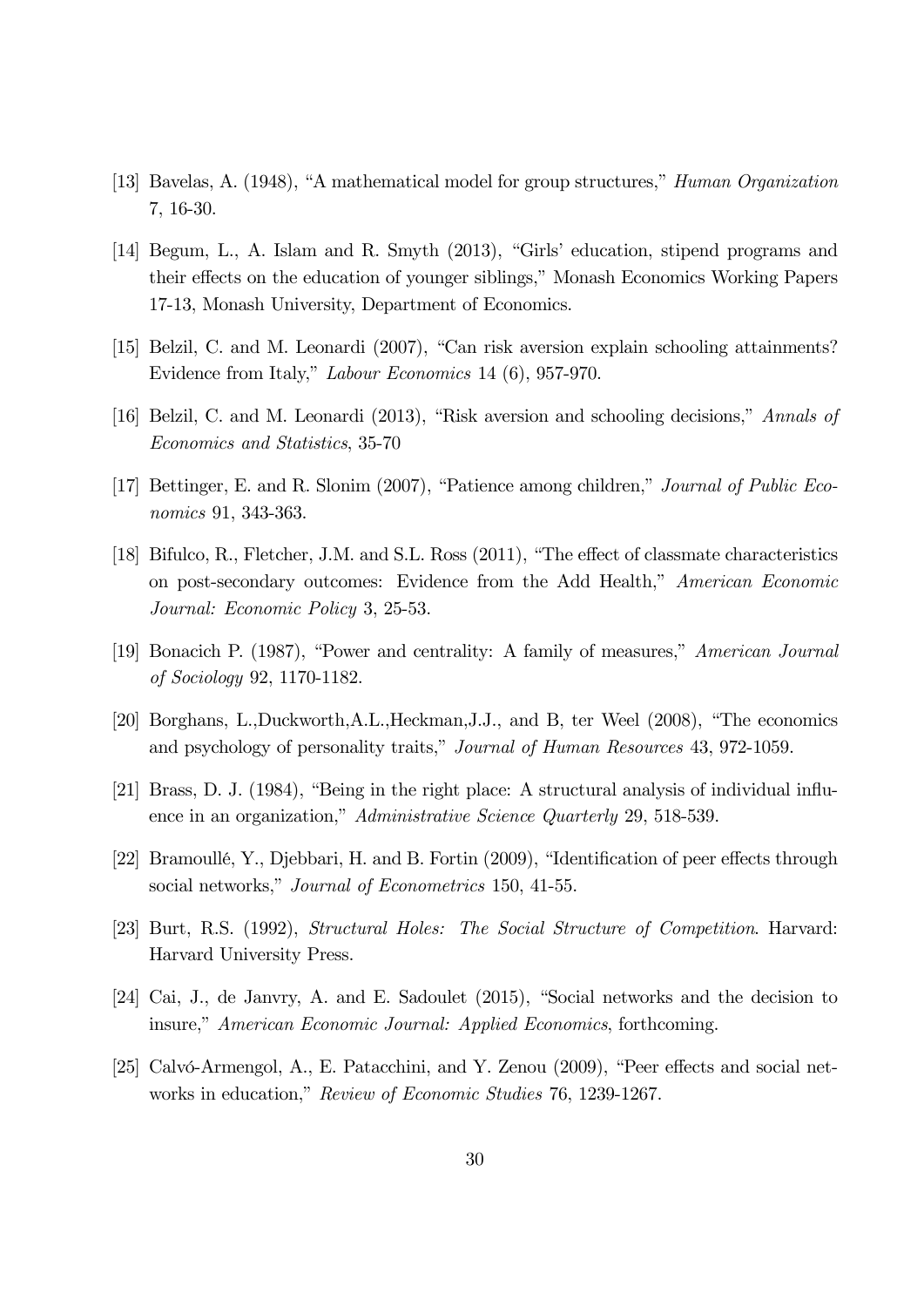- [26] Calvó-Armengol, A. and Y. Zenou (2004), "Social networks and crime decisions. The role of social structure in facilitating delinquent behavior," International Economic Review 45, 939-958.
- [27] Cameron, L.A., Erkal, N., Gangadharan, L. and X. Meng (2013), "Little emperors: Behavioral impacts of China's one-child policy," Science 339 (6122), 953-957.
- [28] Carrell, S.E., Fullerton, R.L. and J.E. West (2009), "Does your cohort matter? Estimating peer effects in college achievement," Journal of Labor Economics 27, 439-464.
- [29] Carrell, S.E., Sacerdote B.I. and J.E. West (2013), "From natural variation to optimal policy? The importance of endogenous peer group formation," Econometrica 81, 855- 882.
- [30] Castillo, M., Petrie,R. and M. Torero (2010), "On the preferences of principals and agents," Economic Inquiry 48, 266-273.
- [31] Centola, D. (2010), "The spread of behavior in an online social network experiment," Science 329, 1194-1197.
- [32] Centola, D. (2011), "An experimental study of homophily in the adoption of health behavior," Science 334, 1269-1272.
- [33] Choi, S., Gale, D., and S. Kariv (2012), "Social learning in networks: A quantal response equilibrium analysis of experimental data," Review of Economic Design 16,93-118.
- [34] Cunha, F., Heckman, J.J., and S.M. Schennach (2010), "Estimating the technology of cognitive and noncognitive skill formation," Econometrica 78, 883-931.
- [35] Currarini, S., Jackson, M.O., and P. Pin (2009), "An economic model of friendship: Homophily, minorities, and segregation," Econometrica 77, 1003-1045.
- [36] Currarini, S., Jackson, M.O., and P. Pin (2010), "Identifying the roles of race-based choice and chance in high school friendship network formation," Proceedings of the National Academy of Sciences of the USA 107, 4857-4861.
- [37] Dequiedt, V. and Y. Zenou (2014), "Local and consistent centrality measures in networks", CEPR Discussion Paper No. 10031.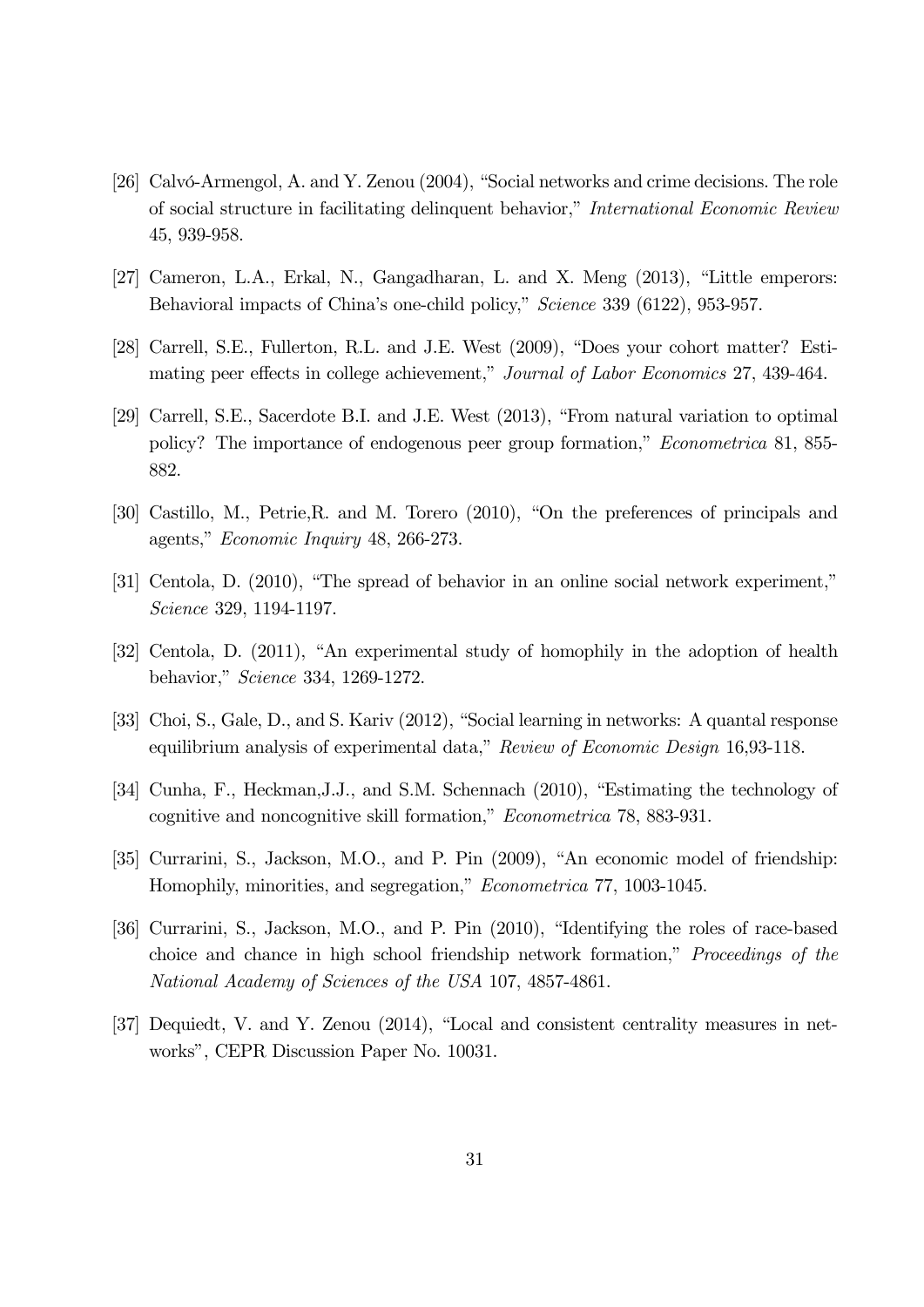- [38] Fortin, B. and V. Boucher (2015), "Some challenges in the empirics of the effects of networks," In: Y. Bramoullé, B.W. Rogers and A. Galeotti (Eds.), Oxford Handbook on the Economics of Networks, Oxford: Oxford University Press, forthcoming.
- [39] Gneezy, U, Niederle, M. and A. Rustichini (2003), "Performance in competitive environments: Gender differences," Quarterly Journal of Economics 143, 1049-1074.
- [40] Gneezy, U, Leonard, K.L. and J.A. List (2009), "Gender differences in competition: Evidence from a matrilineal and a patriarchal society," Econometrica 77, 1637-1664.
- [41] Goeree, J.K., M.A. McConnell, T. Mitchell, T. Tromp, and L. Yariv (2010), "The 1/d Law of Giving," American Economic Journal: Micro-Economics 2, 183-203.
- [42] Granovetter, M.S. (1974), Getting a Job: A Study in Contacts and Careers, Cambridge, MA: Harvard University Press.
- [43] Grewal, R., Lilien, G. L. and G. Mallapragada (2006), "Location, location, location: How network embeddedness affects project success in open source systems," Management Science 52, 1043-1056.
- [44] Guryan, J., Kroft, K. and M.J. Notowidigdo (2009), "Peer effects in the workplace: Evidence from random groupings in professional golf tournaments," American Economic Journal: Applied Economics 1, 34-68.
- [45] Hamilton, B.H., Nickerson, J.A. and H. Owan (2003), "Team incentives and worker heterogeneity: An empirical analysis of the impact of teams on productivity and participation," Journal of Political Economy 111, 465-497.
- [46] Haynie, D. (2001), "Delinquent peers revisited: Does network structure matter?" American Journal of Sociology 106, 1013-1057.
- [47] Heckman, J.J. and T. Kautz (2012), "Hard evidence on soft skills," Labour Economics 19, 451-464.
- [48] Heckman, J.J.,Malofeeva, L., Pinto, R. and P.A. Savelyev (2011), "Understanding the mechanisms through which an influential early childhood program boosted adult outcomes," Unpublished manuscript, Department of Economics, University of Chicago.
- [49] Heckman, J.J., Moon, S.H., Pinto, R., Savelyev, P.A. and A. Yavitz (2010), "The rate of return to the High Scope Perry Preschool Program," Journal of Public Economics 94, 114-128.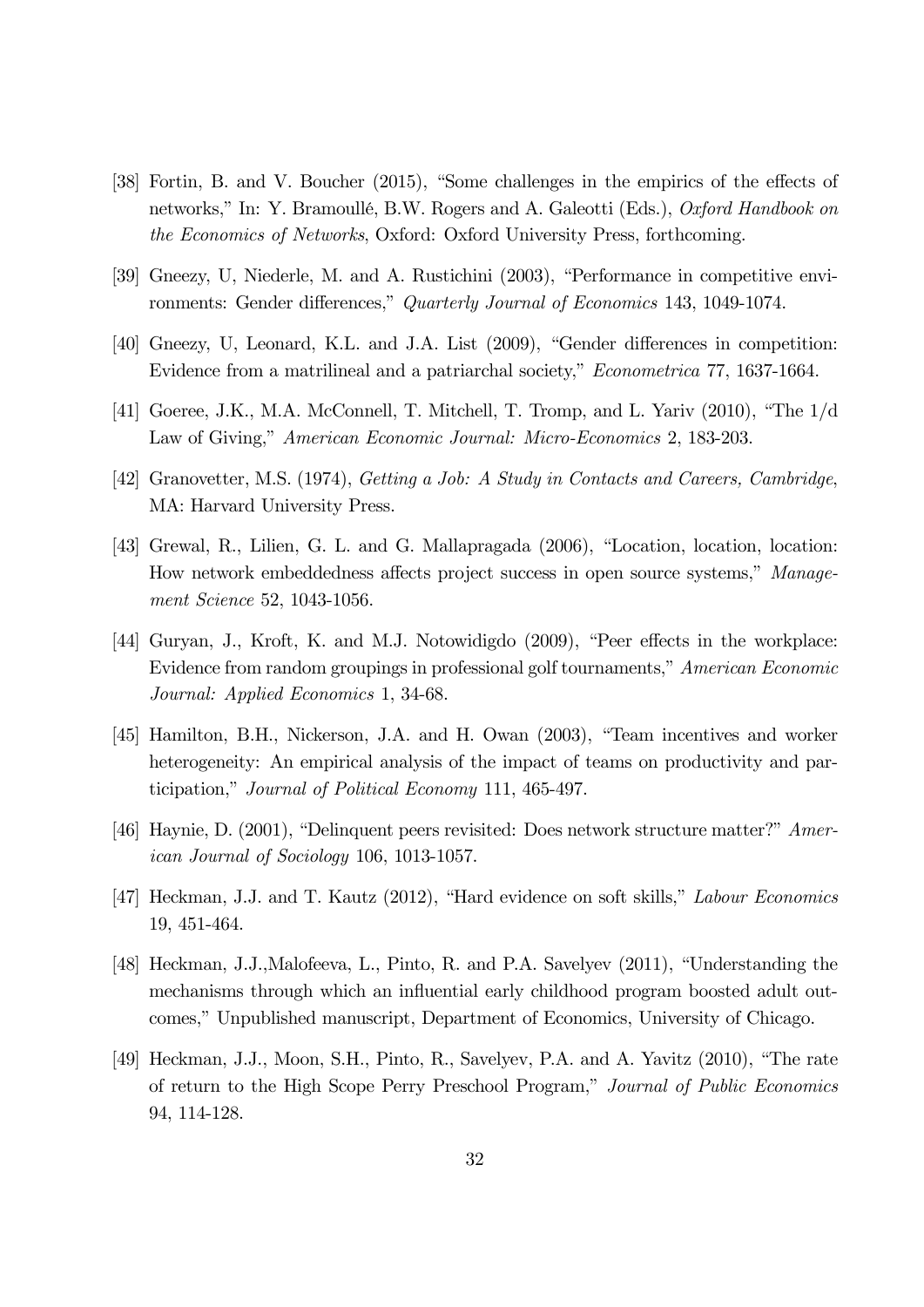- [50] Heckman, J.J., Stixrud, J. and S. Urzua (2006), "The effects of cognitive and noncognitive abilities on labor-market outcomes and social behavior," Journal of Labor Economics 24,411-482.
- [51] Holbrook, J. (2005), "Report on organizing the ROSE survey in Bangladesh," http://www.uv.uio.no/ils/english/research/projects/rose/partners/bangladesh/reportbgd.pdf.
- [52] Horrace, W., Liu, X. and E. Patacchini (2015), "Endogenous network production function with selectivity," Journal of Econometrics, forthcoming.
- [53] Ioannides, Y.M. (2012), From Neighborhoods to Nations: The Economics of Social Interactions, Princeton: Princeton University Press.
- [54] Jackson M.O. (2008), Social and Economic Networks, Princeton, NJ: Princeton University Press.
- [55] Jackson, M.O. (2011), "An overview of social networks and economic applications," In: J. Benhabib, A. Bisin and M.O. Jackson (Eds.), Handbook of Social Economics Volume 1A, Amsterdam: Elsevier Science, pp. 511-579.
- [56] Jackson, M.O. (2014), "Networks in the understanding of economic behaviors," Journal of Economic Perspectives 28, 3-22.
- [57] Jackson, M.O., Rogers, B.W. and Y. Zenou (2015), "The economic consequences of social network structure", CEPR Discussion Paper 10406.
- [58] Jackson, M.O. and Y. Zenou (2015), "Games on networks", In: P. Young and S. Zamir (Eds.), Handbook of Game Theory, Vol. 4, Amsterdam: Elsevier Publisher, pp. 91-157.
- [59] Katz, L. (1953), "A new status index derived from sociometric analysis," Psychometrika 18, 39-43.
- [60] Kearns, M.J., Judd, S., Tan, J. and J. Wortman (2009), "Behavioral experiments on biased voting in networks," Proceedings of the National Academy of Sciences of the USA 106, 1347-1352.
- [61] Koch, A., Nafziger, J. and H. Skyt Nielsen (2015), "Behavioral economics of education," Journal of Economic Behavior and Organization, forthcoming.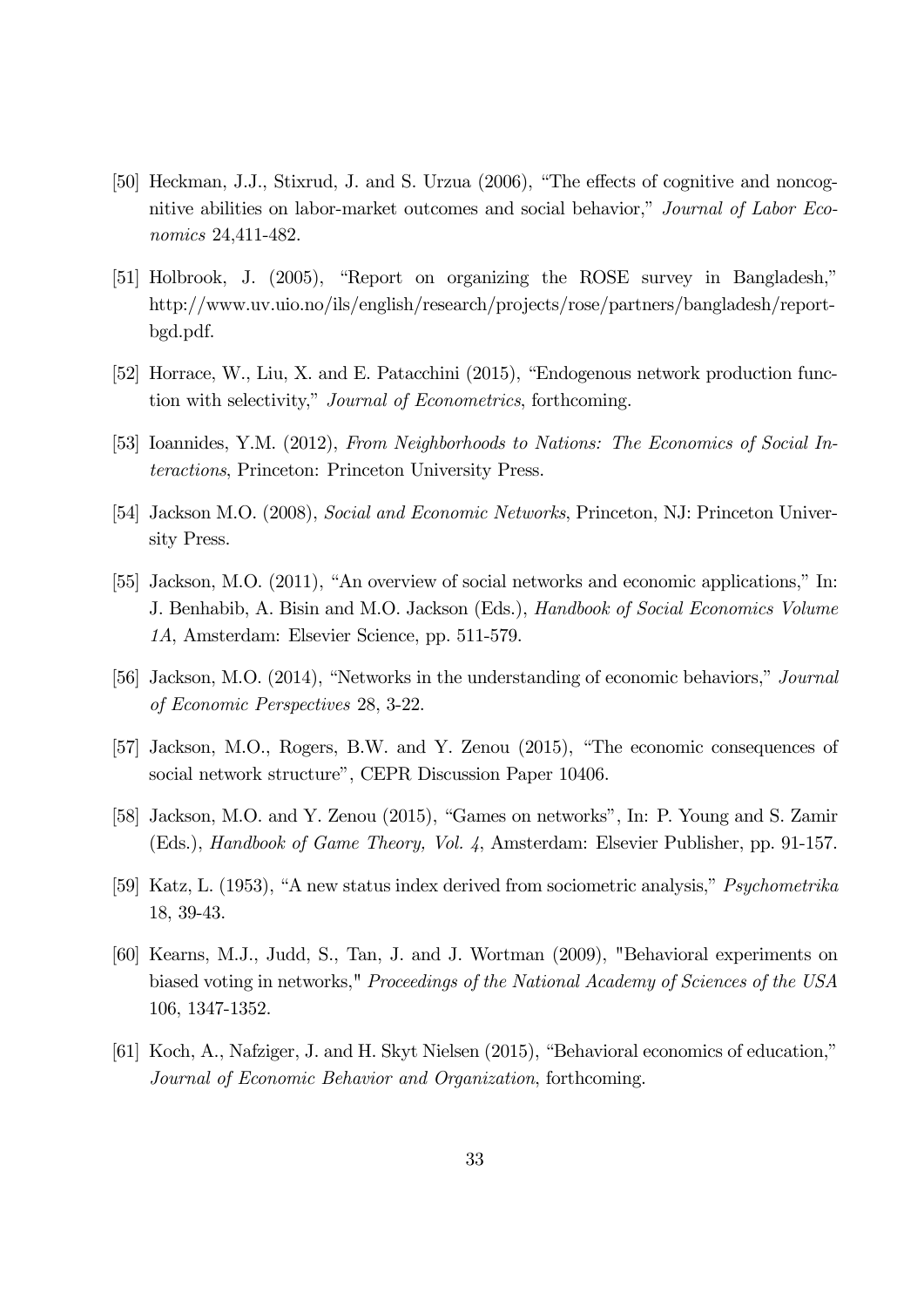- [62] König, M.D., Liu, X. and Y. Zenou (2014), "R&D networks: Theory, empirics and policy implications," CEPR Discussion Paper No. 9872.
- [63] Leavitt, H.J. (1951), "Some effects of certain communication patterns on group performance," Journal of Abnormal and Social Psychology 46, 38-50.
- [64] Lindquist, M.J. and Y. Zenou (2014), "Key players in co-offending networks," CEPR Discussion Paper No. 9889.
- [65] Liu, E.M. (2013), "Time to change what to sow: Risk preferences and technology adoption decisions of cotton farmers in China," Review of Economics and Statistics 95, 1386-1403.
- [66] Liu, X., Patacchini, E. and Y. Zenou (2014), "Endogenous peer effects: Local aggregate or local average?" Journal of Economic Behavior and Organization 103, 39-59.
- [67] Liu, X., Patacchini, E., Zenou, Y. and L-F. Lee (2012), "Criminal networks: Who is the key player?" CEPR Discussion Paper No. 8772.
- [68] Liu, X., Patacchini, E., Zenou, Y. and L-F. Lee (2015), "Who is the key player? A network analysis of juvenile delinquency," Unpublished manuscript, Stockholm University.
- [69] Mahmud, W, Asadullah,N, and Savoia, A. (2013), "Bangladesh's achievements in social development indicators. Explaining the puzzle," *Economic and Political Weekly* 48, no 44.
- [70] Manski, C.F. (1993), "Identification of endogenous effects: The reflection problem," Review of Economic Studies 60, 531-542.
- [71] Mas, A. and E. Moretti (2009), "Peers at work," American Economic Review 99, 112- 145.
- [72] Mehra, A., Kilduff, M. And D. J. Brass (2001) , "The social networks of high and low self-monitors: Implications for workplace performance," Administrative Science Quarterly 46, 121-146.
- [73] Niederle, M., and L. Vesterlund (2007), "Do women shy away from competition? Do men compete too much?," Quarterly Journal of Economics 122, 1067-1101.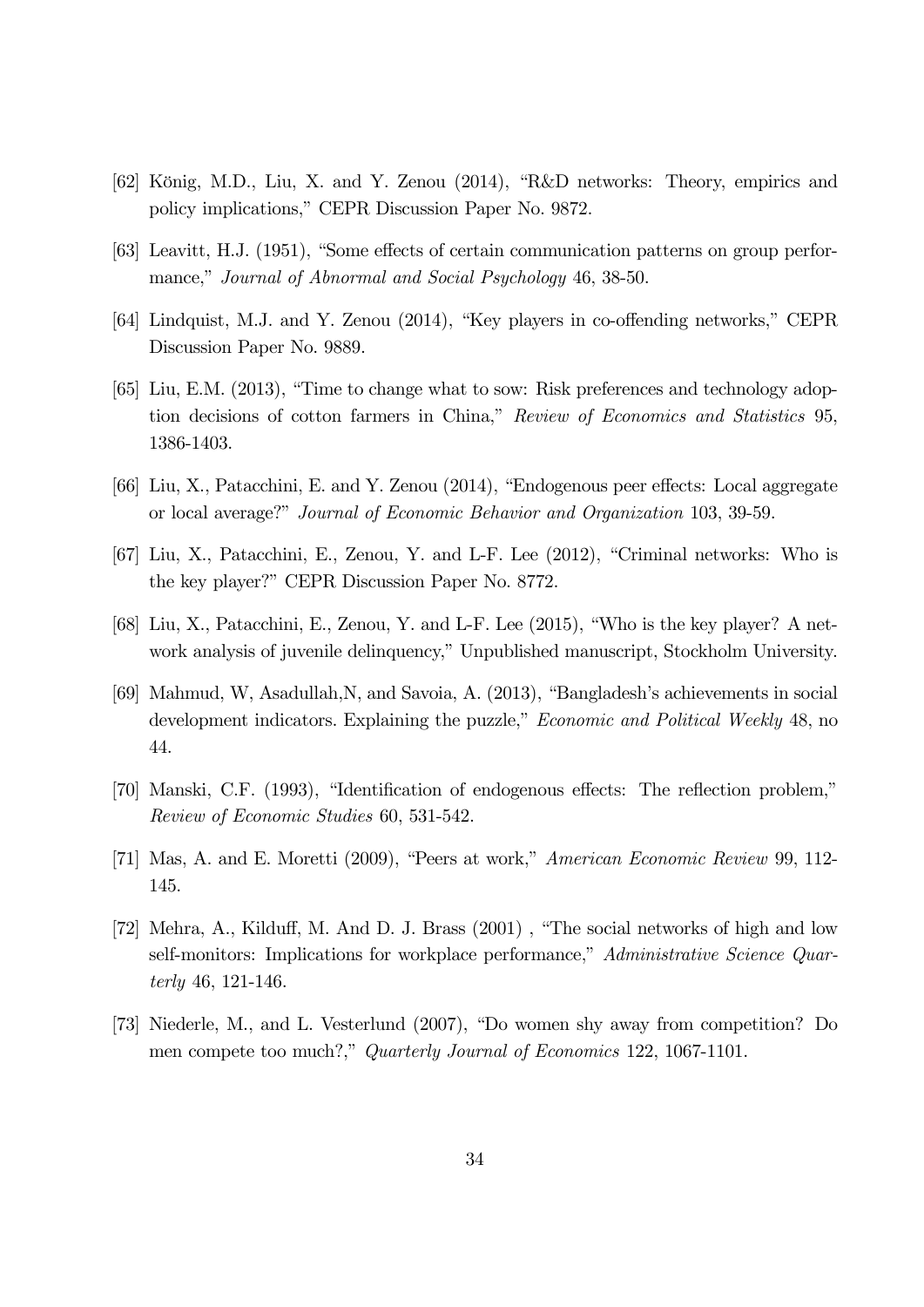- [74] Mastrobuoni, G. and E. Patacchini (2012), "Organized crime networks: An application of network analysis techniques to the American mafia," Review of Network Economics 11, Article No. 10.
- [75] Patacchini, E. and Y. Zenou (2012), "Juvenile delinquency and conformism," Journal of Law, Economics, and Organization 28, 1-31.
- [76] Sacerdote, B. (2001), "Peer effects with random assignment: Results from Dartmouth roomates," Quarterly Journal of Economics 116, 681-704.
- [77] Sacerdote, B. (2011), "Peer effects in education: How might they work, how big are they and how much do we know thus far?", In: E.A. Hanushek, S. Machin and L. Woessmann (Eds.), Handbook of Economics of Education, Vol. 3, Amsterdam: Elevier Science, pp. 249-277.
- [78] Sacerdote, B. (2014), "Experimental and quasi-experimental analysis of peer effects: Two steps forward," Annual Review of Economics 6, 253-272.
- [79] Samak, A.C. (2013), "Is there a gender gap in preschoolers' competitiveness? An experiment in the U.S.," Journal of Economic Behavior & Organization 92, 22-31.
- [80] Tao, J. and L.-F. Lee (2014), "A social interaction model with an extreme order statistic," Econometrics Journal 17, 197—240.
- [81] Tapan, M.S.M. (2010), "Science education in Bangladesh," In: Y.-J. Lee (Ed.), World of Science Education: Science Education Research in Asia, Rotterdam: Sense, pp. 17—34.
- [82] Tatsi, E. (2014), "Endogenous social interactions: Which peers matter?" Unpublished manuscript, Goethe University, Frankfurt.
- [83] Topa, G. and Y. Zenou (2015), "Neighborhood and network effects", In: G. Duranton, V. Henderson and W. Strange (Eds.), Handbook of Regional and Urban Economics, Vol. 5, Amsterdam: Elsevier Publisher, forthcoming.
- [84] Wasserman, S. and K. Faust (1994), Social Network Analysis. Methods and Applications, Cambridge: Cambridge University Press.
- [85] Zenou, Y. (2015), "Key players," In: Y. Bramoullé, B.W. Rogers and A. Galeotti (Eds.), Oxford Handbook on the Economics of Networks, Oxford: Oxford University Press, forthcoming.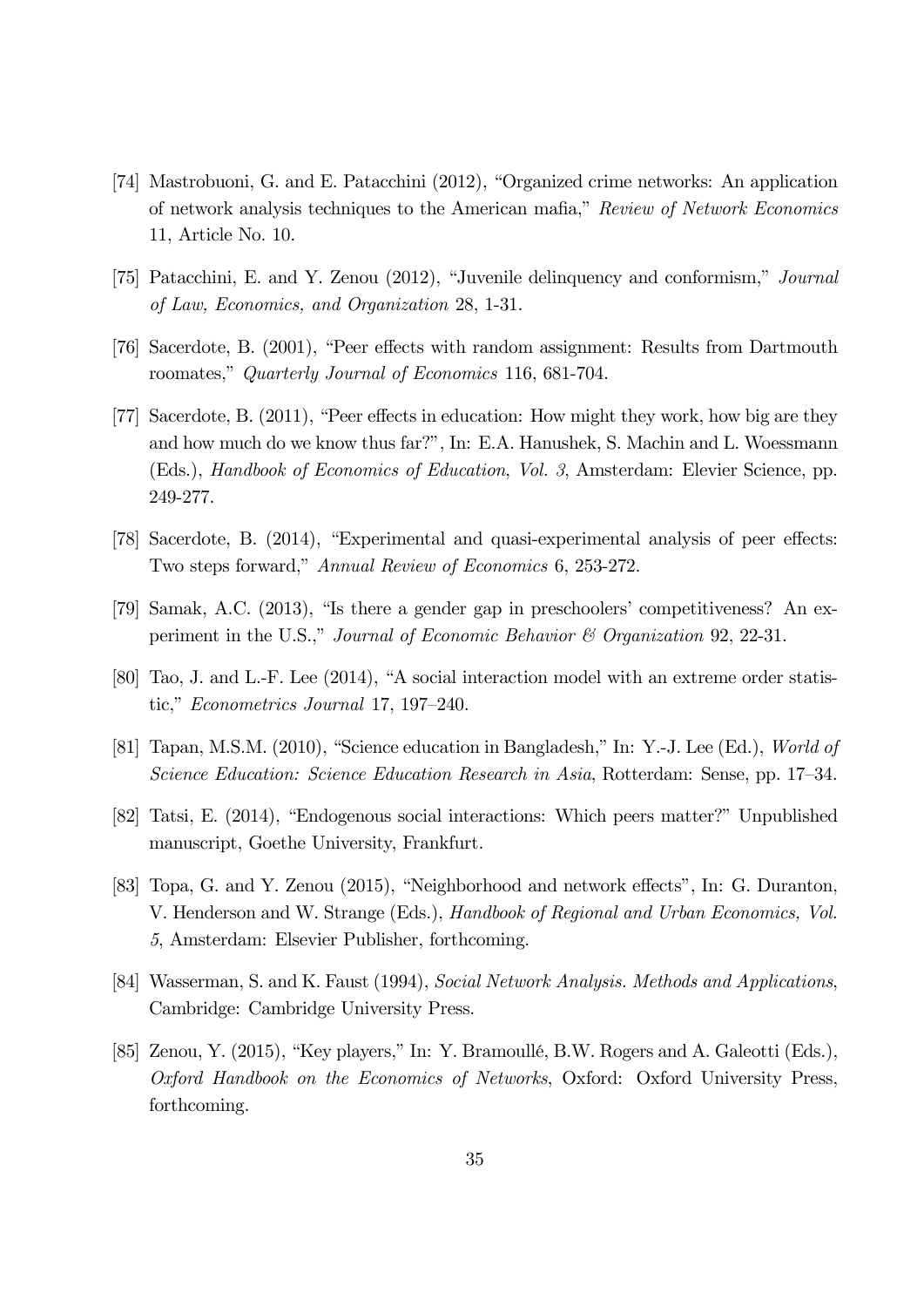[86] Zimmerman, D. (2003), "Peer effects in academic outcomes: Evidence from a natural experiment," Review of Economics and Statistics 9-23.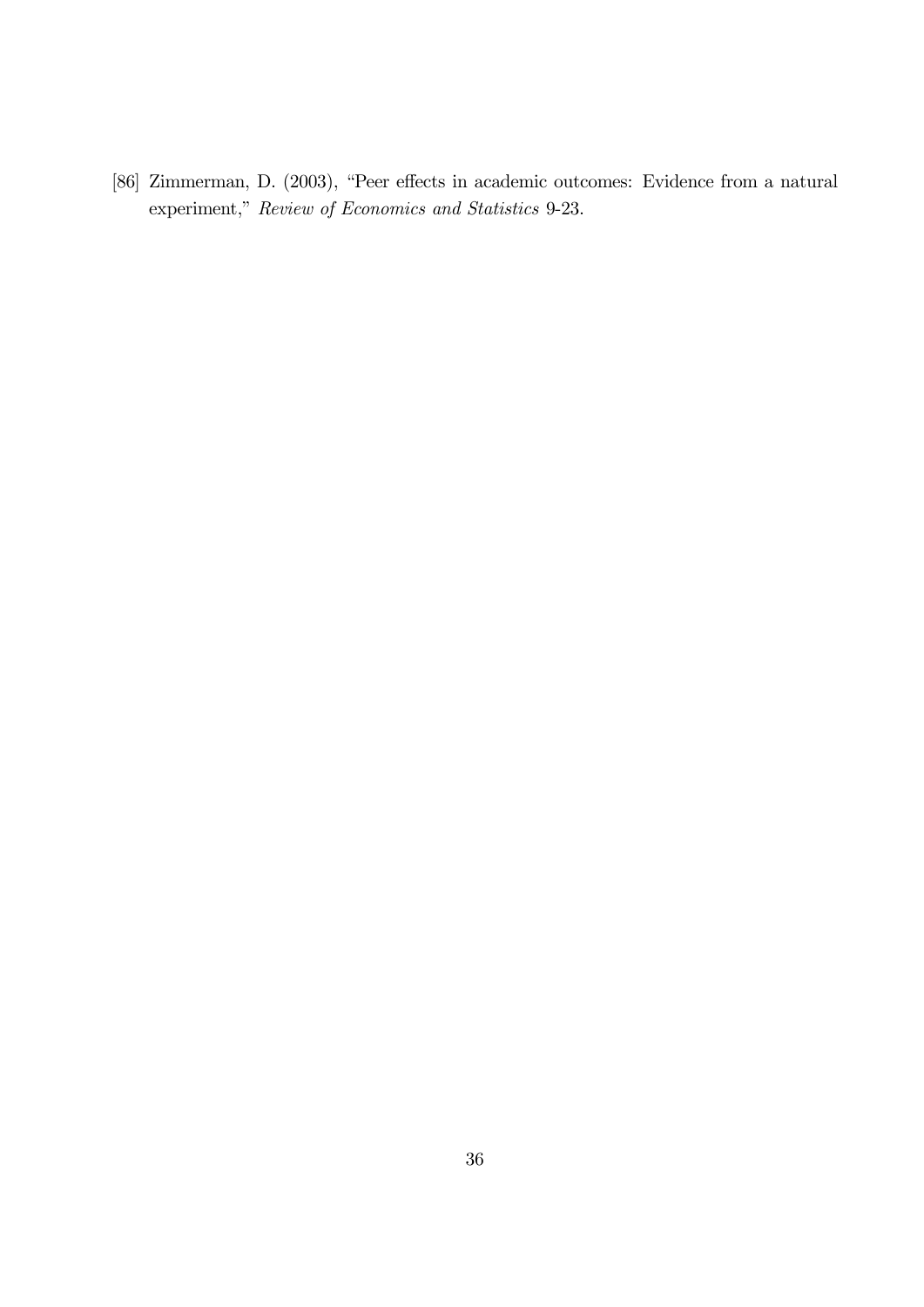# **Appendix 1: Individual Pre-Experiment Math Test (IPEMT)**

- 1. In a case, the dividend is 7363, quotient is 49 and remainder is 13. What is the divisor?
	- a) 130
	- b) 140
	- c) 150
	- d) 160

## 2. Write the smallest number using the digits 2, 3, 6, 1?

- a) 2326
- b) 1236
- c) 6321
- d) 1362

## 3. The price of a book is 17 Taka. What would be the total price of three of these books?

- a) 50 Taka
- b) 51 Taka
- c) 61 Taka
- d) 71 Taka
- 4. Which number is divisible by 1, 3, 6, 9?
	- a) 19
	- b) 20
	- c) 17
	- d) 18
- 5. Calculate the L.C.M. of 25 and 30.
	- a) 300
	- b) 200
	- c) 150
	- d) 250
- 6.  $28 + 7 = 3 + 8 20$ . What is this called?
	- a) Number
	- b) Symbol
	- c) Number series
	- d) Mathematical statement

## 7. Which number needs to be added with 37 to get a sum of 50?

- a) 13
- b) 14
- c) 5
- d) 12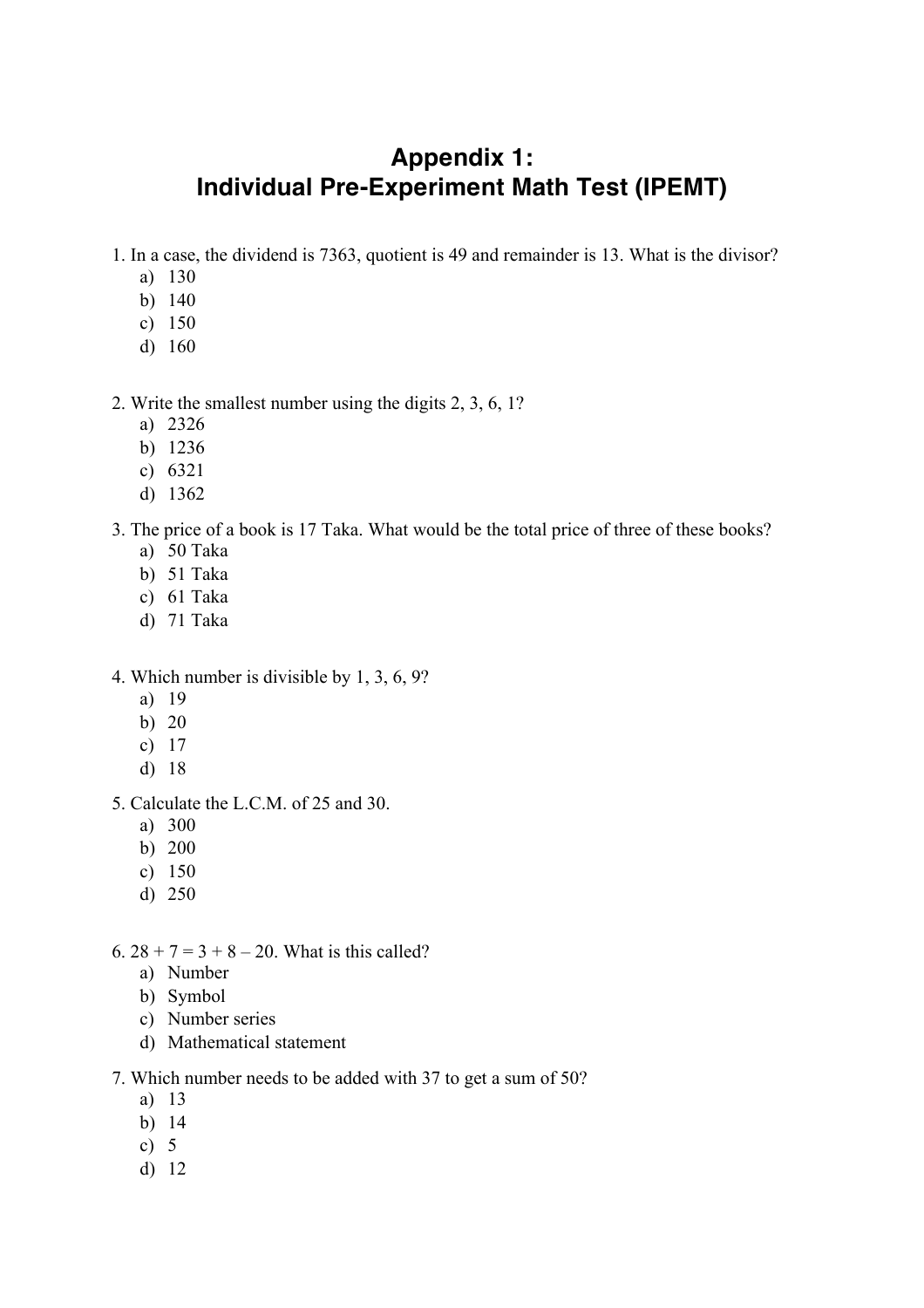8. How many types of triangles are there based on the sides?

- a) 2
- b) 3
- c)  $4$
- d) 5

9. What does the symbol  $\leq$  mean?

- a) Smaller
- b) Greater
- c) Equal
- d) Smaller and equal

10. What is the previous number to the smallest number with three digits?

- a) 101
- b) 112
- c) 99
- d) 100

11. What is the sum of the place values of 4, 7, 2 in the number of 947231?

- a) 47231
- b) 47200
- c) 40072
- d) 4720

12. What are the symbols of greater and smaller?

- a)  $> =$
- b)  $\leq$  =
- c)  $> <$
- d) None of the above

13. Sum of three numbers is 9890. Two of these numbers are 620 and 1260. What is the third number?

- a) 8100
- b) 590
- c) 8010
- d) 8770

14. How many hours are equal to 5 weeks 6 days 9 hours?

- a) 993 hours
- b) 990 hours
- c) 940 hours
- d) 949 hours

15. 1 *Mon* = how many *Ser*?

- a) 56 *Ser*
- b) 40 *Ser*
- c) 39 *Ser*
- d) 45 *Ser*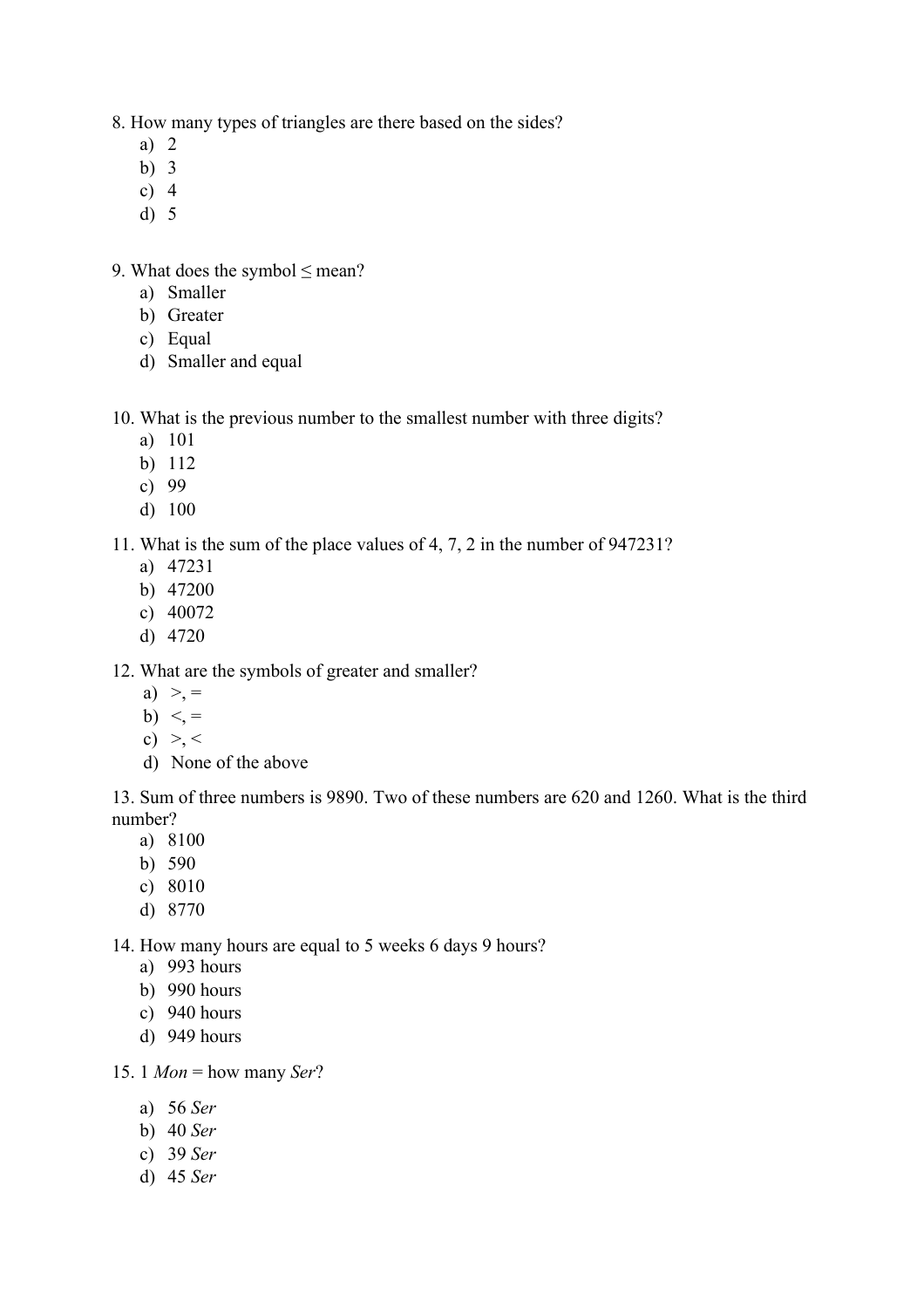# **Appendix 2: Group General Knowledge Test (GGKT)**

**Direction:** Please answer ALL of the following questions. You will get 1 (one) mark for each correct answer. Total time is 20 minutes.

1. Which of the following is the independence day of Bangladesh? a) 21 February b) 26 March c) 17 April d) 16 December 2. In terms of population, what is the position of Bangladesh in the world? a) 5th b) 7th c) 8th d) 10tl  $d)$  10th 3. Which is the longest sea beach in the world? a) Cox's Bazar b) Kuakata c) Deegha d) Pataya 4. Which is the greatest delta in the world? a) India b) China c) Bangladesh d) Australia 5. What is the area of Bangladesh? a)  $54501$  sq miles b)  $56501$  sq miles c)  $57401$  sq miles d)  $58501$  sq miles 6. Which is the oldest place in Bengal? a) Horikel b) Samatal c) Pundra d) Rarh 7. Which of the following district was called 'Jahanabad'? a) Satkhira b) Khulna c) Dhaka d) Barisal 8. Which of the following is regarded as the national children day of Bangladesh? a) 17 January b) 17 February c) 17 March d) 17 April 9. Who is the only Nobel Prize winner of Bangladesh? a) Joynul Abedin b) Kamrul Hassan c) Dr. Muhammad Younus d) Kazi Nazrul Islam 10. For which book did Rabindranath Tagore win the Nobel Prize? a) Sonar Tori b) Geetanjali c) Sanchaeeta d) Balaka 11. Who is the first Everest Winner of Bangladesh? a) Musa Ibrahim b) Sajal Khaled c) Sakib Al Hassan d) Mohammad Ashraful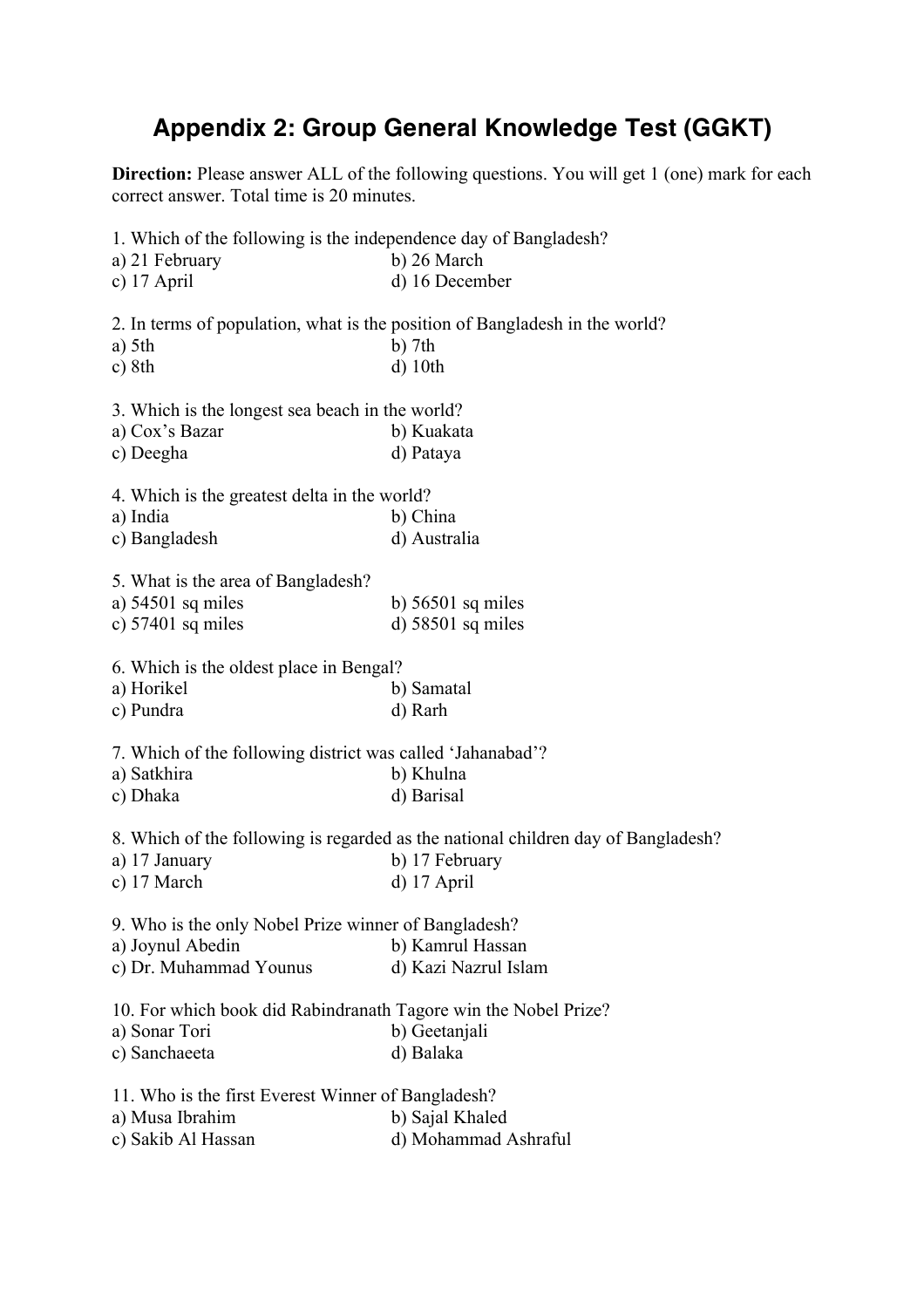| 12. Which of the following is not a part of folk music of Bangladesh?<br>a) Baul music<br>c) Jari music | b) Keertan music<br>d) Band music |
|---------------------------------------------------------------------------------------------------------|-----------------------------------|
| 13. What is the national sport event of Bangladesh?<br>a) Football                                      | b) Cricket<br>d) Kabadi           |
| c) Hockey                                                                                               |                                   |
| 14. Which country is the maximum winner of World Cup Cricket?<br>a) India                               | b) Pakistan                       |
| c) Australia                                                                                            | d) England                        |
|                                                                                                         |                                   |
| 15. Which country was the winner of 2010 World Cup Football?                                            |                                   |
| a) Brazil                                                                                               | b) Argentina                      |
| c) Italy                                                                                                | d) Spain                          |
| 16. Which is the first artificial Earth satellite?                                                      |                                   |
| a) Asterix                                                                                              | b) Sputnik 1                      |
| c) Sputnik 2                                                                                            | d) Apollo 11                      |
| 17. How many continents are there in the world?                                                         |                                   |
| a) $5$                                                                                                  | b)6                               |
| c) $7$                                                                                                  | $d$ ) 9                           |
| 18. In terms of population, which is the largest continent in the world?                                |                                   |
| a) America                                                                                              | b) Asia                           |
| c) Europe                                                                                               | d) Africa                         |
| 19. Which is the longest river in the world?                                                            |                                   |
| a) Padma                                                                                                | b) Jamuna                         |
| c) Hoangho                                                                                              | d) Yangsikian                     |
| 20. Which part of Asia is Bangladesh situated?                                                          |                                   |
| a) North-East                                                                                           | b) South-East                     |
| c) North-West                                                                                           | d) South-West                     |
|                                                                                                         |                                   |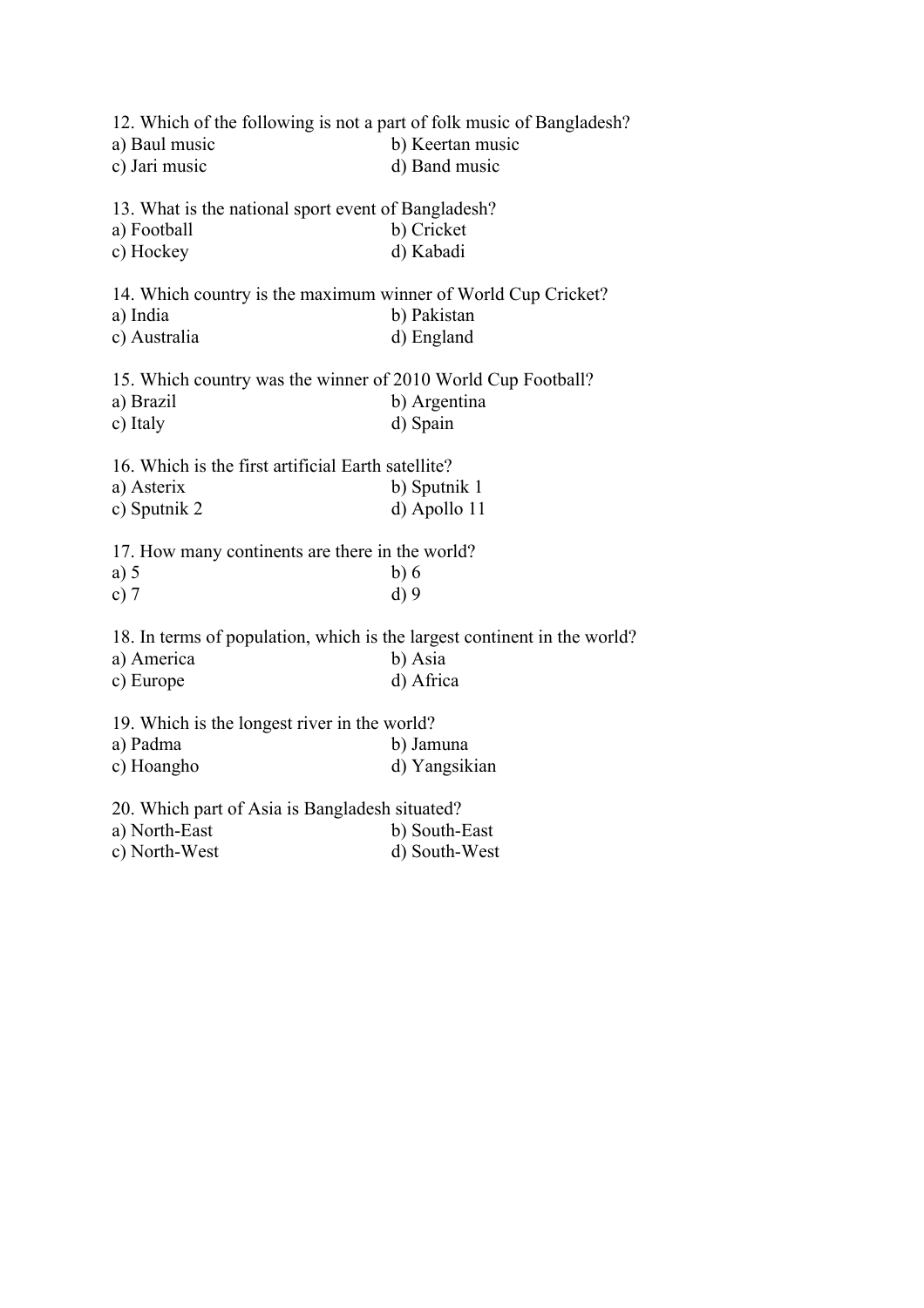# **Appendix 3: Group Math Test (GMT)**

**Problem 1:** Arrange the numbers in the following Table in Ascending and Descending order using symbol. One is done for you.

| Number                                                    | Ascending                                        | Descending                                        |
|-----------------------------------------------------------|--------------------------------------------------|---------------------------------------------------|
| 65032, 8973, 26940, 53278,<br>80149, 84256, 9856          | 8973 < 9856 < 26940 <<br>53278 < 65032 < 80149 < | 84256 > 80149 > 65032 ><br>53278 > 26940 > 9856 > |
|                                                           | 84256                                            | 8973                                              |
| 88457, 45682, 23412,<br>780021, 100000, 45789,<br>65231   |                                                  |                                                   |
| 78921, 12356, 98213,<br>238593, 45123, 636336,<br>24789   |                                                  |                                                   |
| 9874, 87412, 23145, 89564,<br>98741, 45621, 32100         |                                                  |                                                   |
| 654646, 3265, 7841565,<br>568984, 56874, 89586,<br>656898 |                                                  |                                                   |

**Problem 2:** Without repeating any digit, arrange the following groups of numbers to make the greatest and smallest numbers possible. Calculate the difference between the greatest and smallest number in each set.

(a) 7, 2, 3, 0, 1 (b) 4, 2, **3**, 8, 1 (c)  $6, 0, 7, 8, 5$ (d) 2, 3, 7, 0, 9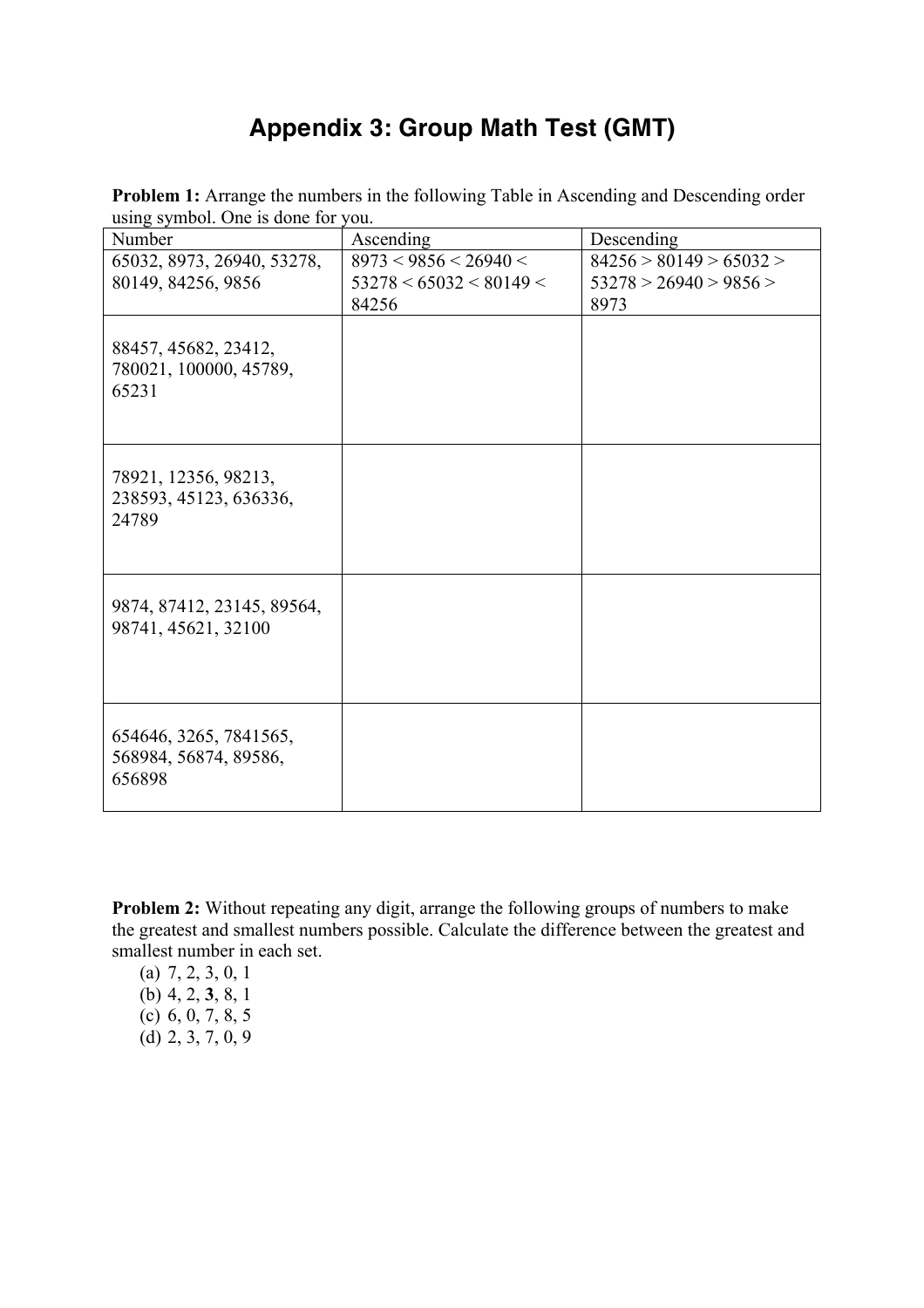**Problem 3:** Here is part of a wall chart that lists numbers from 1 to 100.

|                                                             | $\begin{array}{ c c c c c } \hline 2 & 3 & 4 \ \hline \end{array}$ |  | $\begin{array}{ c c c c c } \hline 5 & \begin{array}{ c c c } \hline 6 & \end{array} \\ \hline \end{array}$ | 7   8 | $\overline{9}$ |  |
|-------------------------------------------------------------|--------------------------------------------------------------------|--|-------------------------------------------------------------------------------------------------------------|-------|----------------|--|
| $\parallel$ 11   12   13   14   15   16   17   18   19   20 |                                                                    |  |                                                                                                             |       |                |  |
|                                                             |                                                                    |  |                                                                                                             |       |                |  |

Below is part of the same wall chart.



Look at the charts carefully and find out what number should be in the box with the question mark inside. How do you find this?

**Problem 4:** In which pair of numbers is the second number 100 more than the first number? Please show how you solve this problem.

- A. 199 and 209
- B. 4236 and 4246
- C. 9635 and 9735
- D. 51863 and 52863

**Problem 5:** Ajay wanted to use his calculator to add 1463 and 319. He entered 1263 + 319 by mistake. What could he do to correct his mistake?

- A. Add 20
- B. Add 200
- C. Subtract 200
- D. Subtract 20

Please show how you solve this problem.

**Problem 6:** Rahim had 100 mangoes. He sold some and then had 50 left. □ represents the number of mangoes that he sold. Which of these is a number sentence that shows this?

A.  $\Box - 50 = 100$ B.  $50 - \square = 100$ C.  $\Box - 100 = 50$ D.  $100 - \square = 50$ 

**Problem 7:** Rahim had 100 mangoes. He sold some and then had 50 left. He found some rotten mangoes and threw them away. Finally he had 45 mangoes left.  $\Box$  represents the number of mangoes that he sold and # represents the number that was rotten. Which of these is a number sentence that shows this?

A.  $\Box + 50 - \# = 100$ B.  $\Box$  + 50 + # = 100 C.  $\Box$  + 45 + # = 100 D.  $100 - \square = 45$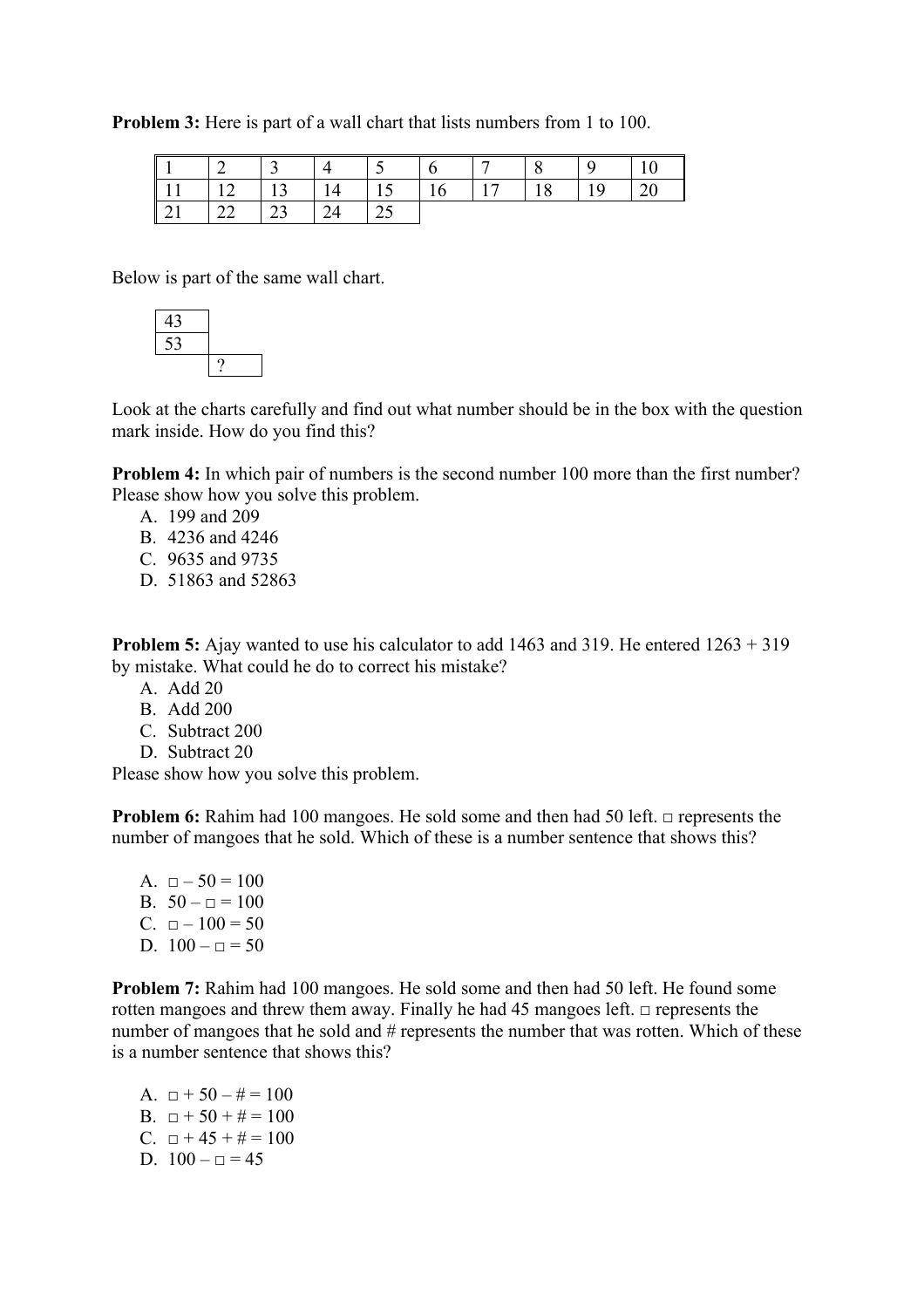**Problem 8:** The sum of ages of a mother and a daughter is 65 years. The mother's age is 4 times as much as the daughter's. What are the ages of the mother and the daughter? What will be their ages after 6 years?

**Problem 9:** Tina has Tk. 125 more than Bina and Tk. 45 less than Rina. Tina has Tk. 300. How much does each of Bina and Rina have? How much do the three persons have altogether?

**Problem 10:** In 2012, there were 95 members in a cooperative society. In 2013 25 new members joined in the society. Each of the members has paid 200 for a picnic in 2013. How much money was collected as subscription?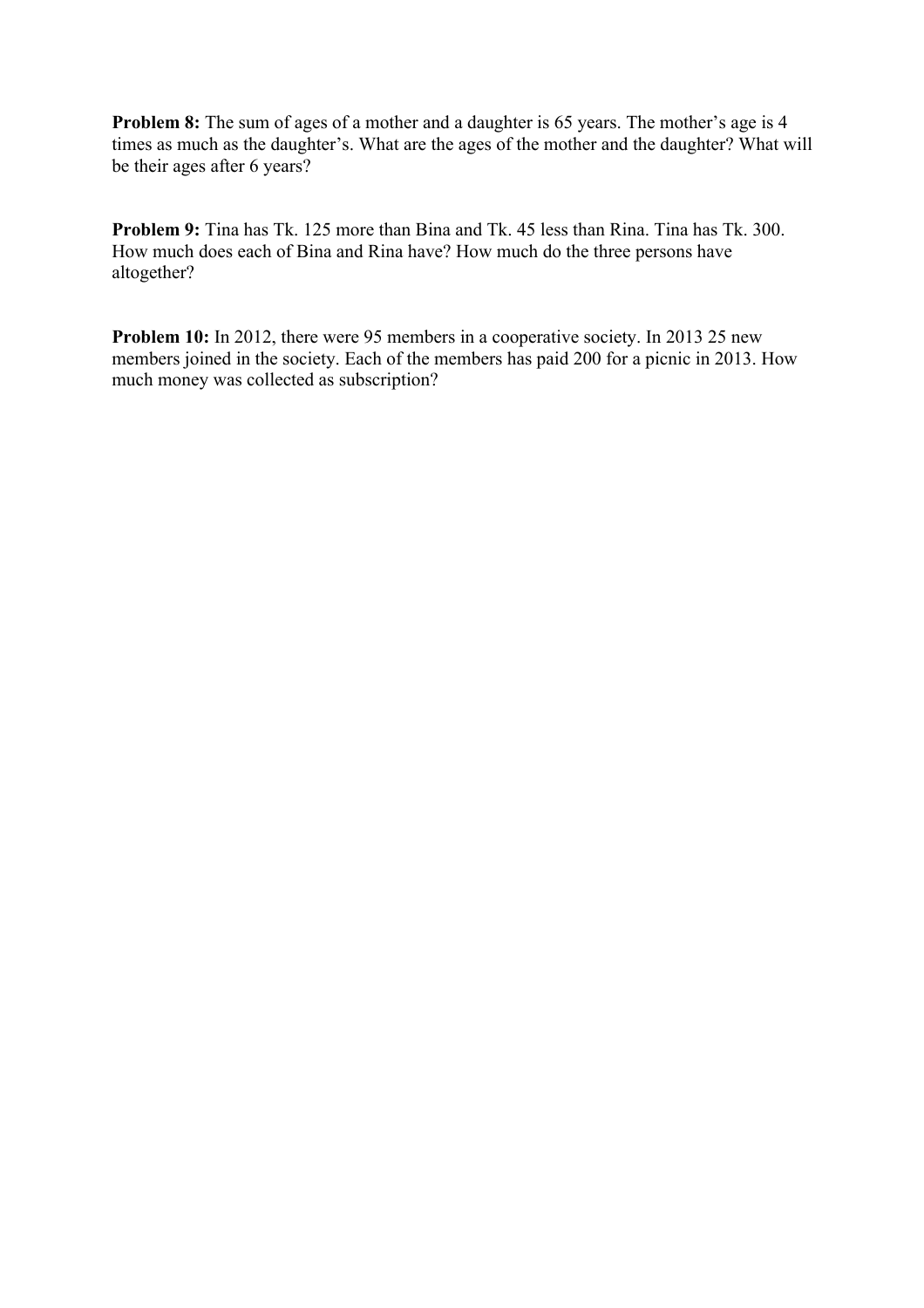# **Appendix 4: Individual Post-Experiment Math Test (IPOMT)**

**Problem 1:** Arrange the following numbers in Ascending and Descending order using symbol.

5238, 4132, 8725, 6138, 7201

**Problem 2:** Without repeating, arrange the following digits to make the smallest number possible.

4, 3, 9, 1

**Problem 3:** Subtract the greatest number with 3 digits from the smallest number with 5 digits.

**Problem 4:** The difference between two numbers is 425. If the greater number is 7235, find out the smaller number.

**Problem 5:** When you subtract one of the following numbers from 900, the answer is greater than 300. Which number is it?

- A. 823
- B. 712
- C. 667
- D. 579

**Problem 6:** What is 3 times 23?

- A. 323
- B. 233
- C. 69
- D. 26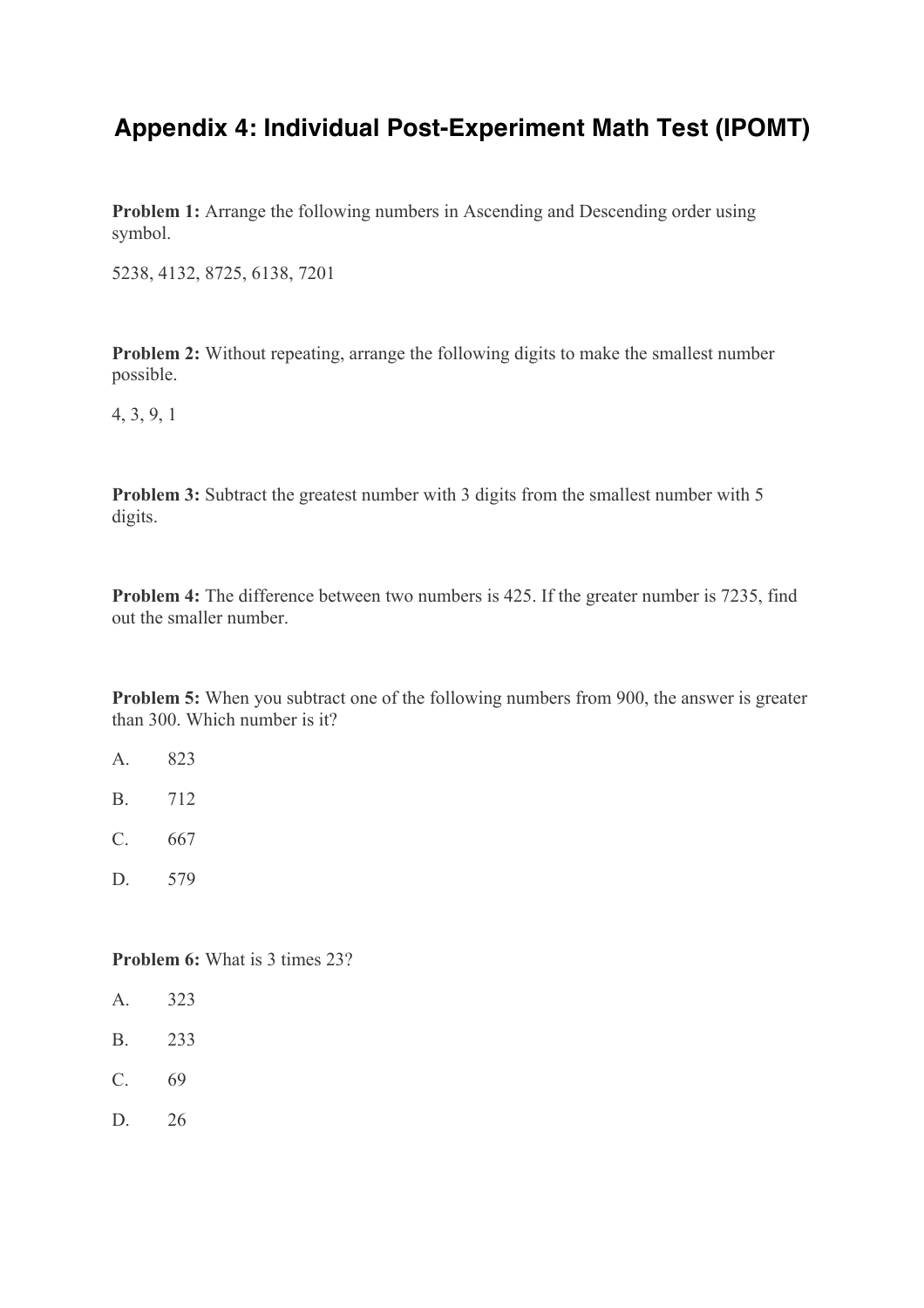**Problem 7:** Mr. Rahim drew eight 100 Taka notes, four 50 Taka notes and two 10 Taka notes from the bank. What is the amount he drew from the bank?

**Problem 8:** Fill the blank in the following number sentence.

 $2000 + 30 + 9 = 2739$ 

**Problem 9:** Kamal had 50 mangoes. He sold some and then had 20 left. Which of these is a number sentence that shows this?

A.  $\Box - 20 = 50$ 

B.  $20 - \square = 50$ 

C.  $\Box - 50 = 20$ 

D.  $50 - \square = 20$ 

**Problem 10:** If we equally distribute Taka 7642 among 52 people, how much will each of them receive? What will be the remaining amount?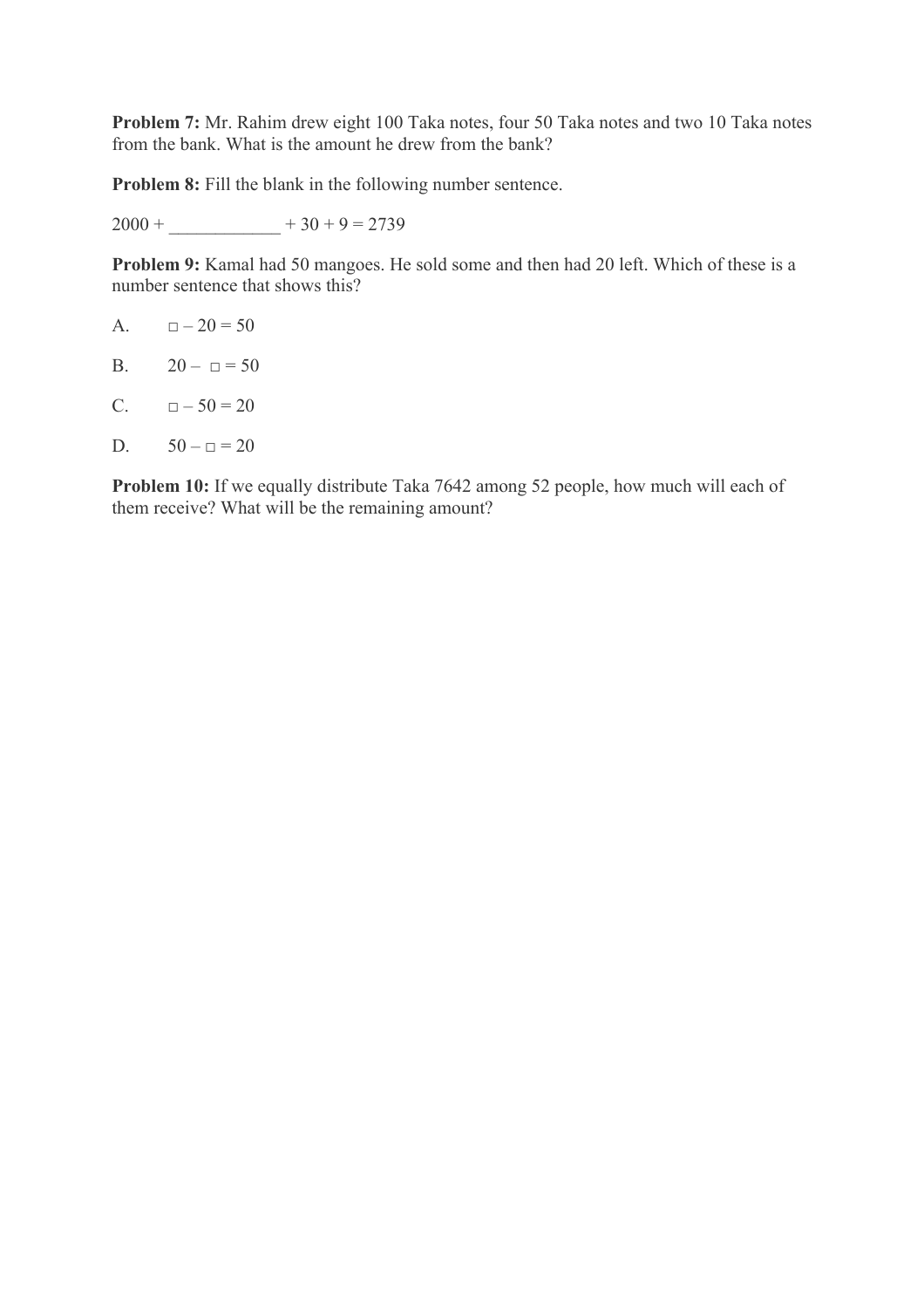## Appendix 5: Network Centrality Measures

#### 5.1. Definitions

In this appendix, we give the formal definition of the centrality measures used in the paper. We consider a finite set of individuals (or nodes)  $N = \{1, \ldots, n\}$  who are connected in a network. A network (or graph) is a pair  $(N, g)$ , where g is a network on the set of nodes N. A network **g** is represented by an  $n \times n$  adjacency matrix **G**, with entry  $g_{ij}$  denoting whether  $i$  is linked to  $j$  and can also include the intensity of that relationship. In this paper, we consider *indegree weighted directed networks*, which are defined in Section 4.

The distance  $\delta_{ij}(\mathbf{g})$  between two nodes i and j in the same component of a network **g** is the length of a shortest path (also known as a geodesic) between them.

The diameter is the largest distance between two nodes  $i$  and  $j$  in a network  $\mathbf{g}$ , i.e.  $\max \delta_{ij}({\bf g}), \forall i, j.$ 

The neighbors of a node *i* in a network  $(N, g)$  are denoted by  $N_i(g)$ .

The degree of a node *i* in a network  $(N, g)$  is the number of neighbors that *i* has in the network, i.e.,  $|N_i(\mathbf{g})|$ . As a result, the degree centrality is the degree of node *i* divided by the number of feasible links, i.e.,

$$
d_i(\mathbf{g}) = \frac{|N_i(\mathbf{g})|}{n-1} = \frac{\sum_{j=1}^n g_{ij}}{n-1}
$$
\n(8)

It has values in  $[0, 1]$ .

The betweenness centrality a measure of a node's centrality in a given network. It is equal to the number of shortest paths from all nodes to all others that pass through that node. It is calculated as follows:

$$
B_i(\mathbf{g}) = \frac{1}{(n-1)(n-2)} \sum_{j=1}^n \sum_{k=1}^n \frac{m_{jk}^i(\mathbf{g})}{m_{jk}(\mathbf{g})},
$$
(9)

where  $m_{jk}(\mathbf{g})$  is the number of shortest paths between node j and node k in network **g** and  $m_{jk}(\mathbf{g})$  is the number of shortest paths between node j and node k trough i in network **g**. It has values in  $[0, 1]$ .

The closeness centrality is defined as follows:

$$
C_i(\mathbf{g}) = \frac{n-1}{\sum_{j \neq i} \delta_{ij}(\mathbf{g})}
$$
(10)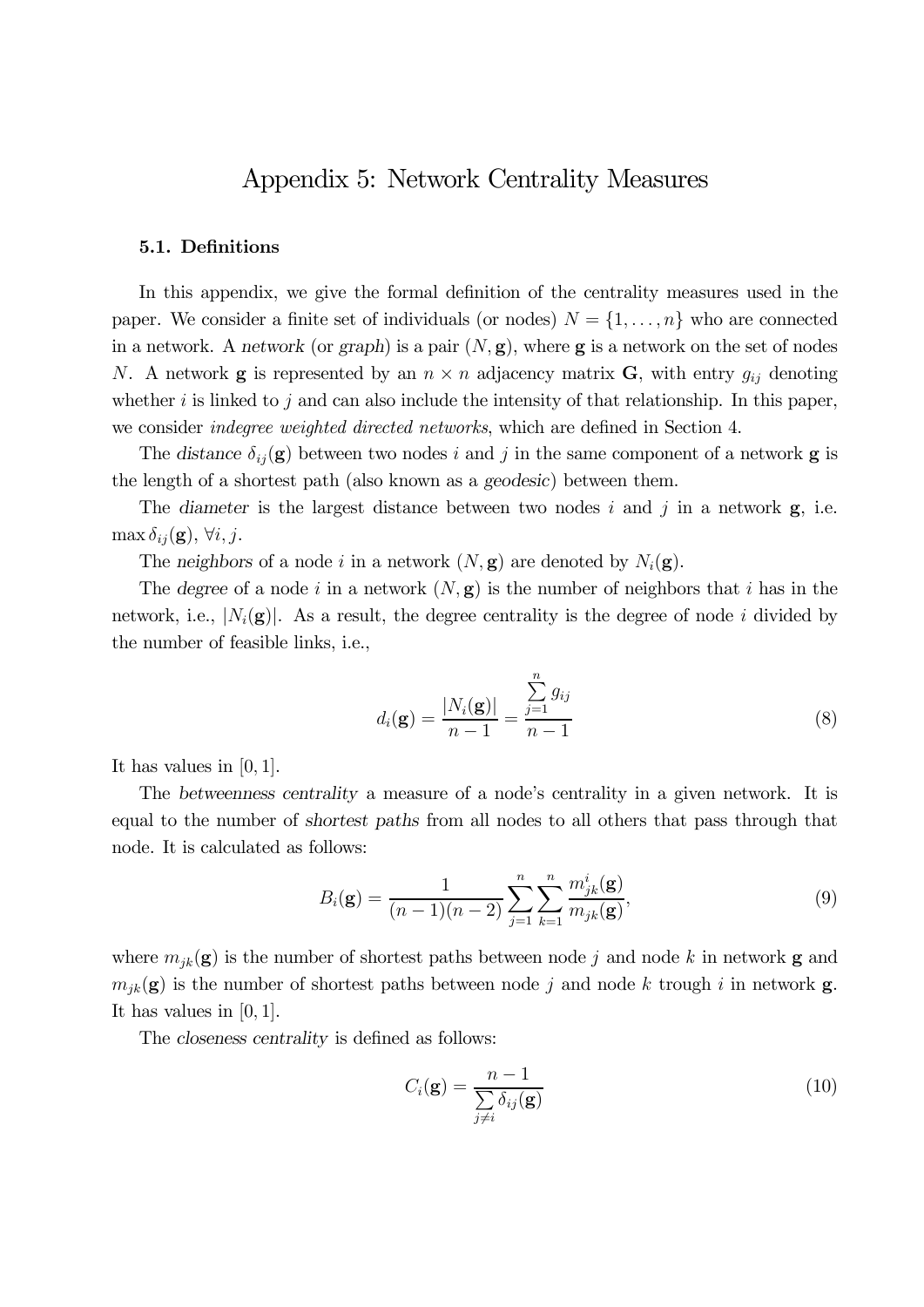where  $\delta_{ij}(\mathbf{g})$  is the shortest path between nodes *i* and *j* in network **g**. It has values in [0, 1]. The eigenvector centrality is defined using the following recursive formula:

> $v_i({\bf g}) = \frac{1}{\sqrt{2}}$  $\lambda_1$  $\sum_{n=1}^{\infty}$  $j=1$  $g_{ij}v_j(\mathbf{g})$  (11)

where  $\lambda_1$  is the largest eigenvalue of G. By the Perron-Frobenius theorem, using the largest eigenvalue guarantees that  $v_i$  is always positive. Eigenvector centrality  $v_i(\mathbf{g})$  is the leading eigenvector of G. This centrality measure is different from the others above because, in measuring a node's centrality, it gives a specific weight to each connected node by considering its relevance in terms of centrality. In matrix form, we have:

$$
\lambda_1 \mathbf{v}(\mathbf{g}) = \mathbf{G} \mathbf{v}(\mathbf{g}) \tag{12}
$$

The Katz-Bonacich centrality is a generalization of (11), which allows the Katz-Bonacich centrality to depend on a parameter  $\phi$ . We have:

$$
b_i(\phi, \mathbf{g}) = 1 + \phi \sum_{j=1}^n g_{ij} b_j(\phi, \mathbf{g})
$$
\n(13)

where  $\phi < 1/\lambda_{\max}(\mathbf{G})$ , where  $\lambda_{\max}(\mathbf{G})$  is the spectral radius of G. The parameter  $\phi$  is usually interpreted as a discount factor of each node. In matrix form, we have:

$$
\mathbf{b}(\phi, \mathbf{g}) = \mathbf{1}_n + \phi \mathbf{G} \mathbf{b}(\phi, \mathbf{g}) \tag{14}
$$

where  $\mathbf{1}_n$  is a *n*-vector of 1. The Katz-Bonacich centrality has a closed form solution, which is:

$$
\mathbf{b}(\phi, \mathbf{g}) = \left(\mathbf{I}_n - \phi \mathbf{G}\right)^{-1} \mathbf{1}_n \tag{15}
$$

where  $I_n$  is the  $n \times n$  identity matrix. The condition  $\phi < 1/\lambda_{\max}(G)$  guarantees that  $(I_n - \phi \mathbf{G})$  is invertible.

We show below that the Katz-Bonacich centrality can be obtained as a Nash equilibrium of a network game. The key player centrality captures instead a normative view of centrality.

#### 5.2. Foundation of centrality measures

Consider a simple game on networks with strategic complementarities (Jackson and Zenou, 2015). Following Calvó-Armengol and Zenou (2004) and Ballester et al. (2006), consider the following linear-quadratic utility function

$$
u_i(\mathbf{y}, \mathbf{g}) = \alpha_i y_i - \frac{1}{2} y_i^2 + \phi \sum_{j=1}^n g_{ij} y_i y_j \tag{16}
$$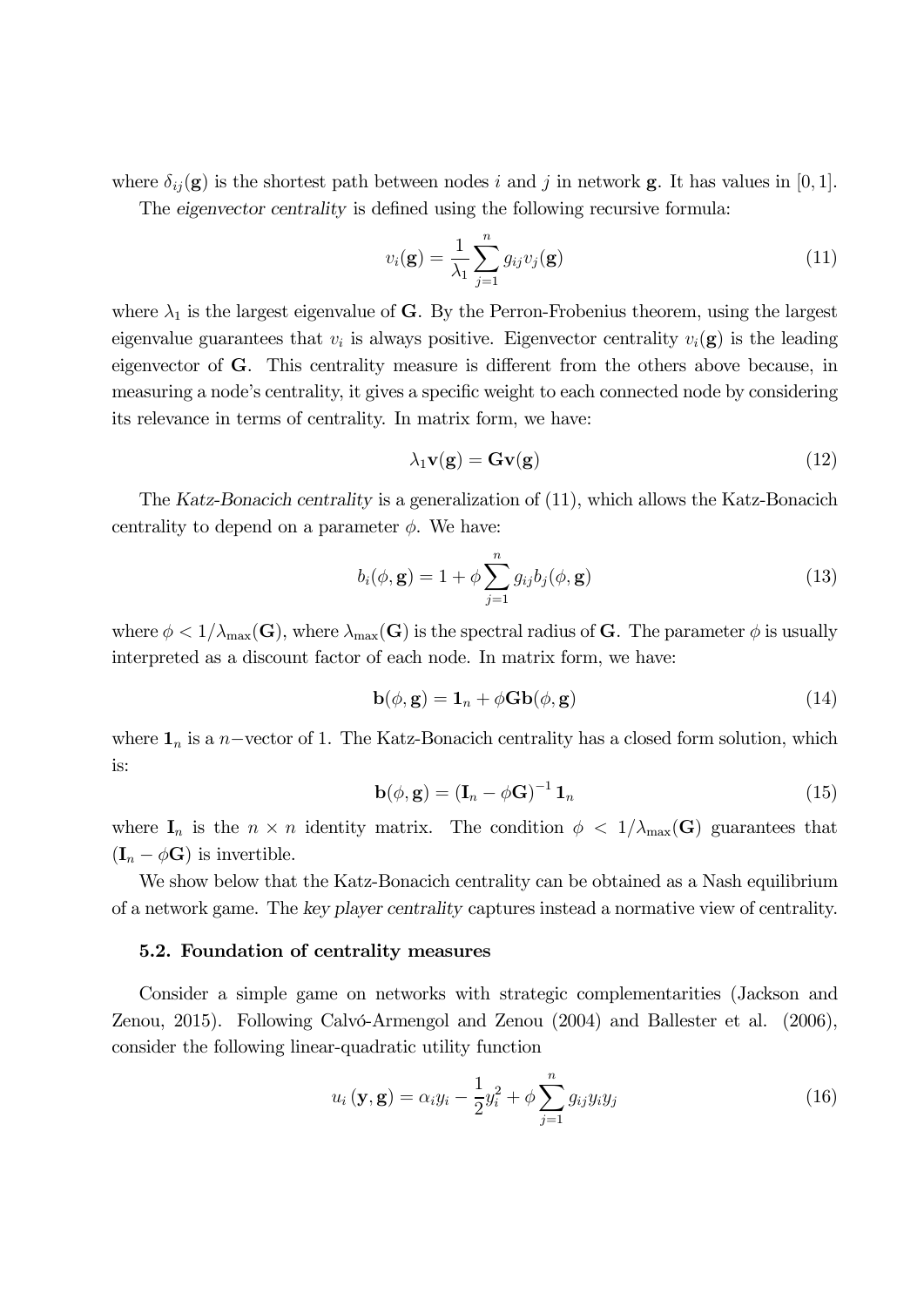where each student *i* decides how much effort  $y_i \in \mathbb{R}_+$  to exert in terms of education (i.e. how many hours to study) given the network **g** she belongs to. In (16),  $\alpha_i$  captures the *observable* characteristics of student *i* (gender, parent's education, etc.) and  $\phi > 0$  is the intensity of interactions between students. Remember that  $q_{ij} = 1$  if two students are friends and zero otherwise. In our weighted directed network,  $g_{ij} \in [0,1]$  if j has nominated i as his/her friend, and  $g_{ij} = 0$ , otherwise, where the weight  $g_{ij}$  is given by (1). Ballester et al. (2006) have shown that, if  $\phi < 1/\lambda_{\max}(\mathbf{G})$ , then there exists a unique interior Nash equilibrium of this game with utility (16), which is given by:

$$
\mathbf{y}^* \equiv \mathbf{y}^*(\mathbf{g}) = \mathbf{b}_{\alpha}(\phi, \mathbf{g}),\tag{17}
$$

where  $\mathbf{b}_{\alpha}(\phi, \mathbf{g})$  is the weighted Katz-Bonacich centrality defined as:

$$
\mathbf{b}_{\alpha}(\phi, \mathbf{g}) = (\mathbf{I}_n - \phi \mathbf{G})^{-1} \alpha = \sum_{k=0}^{\infty} \phi_1^k \mathbf{G}^k \alpha
$$
 (18)

Observe that (18) is just a generalization of (15) when,  $\mathbf{1}_n$ , the *n*-vector of 1, is replaced by  $\alpha$ , the *n*-vector of  $\alpha_i$ . This result shows that, in any game with strategic complementarities and linear-quadratic utility function where agents choose effort, there is a unique Nash equilibrium in pure strategies such that each agent provides effort according to her Katz-Bonacich centrality. This is gives a micro-foundation for the Katz-Bonacich centrality.<sup>10</sup>

Let us now define the key-player centrality. For that, consider the game with strategic complements developed above for which the utility is given by (16) and denote  $Y^*(\mathbf{g}) = \sum_{i=1}^{n} y_i^*$ the total equilibrium level of activity in network **g**, where  $y_i^*$  is the Nash equilibrium effort given by (17). Also denote by  $g^{[-i]}$  the network g without individual *i*. Then, in order to determine the key player, the planner will solve the following problem:

$$
\max\{Y^*(\mathbf{g}) - Y^*(\mathbf{g}^{[-i]}) \mid i = 1, ..., n\}
$$
\n(19)

Assume that  $\phi < 1/\lambda_{\max}(\mathbf{G})$ . Then, the *intercentrality* or the key-player centrality  $c_i(\phi, \mathbf{g})$ of agent  $i$  is defined as follows:

$$
c_i(\phi, \mathbf{g}) = \frac{b_{\alpha_i}(\phi, \mathbf{g})b_{1_i}(\phi, \mathbf{g})}{m_{ii}} \tag{20}
$$

<sup>&</sup>lt;sup>10</sup>Dequiedt and Zenou (2014) propose an *axiomatic approach* to derive the degree, eigenvector and Katz-Bonacich centralities. In other words, they show which axioms are crucial to characterize centrality measures for which the centrality of an agent is recursively related to the centralities of the agents she is connected to (this includes the degree, eigenvector and Katz-Bonacich centralities).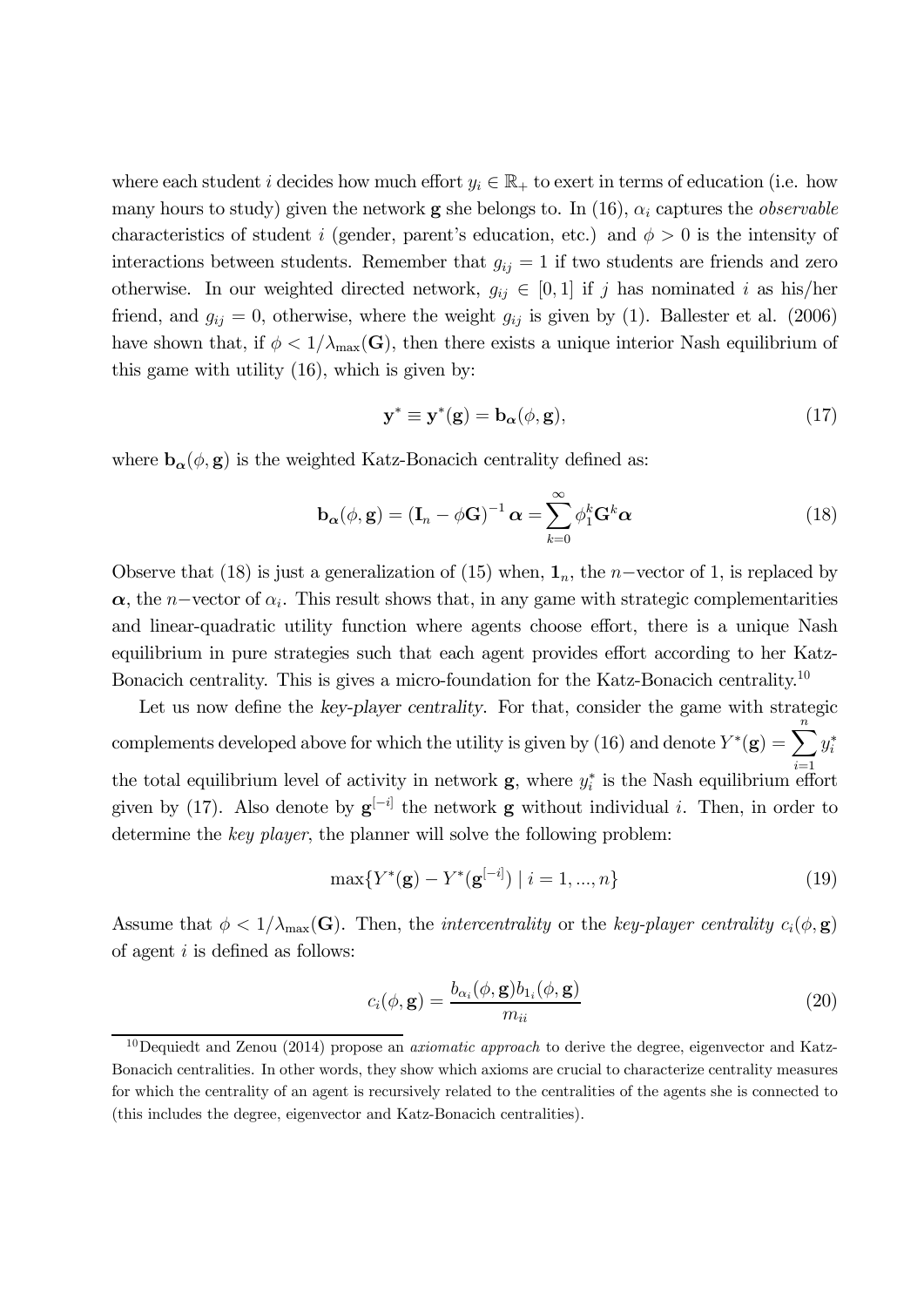where  $m_{ii}$  is the  $(i, i)$  cell of matrix  $\mathbf{M}(\mathbf{g}, \phi_1) = (\mathbf{I}_n - \phi \mathbf{G})^{-1}$ ,  $b_{\alpha_i}(\phi, \mathbf{g})$  and  $b_{1_i}(\phi, \mathbf{g})$  is the weighted and unweighted Katz-Bonacich centrality of agent  $i$ . Ballester et al. (2006, 2010) have shown that the player  $i^*$  that solves (19) is the key player if and only if  $i^*$  is the agent with the highest intercentrality in g, that is,  $c_{i^*}(\phi, \mathbf{g}) \geq c_i(\phi, \mathbf{g})$ , for all  $i = 1, ..., n$ . The intercentrality measure (20) of agent  $i$  is the sum of  $i$ 's centrality measures in  $\mathbf{g}$ , and  $i$ 's contribution to the centrality measure of every other agent  $j \neq i$  also in g. It accounts both for one's exposure to the rest of the group and for one's contribution to every other exposure. This means that the key player  $i^*$  in network **g** is given by  $i^* = \arg \max_i c_i(\phi, \mathbf{g})$ , where

$$
c_i(\phi, \mathbf{g}) = Y^*(\mathbf{g}) - Y^*\left(\mathbf{g}^{[-i]}\right). \tag{21}
$$

As a result, we can rank all students in our networks by their intercentrality or key-player centrality using the formula (20) or (21).

#### 5.3. Parameter choice for the Katz-Bonacich and the key-player centrality

The parameter  $\phi$  is crucial in any empirical application since the centrality ranking in a given network is sensitive to this parameter's choice. It can be obtained by estimating a spatial model (as in Calvó-Armengol et al., 2009 or Liu et al., 2014). However, such estimation is unreliable with small networks and depends on the available covariates. We rely on a simple heuristic algorithm that mimics our theoretical model (given in Section 5.2), where given linear-quadratic preferences (16), individual effort in a network is equal to her Katz-Bonacich centrality (see (17)). Indeed, for each network  $r = 1, \dots, R$ , with  $N_r$ members each, we need to find a  $\phi_r$  such that the Euclidean distance between the Grade Point Average or GPA of a student  $i$  (which measures  $y_i^*$  in our model; see Calvó-Armengol et al., 2009) and her Katz-Bonacich centrality is minimized. For each network  $r$ , a grid search is performed to find  $\phi_r$  such that:

$$
\min_{\phi_r} \left\{ \sum_{i=1}^{N_r} \left[ y_{i,r}^* - b_{\alpha_i}(\phi_r, \mathbf{g}) \right]^2 \right\}, \quad r = 1, \cdots, R
$$
\n(22)

where  $b_{\alpha_i}(\phi, \mathbf{g})$  is defined by (18). Once each parameter  $\phi_r$  that satisfies the problem (22) is found, individual Katz-Bonacich and key-player centralities can be calculated in each network using formulas (18) and (20), respectively.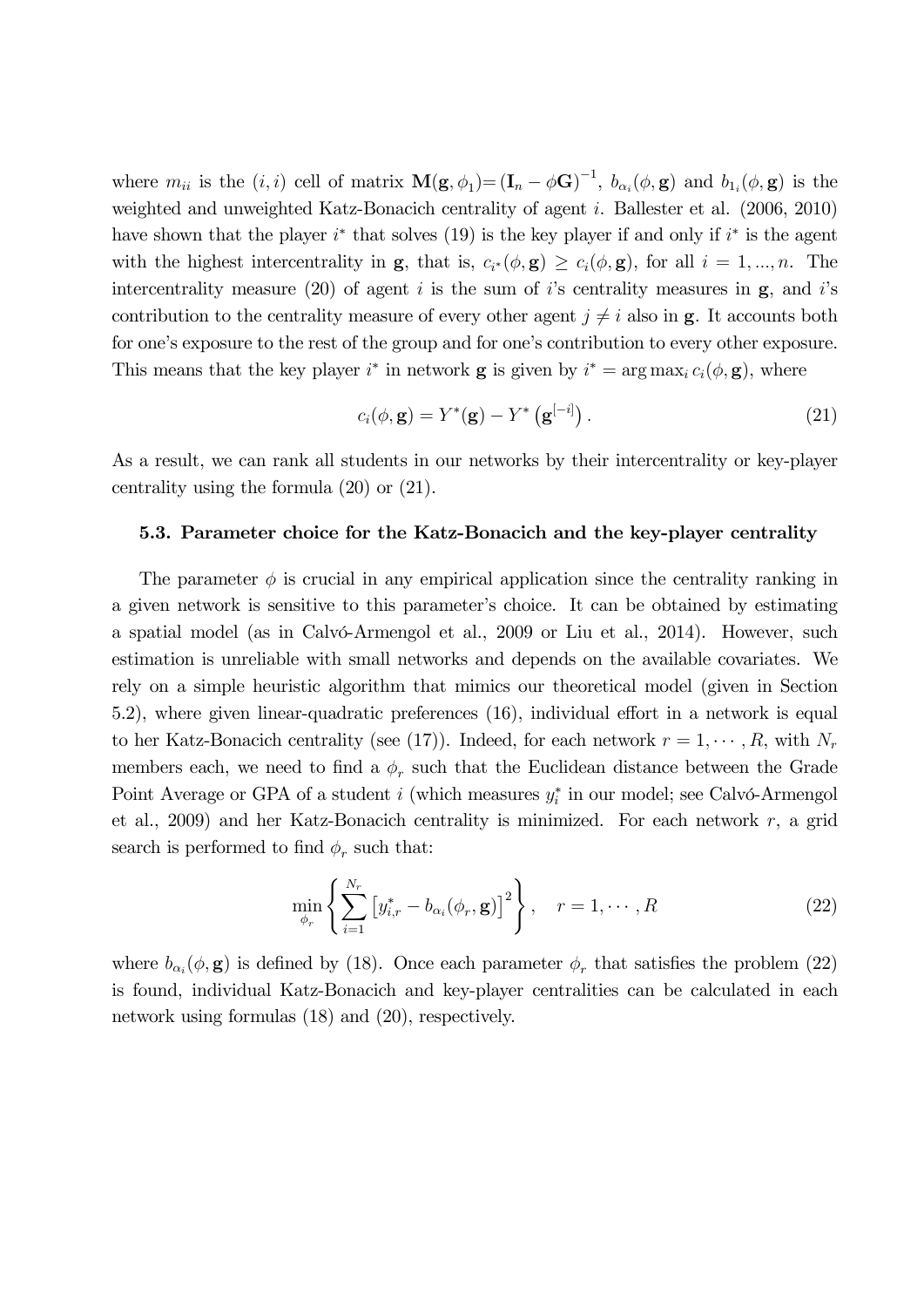## Appendix 6: Games played by students

#### 6.1. Risk taking game

We put 5 pencils in a jar of which one pencil has a red mark on the bottom. The rest do not have a red mark. Students cannot see the mark on the pencil until they take it out of the jar. They decide how many pencils to take out of the jar. They get to keep ALL the pencils they take, if there is no red mark on any pencil. But if there is a red mark on ANY pencil, that they take, they have to give ALL the pencils back and stop taking pencils. Students are asked to write their answer in the answer sheet.

#### 6.2. Time preference game

This game asks students to make some choices about candy. It is clearly communicated that there is no right or wrong answer in this game, we just want them to put down what they would actually choose. There are going to be 4 rounds. In each round, they are asked to choose a candy-plate between two plates. They decide which plate of candy they want. Some of the plates, they can have TOMORROW, but some of the plates, they can have AFTER TWO DAYS. If they choose a plate for TOMORROW, they will get it TOMORROW from their teacher. If they choose a plate for AFTER TWO DAYS, they will get it AFTER TWO DAYS from their teacher. At the end of the 4 rounds, only one of the rounds will be the round-that-counts and they will get to take that choice home. At the end, we toss to determine which of the 4 rounds is the round-that-counts. Since they don't know which round will count, they were told that they should make decision in each round as if it is the round that counts.

#### 6.3. Competition game

Students are asked to calculate the sum of three randomly chosen two-digit numbers. They are given 5 minutes to do as many sums as possible. They can choose one of two payment options for this task. If a student chooses Option 1, s/he gets 1 candy for each problem that s/he solves correctly in the 5 minutes. His/her payment does not decrease if s/he provides an incorrect answer to a problem. If s/he chooses Option 2, s/he is randomly paired with another person and his/her payment depends on his/her performance relative to that of the person that s/he is paired with. If s/he solves more problems correctly than the person s/he is paired with, s/he receives 2 candies per correct answer. If both of them solve the same number of problems they will receive 1 candy per correct answer. If s/he solves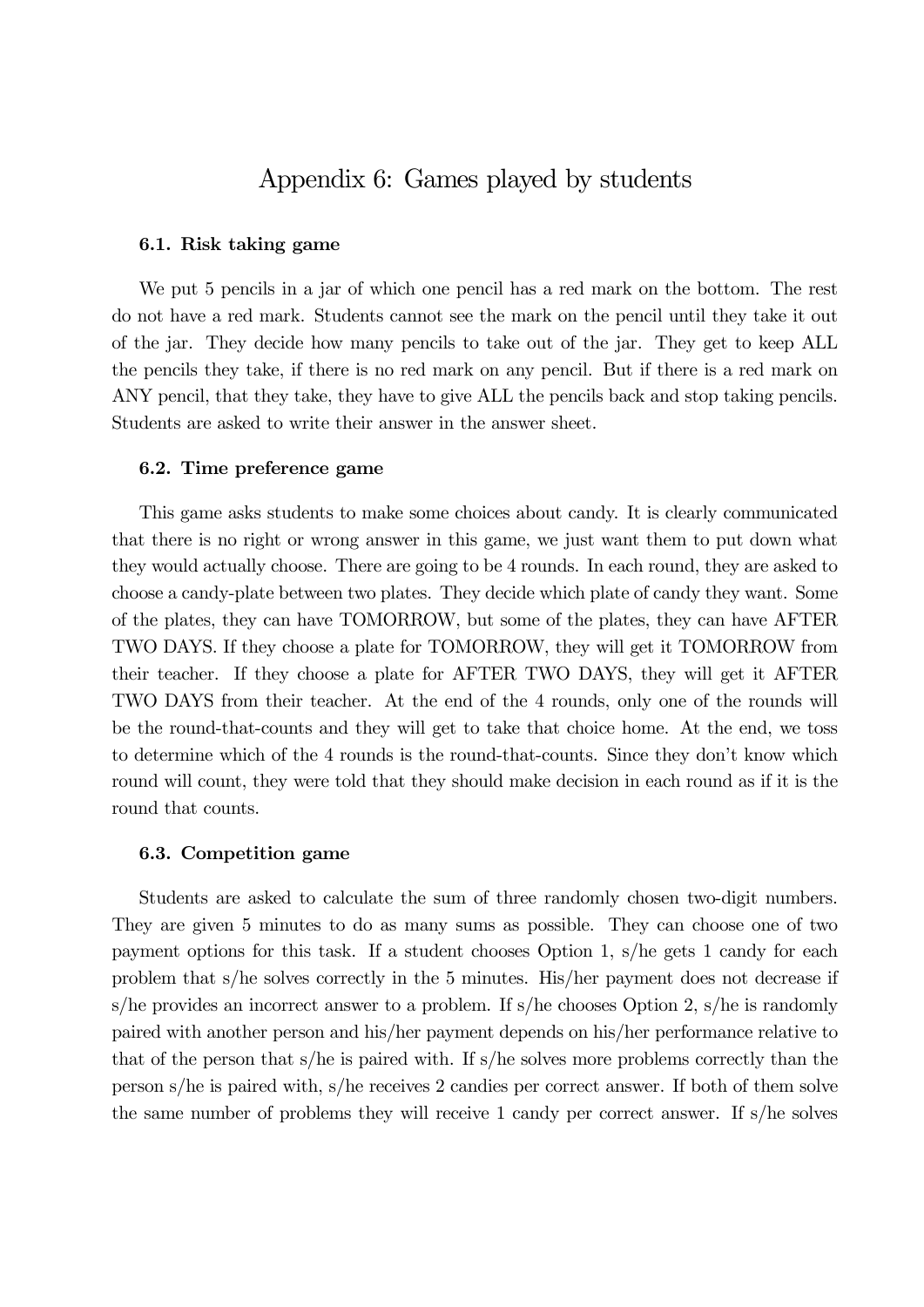less than the person s/he is paired with, s/he will not receive any candy. The students are not allowed to use a calculator to do the sums; however they are allowed to make use of the provided scratch paper.

Students are asked to choose between two different payment schemes. Option 1 is a piece rate which pays a candy for every sum correctly completed. In option 2, payments are determined in a competitive way. Each student participant is randomly and anonymously paired with someone else in the classroom. S/he is paid two candies for every sum correctly completed if s/he completes more sums correctly than the person with whom s/he is paired, one candy if both participants complete the same amount of correct sums, and no candy if s/he loses the competition.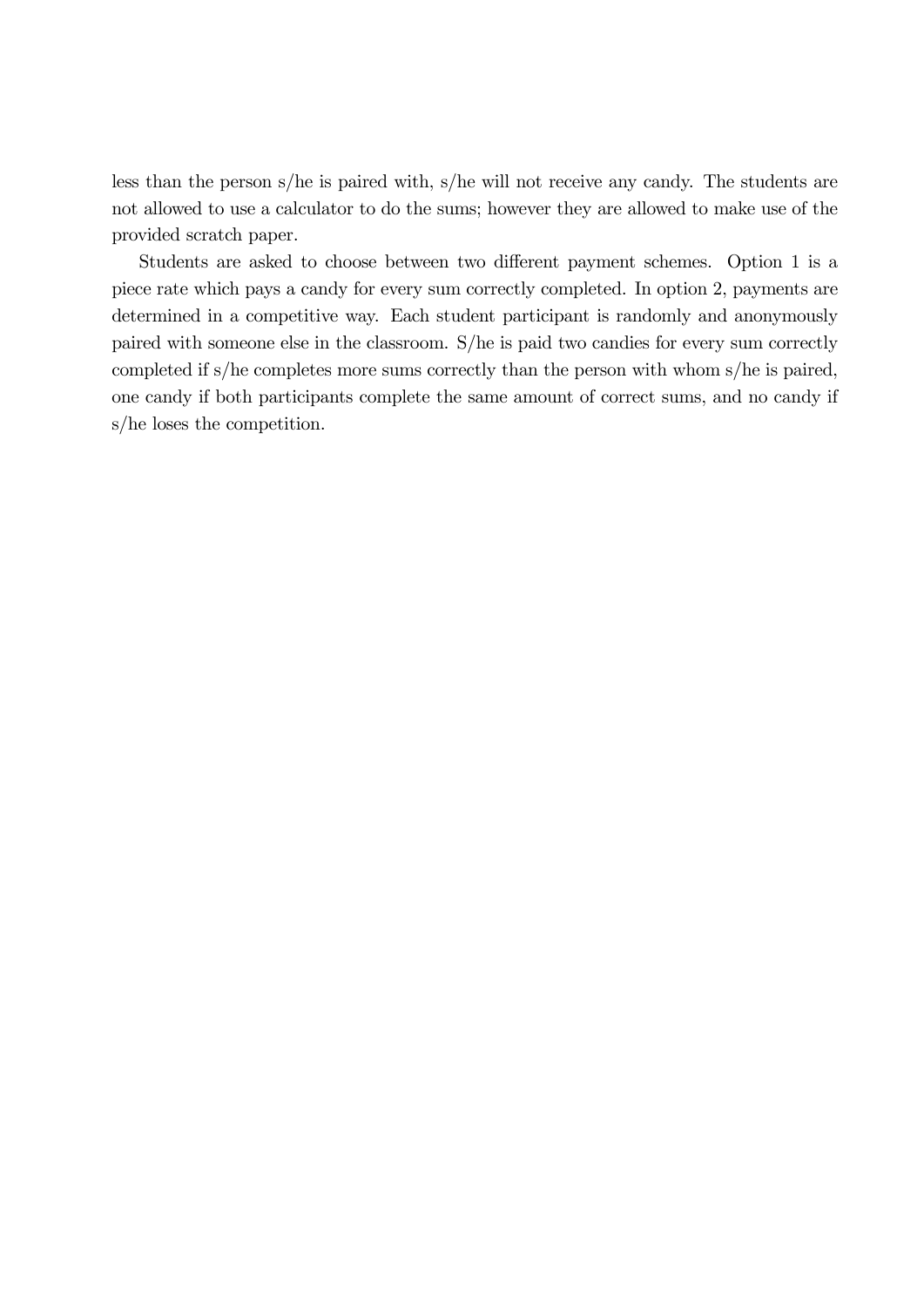

**Figure 1: Regions where the experiments were conducted**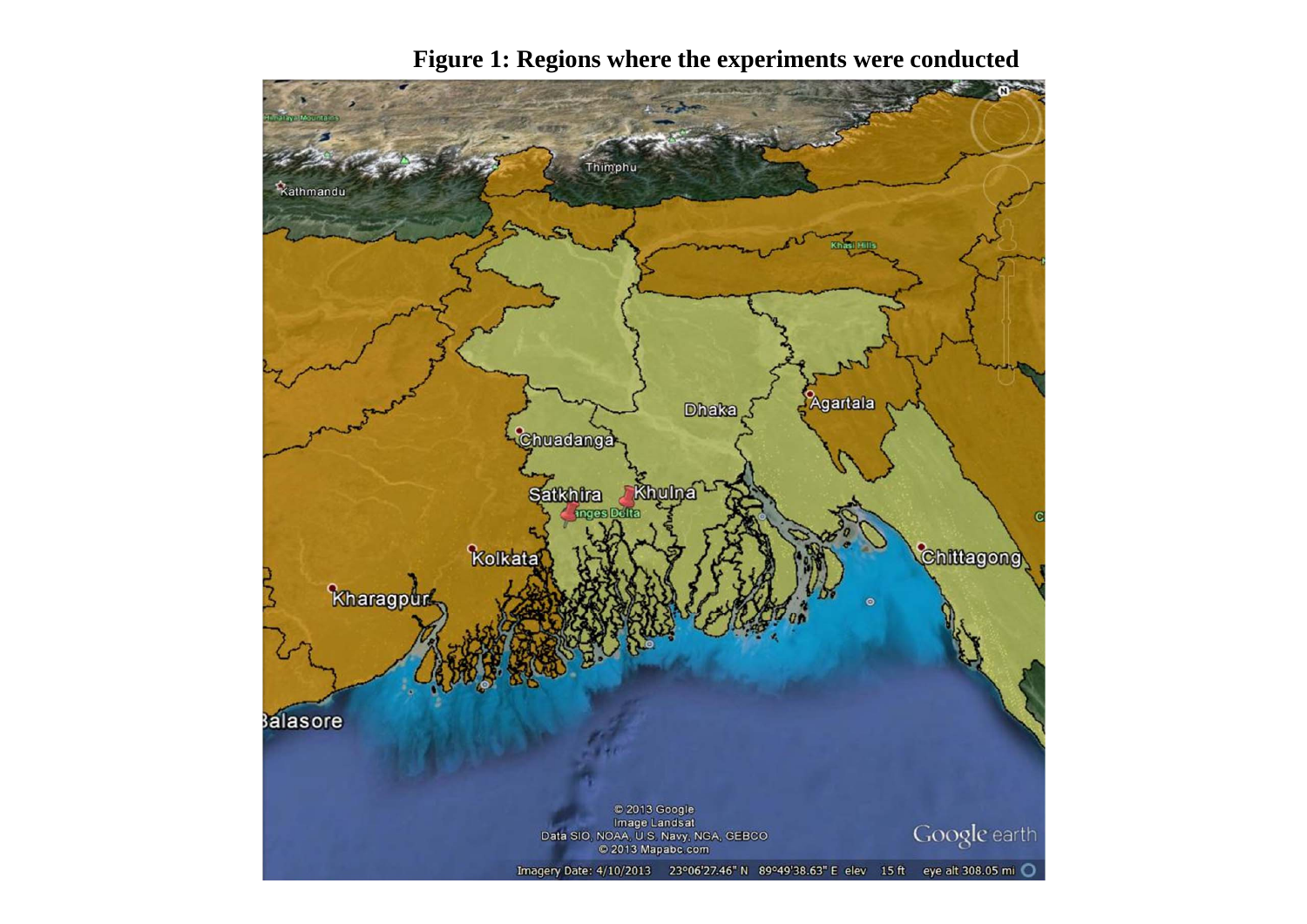**Figure 2: Timeline of the experiment**

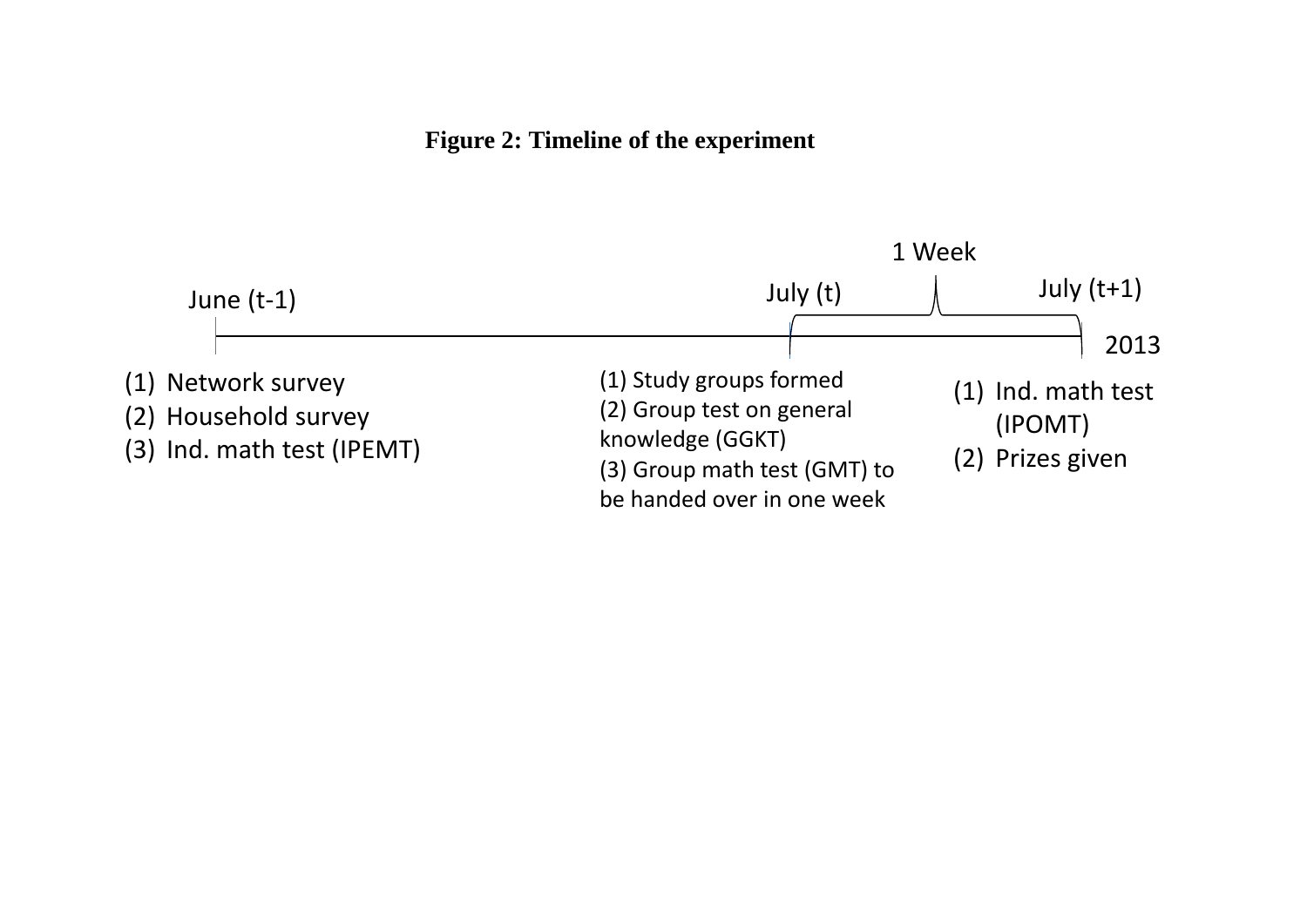**Figure 3: Number of friends within a group**

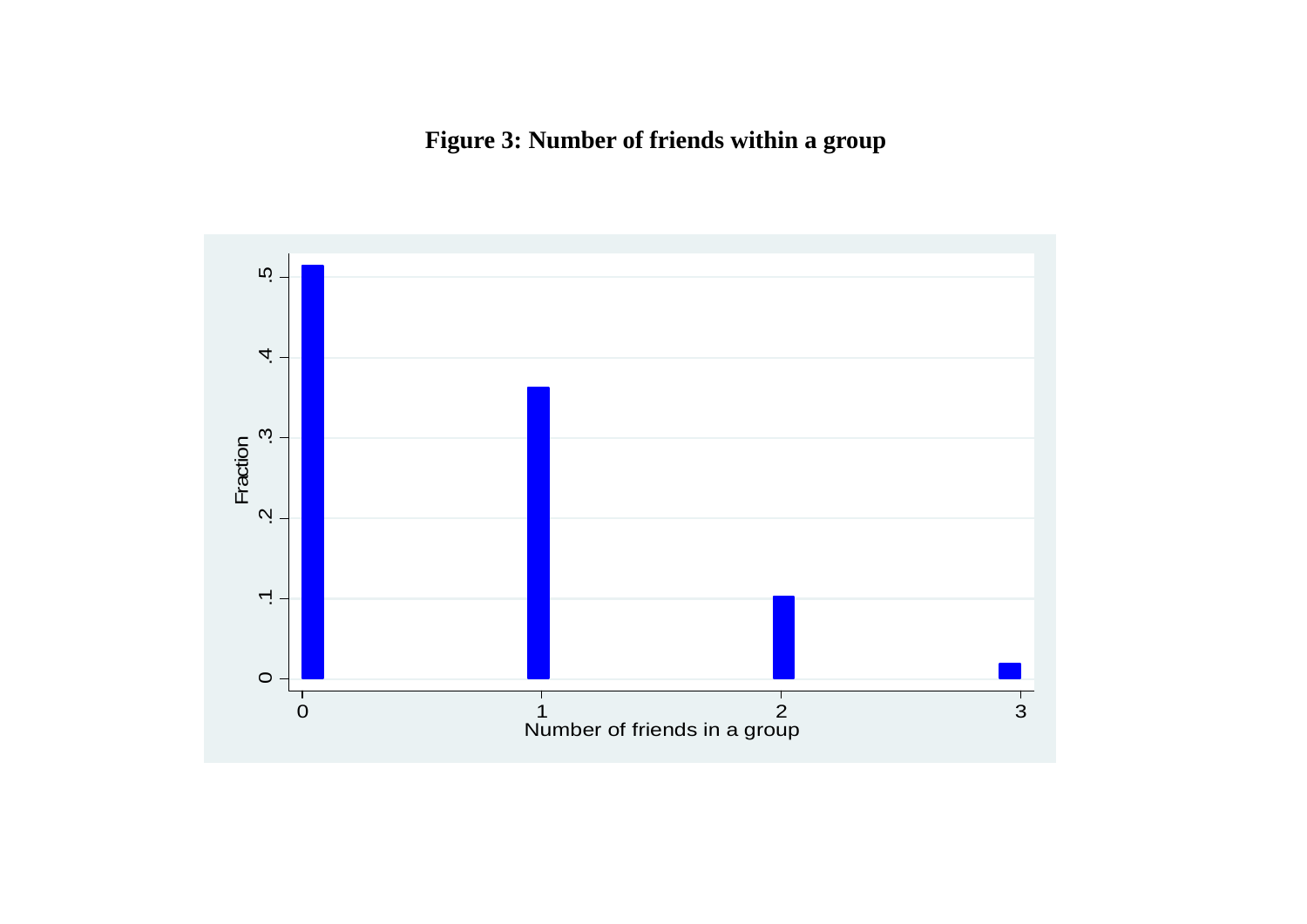# **Figure 4: Number of friendship links within a group**

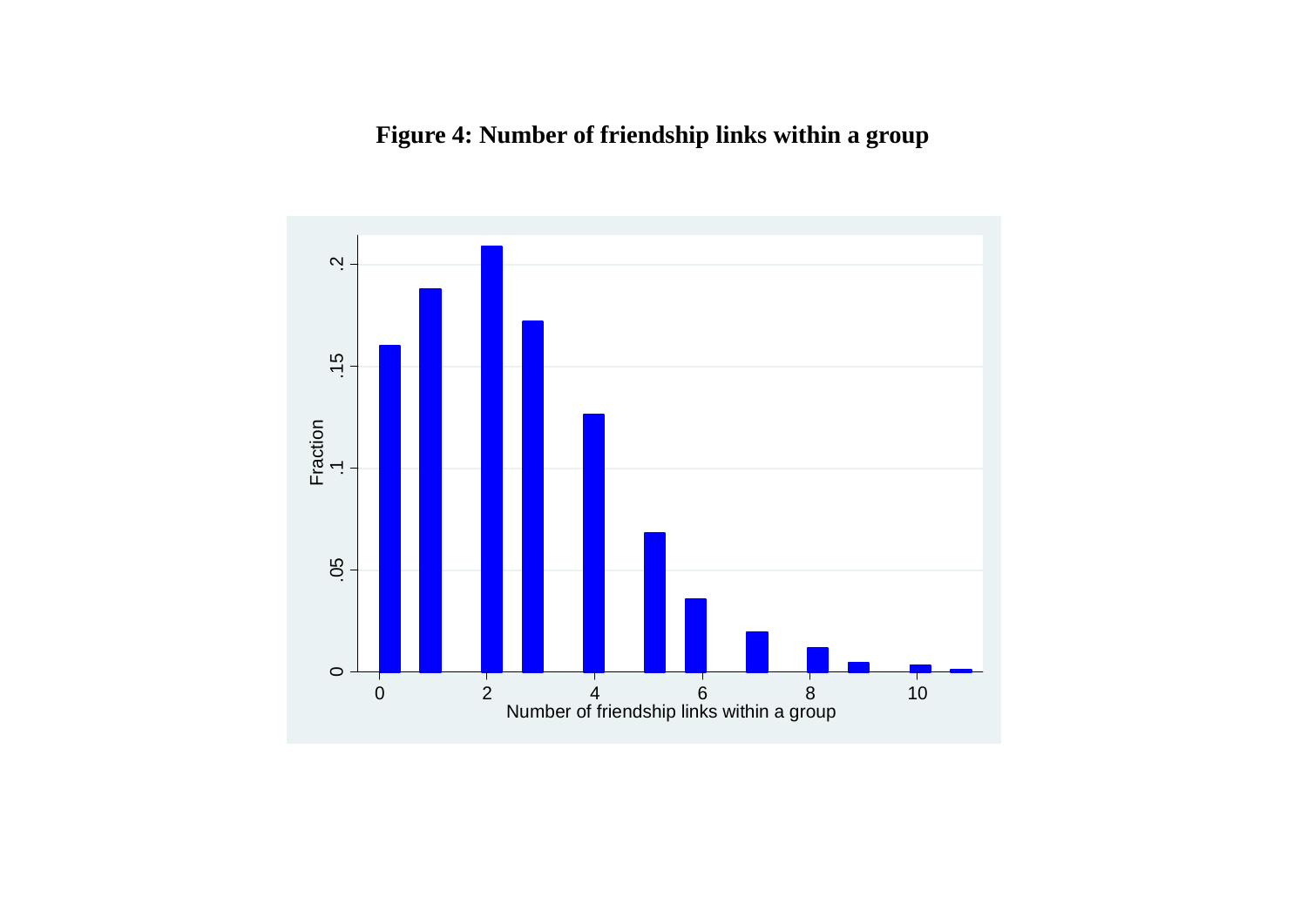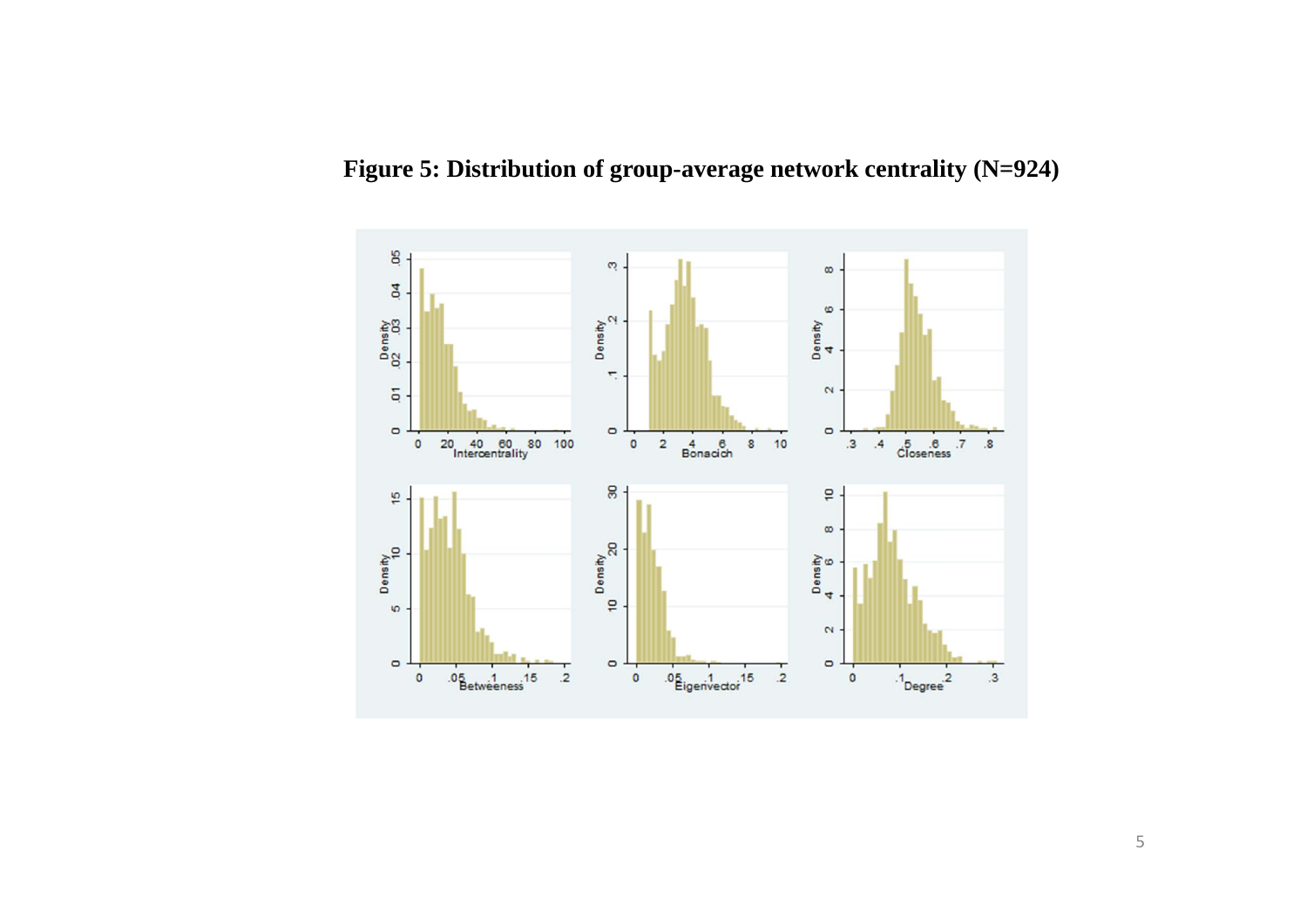|                                              | Obs  | Mean     | Std. Dev. | Min      | Max   |
|----------------------------------------------|------|----------|-----------|----------|-------|
|                                              |      |          |           |          |       |
| Individual characteristics                   |      |          |           |          |       |
| Missing IPEMT                                | 3406 | 0.153    | 0.360     | $\Omega$ | 1     |
| Female                                       | 3406 | 0.508    | 0.500     | $\theta$ | 1     |
| Household income per cap                     | 3406 | 4297.603 | 836.862   | 921.182  | 10000 |
| Household has electricity                    | 3406 | 0.280    | 0.449     | $\theta$ | 1     |
| Parent education in years                    | 3406 | 4.939    | 3.741     | $\theta$ | 17    |
| Parent age                                   | 3406 | 39.673   | 6.760     | 22.5     | 80    |
| Performance indicators                       |      |          |           |          |       |
| Individual pre-experiment math test (IPEMT)  | 3406 | $-0.003$ | 1.003     | $-2.322$ | 2.727 |
| Individual post-experiment math test (IPOMT) | 3406 | 0.003    | 1.002     | $-1.578$ | 2.364 |
| Group score on general knowledge (GGKT)      | 924  | $-0.002$ | 1.006     | $-2.811$ | 3.054 |
| Group score on math assignment (GMT)         | 924  | $-0.036$ | 1.020     | $-2.863$ | 1.969 |

## **Table 1: Descriptive statistics of individual and group characteristics**

### **Table 2a: Descriptive statistics of individual centrality measures and network characteristics**

| Obs  | Mean   | Std. Dev. | Min      | Max    |
|------|--------|-----------|----------|--------|
|      |        |           |          |        |
|      |        |           |          |        |
| 3406 | 15.753 | 22.22     | 1        | 194.01 |
| 3406 | 3.460  | 2.500     | 1        | 16.12  |
| 3406 | 0.546  | 0.078     | $\theta$ | 2.51   |
| 3406 | 0.042  | 0.051     | $\theta$ | 0.36   |
| 3406 | 0.022  | 0.032     | $\theta$ | 0.40   |
| 3406 | 0.085  | 0.086     | $\theta$ | 0.83   |
|      |        |           |          |        |
| 80   | 51.637 | 21.712    | 25       | 125    |
| 80   | 0.207  | 0.069     | 0.071    | 0.42   |
| 80   | 1.740  | 0.170     | 1.314    | 2.18   |
| 80   | 4.713  | 1.105     | 1        | 8      |
|      |        |           |          |        |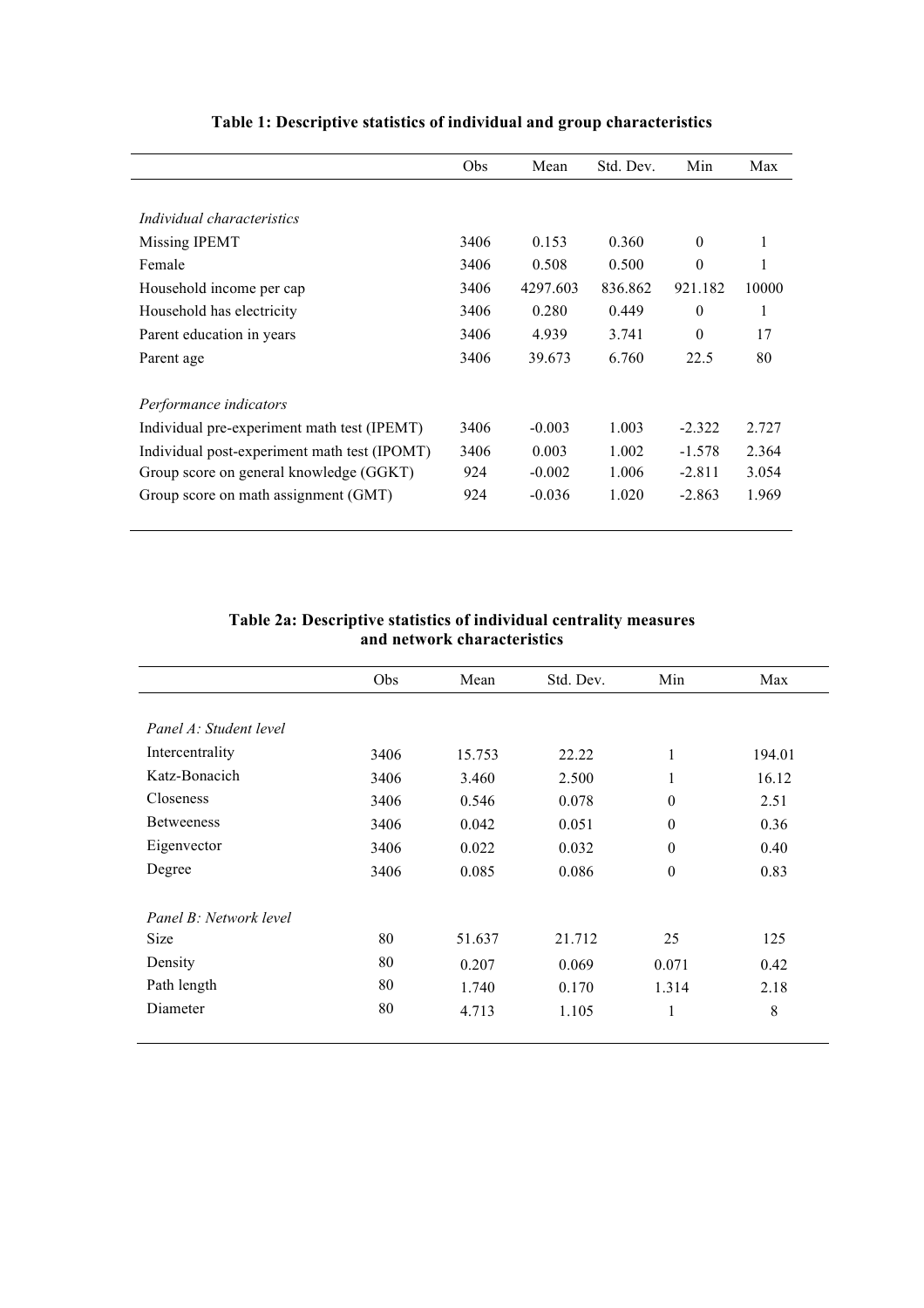|                     | Obs | Mean             | Std. Dev. | Min              | Max    |
|---------------------|-----|------------------|-----------|------------------|--------|
| Avg Intercentrality | 924 | 15.69            | 11.62     | 1                | 95.98  |
| Max Intercentrality | 924 | 36.35            | 30.98     | 1                | 194.01 |
| Min Intercentrality | 924 | 3.18             | 3.8       | 1                | 47.98  |
| Avg Katz-Bonacich   | 924 | 3.45             | 1.39      | $\mathbf{1}$     | 9.39   |
| Max Katz-Bonacich   | 924 | 5.92             | 2.85      | 1                | 16.12  |
| Min Katz-Bonacich   | 924 | 1.63             | 0.83      | $\mathbf{1}$     | 8.08   |
| Avg Closeness       | 924 | 0.55             | 0.06      | 0.34             | 0.83   |
| Max Closeness       | 924 | 0.1              | 0.38      | $\boldsymbol{0}$ | 2.51   |
| Min Closeness       | 924 | 0.07             | 0.28      | $\boldsymbol{0}$ | 1.84   |
| Avg Betweenness     | 924 | 0.04             | 0.03      | $\boldsymbol{0}$ | 0.19   |
| Max Betweenness     | 924 | 0.09             | 0.06      | $\theta$         | 0.36   |
| Min Betweenness     | 924 | 0.01             | 0.01      | $\boldsymbol{0}$ | 0.13   |
| Avg Eigenvector     | 924 | 0.02             | 0.02      | $\mathbf{0}$     | 0.20   |
| Max Eigenvector     | 924 | 0.05             | 0.04      | $\boldsymbol{0}$ | 0.4    |
| Min Eigenvector     | 924 | $\boldsymbol{0}$ | 0.01      | $\boldsymbol{0}$ | 0.07   |
| Avg Degree          | 924 | 0.08             | 0.05      | $\theta$         | 0.31   |
| Max Degree          | 924 | 0.16             | 0.11      | $\theta$         | 0.83   |
| Min Degree          | 924 | 0.03             | 0.03      | $\boldsymbol{0}$ | 0.2    |

**Table 2b: Descriptive on average, maximum and minimum centrality measures**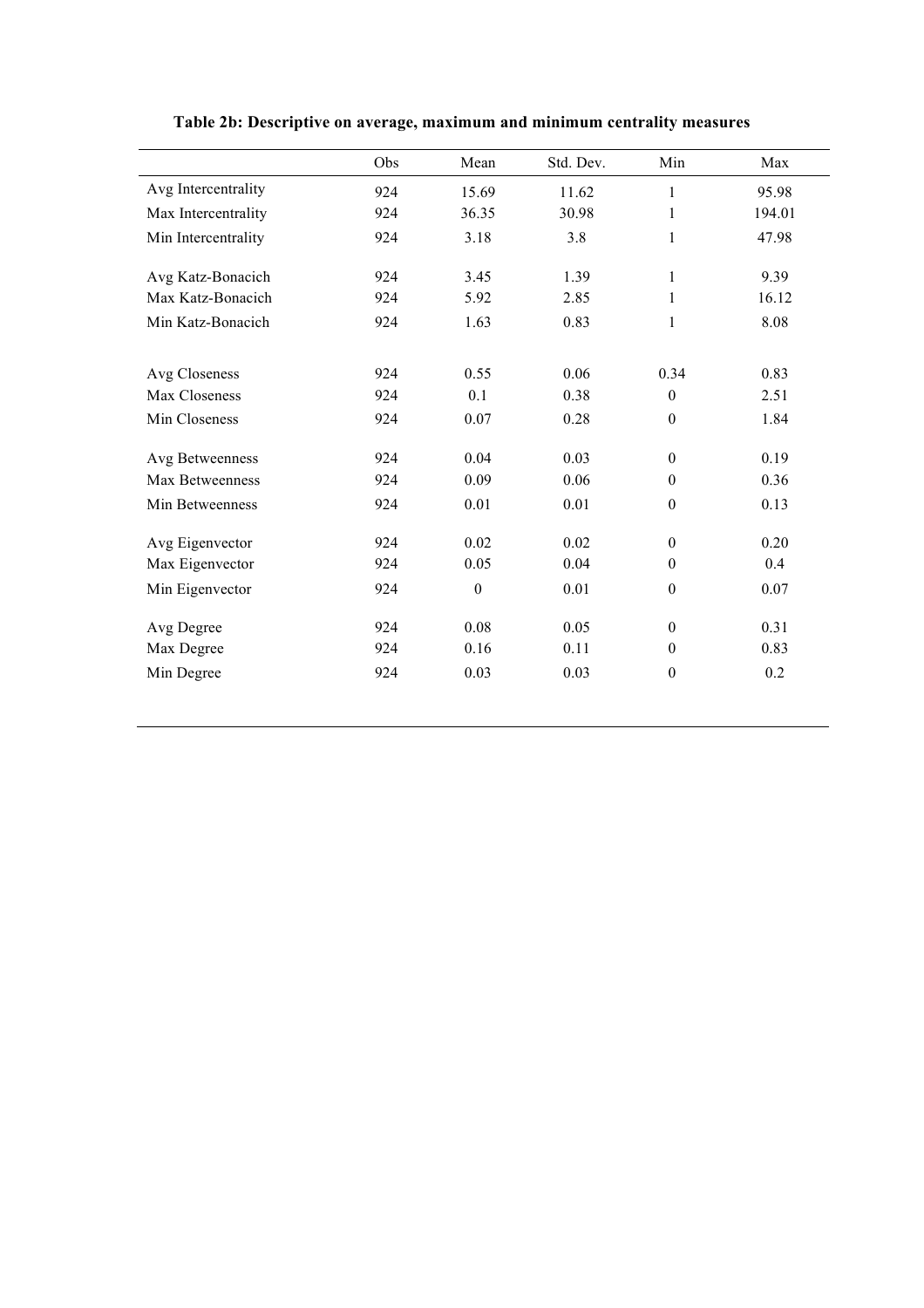|                      | (1)           | (2)           | (3)           | (4)           |
|----------------------|---------------|---------------|---------------|---------------|
|                      | <b>GGKT</b>   | <b>GMT</b>    | <b>IPOMT</b>  | <b>IPOMT</b>  |
|                      |               |               |               |               |
| Avg. Intercentrality | 0.009         | 0.011         | 0.009         | 0.001         |
|                      | $(0.003)$ *** | $(0.002)$ *** | $(0.001)$ *** | (0.001)       |
| Own Intercentrality  |               |               |               | 0.008         |
|                      |               |               |               | $(0.001)$ *** |
| Avg. Bonacich        | 0.082         | 0.093         | 0.085         | 0.010         |
|                      | $(0.024)$ *** | $(0.021)$ *** | $(0.010)$ *** | (0.009)       |
| Own Bonacich         |               |               |               | 0.077         |
|                      |               |               |               | $(0.006)$ *** |
| Avg. Closeness       | 2.450         | 2.364         | 1.917         | 0.293         |
|                      | $(0.980)$ **  | $(0.815)$ *** | $(0.528)$ *** | (0.383)       |
| Own Closeness        |               |               |               | 1.744         |
|                      |               |               |               | $(0.292)$ *** |
| Avg. Betweenness     | $-0.307$      | $-1.334$      | 0.347         | 0.054         |
|                      | (0.937)       | (1.049)       | (0.674)       | (0.529)       |
| Own Betweenness      |               |               |               | 0.380         |
|                      |               |               |               | (0.319)       |
| Avg. Eigenvector     | 4.915         | 6.709         | 4.654         | 0.698         |
|                      | $(1.764)$ *** | $(1.754)$ *** | $(1.174)$ *** | (0.561)       |
| Own Eigenvector      |               |               |               | 4.309         |
|                      |               |               |               | $(0.736)$ *** |
| Avg. Degree          | 1.668         | 2.553         | 2.443         | 0.338         |
|                      | $(0.648)$ **  | $(0.643)$ *** | $(0.349)$ *** | (0.251)       |
| Own Degree           |               |               |               | 2.190         |
|                      |               |               |               | $(0.216)$ *** |

#### **Table 3: Effects of average and own centrality on student outcomes**

Note: The average centrality used in columns (1) to (3) includes myself while the one used in column (4) does not include myself. Each coefficient on average centrality is obtained from a different regression. All regressions control for individual characteristics and school (classroom) fixed effects. N=924 for columns (1) and (3); N=3401 for columns (3) and (4). Standard errors are clustered at the school level. \* p<0.10; \*\* p<0.05; \*\*\* p<0.01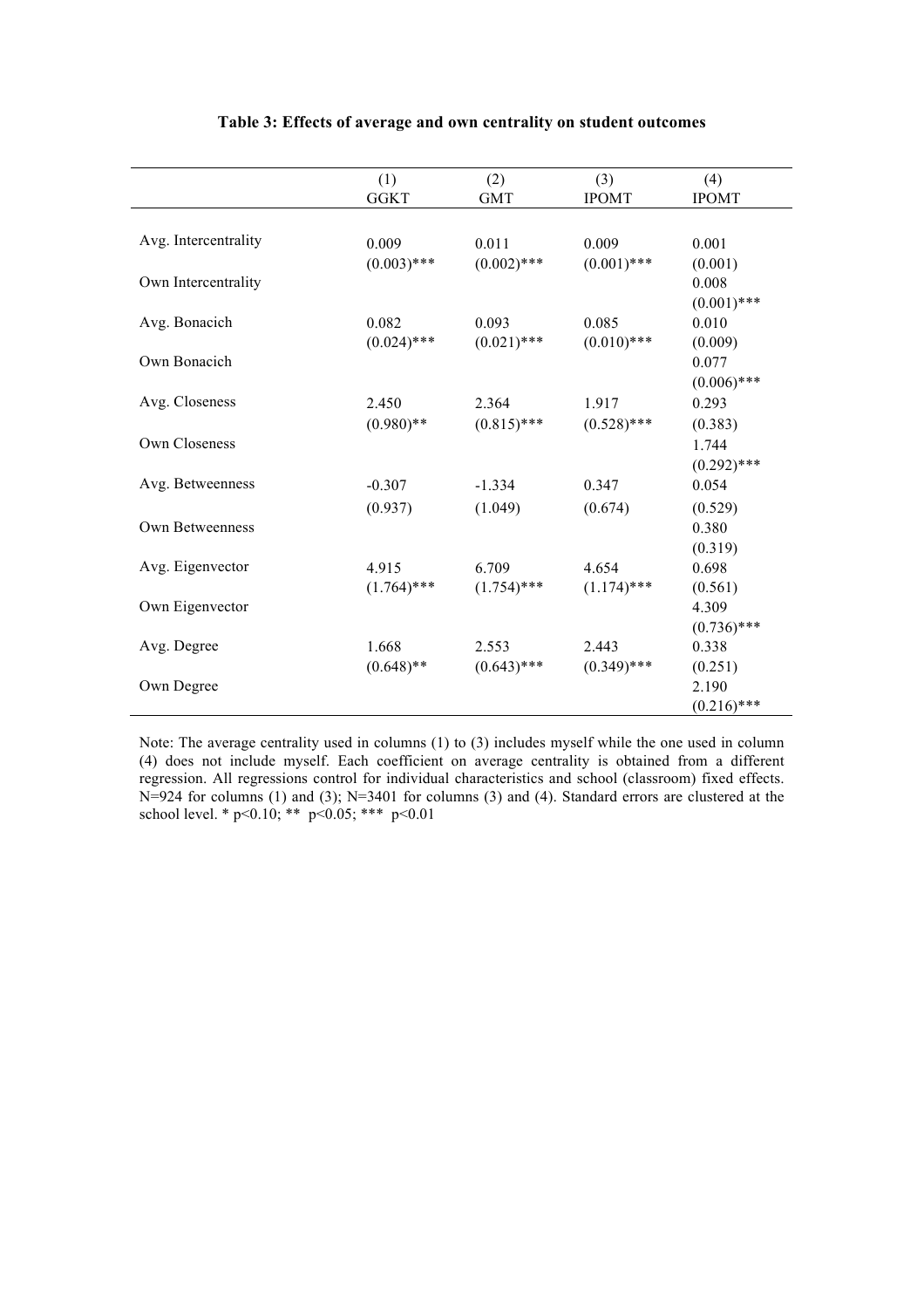|                   | Intercentrality | <b>Bonacich</b> | Closeness | <b>Betweeness</b> | Eigenvector | Degree |
|-------------------|-----------------|-----------------|-----------|-------------------|-------------|--------|
| Intercentrality   |                 |                 |           |                   |             |        |
| Bonacich          | 0.954           |                 |           |                   |             |        |
| <b>Closeness</b>  | 0.438           | 0.477           |           |                   |             |        |
| <b>Betweeness</b> | 0.170           | 0.254           | 0.361     |                   |             |        |
| Eigenvector       | 0.768           | 0.796           | 0.564     | 0.184             |             |        |
| Degree            | 0.794           | 0.854           | 0.669     | 0.275             | 0.810       |        |

**Table 4: Correlation across network centrality measures**

Note: Calculated using the average group centrality of 924 groups in random grouping schools.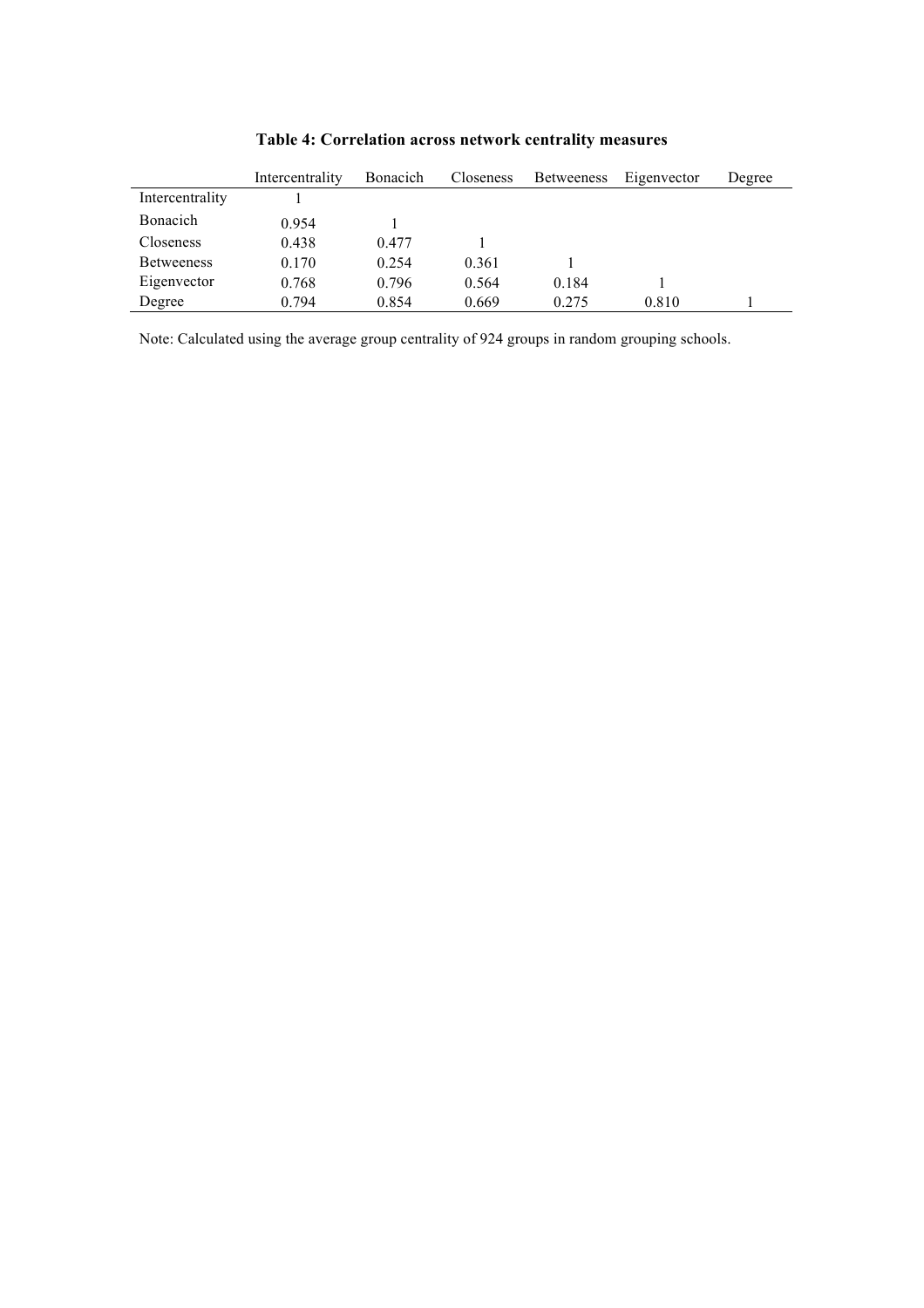|                                          | (1)      | (2)           | (3)          | (4)           |
|------------------------------------------|----------|---------------|--------------|---------------|
| Outcome: GGKT (N=924)                    |          |               |              |               |
| Average centrality in the group based on |          |               |              |               |
| Intercentrality                          | 0.006    | 0.008         | 0.009        | 0.013         |
|                                          | (0.006)  | $(0.003)$ **  | $(0.004)$ ** | $(0.004)$ *** |
| Bonacich                                 | 0.032    |               |              |               |
|                                          | (0.066)  |               |              |               |
| Closeness                                |          | 0.877         |              |               |
|                                          |          | (1.239)       |              |               |
| Eigenvector                              |          |               | 0.317        |               |
|                                          |          |               | (2.097)      |               |
| Degree                                   |          |               |              | $-1.376$      |
|                                          |          |               |              | (1.008)       |
| Outcome: GGKT (N=924)                    |          |               |              |               |
| Intercentrality                          | 0.006    |               |              |               |
|                                          | (0.006)  |               |              |               |
| Bonacich                                 | 0.032    | 0.070         | 0.081        | 0.152         |
|                                          | (0.066)  | $(0.033)$ **  | $(0.036)$ ** | $(0.052)$ *** |
| Closeness                                |          | 0.788         |              |               |
|                                          |          | (1.334)       |              |               |
| Eigenvector                              |          |               | 0.131        |               |
|                                          |          |               | (2.124)      |               |
| Degree                                   |          |               |              | $-2.346$      |
|                                          |          |               |              | $(1.311)*$    |
| Outcome: GMT (N=924)                     |          |               |              |               |
| Intercentrality                          | 0.015    | 0.011         | 0.008        | 0.010         |
|                                          | (0.009)  | $(0.003)$ *** | $(0.004)$ ** | $(0.004)$ **  |
| Bonacich                                 | $-0.035$ |               |              |               |
|                                          | (0.088)  |               |              |               |
| Closeness                                |          | 0.199         |              |               |
|                                          |          | (1.021)       |              |               |
| Eigenvector                              |          |               | 2.476        |               |
|                                          |          |               | (2.650)      |               |
| Degree                                   |          |               |              | 0.192         |
|                                          |          |               |              | (1.306)       |

### **Table 5: Effects of average centrality on group outcomes when two measures are included**

Note: There are total of 10 regressions to run if we included two centrality measures (out of five) in each regression. The reported results are for the centrality that appears statistically significant most frequently. For GGKT, intercentarlity and bonacich centralities appear statistically significant most frequently (3 out of 4 times). For GMT, intercentrality appears statistically significant most frequently. All regressions control for individual characteristics and school fixed effects. Standard errors are clustered at the school level. \*  $p < 0.10$ ; \*\*  $p < 0.05$ ; \*\*\*  $p < 0.01$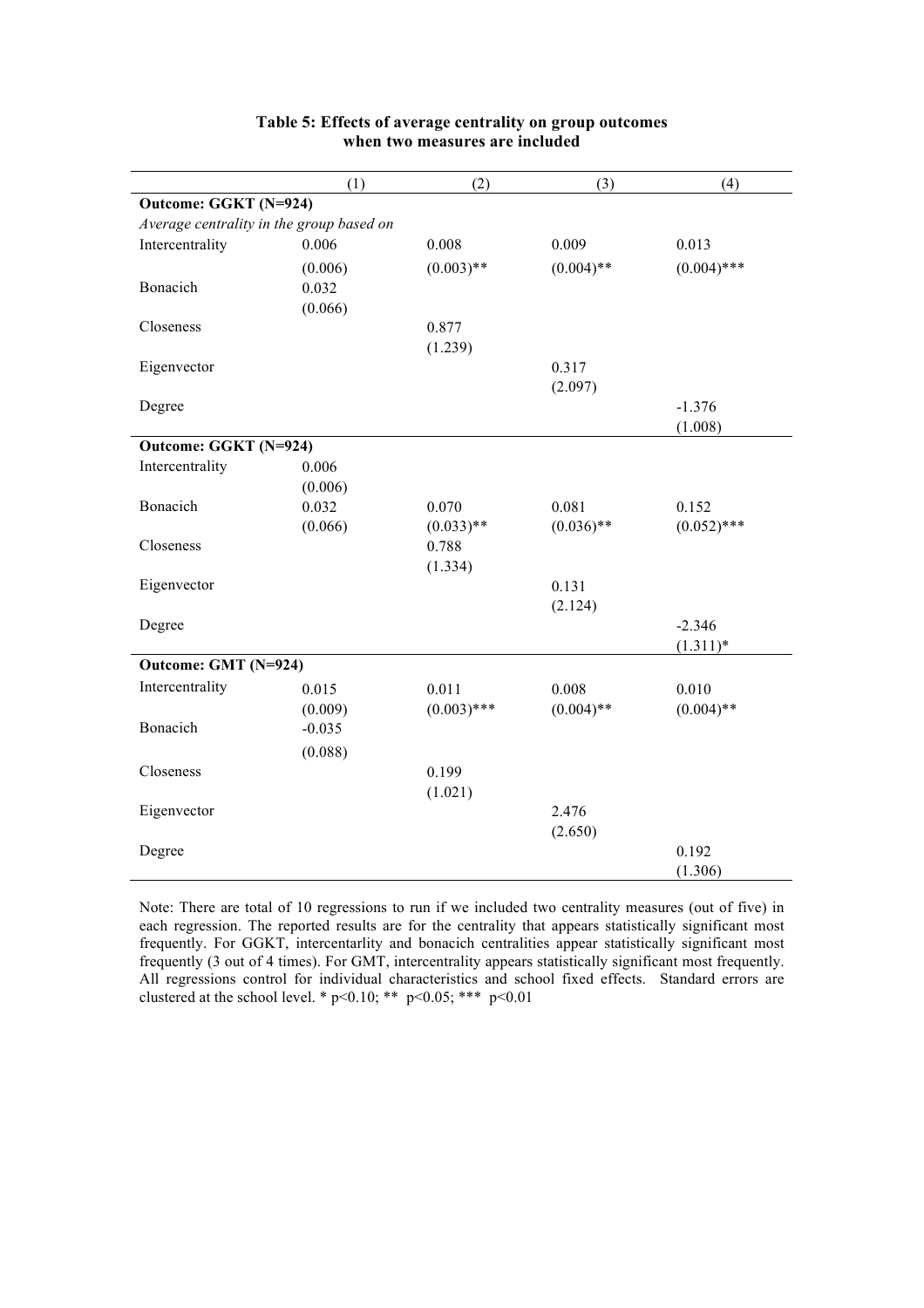|                         | (1)           | (2)           | (3)           | (4)           |
|-------------------------|---------------|---------------|---------------|---------------|
| Outcome: IPOMT (N=3406) |               |               |               |               |
| Own centrality based on |               |               |               |               |
| Intercentrality         | $-0.000$      |               |               |               |
|                         | (0.002)       |               |               |               |
| Bonacich                | 0.085         | 0.085         | 0.104         | 0.059         |
|                         | $(0.022)$ *** | $(0.006)$ *** | $(0.011)$ *** | $(0.015)$ *** |
| Closeness               |               | 0.132         |               |               |
|                         |               | (0.309)       |               |               |
| Eigenvector             |               |               | $-1.774$      |               |
|                         |               |               | $(0.863)$ **  |               |
| Degree                  |               |               |               | 0.851         |
|                         |               |               |               | $(0.444)*$    |
| Outcome: IPOMT (N=3406) |               |               |               |               |
| Own centrality based on |               |               |               |               |
| Intercentrality         | 0.005         |               |               |               |
|                         | $(0.001)$ *** |               |               |               |
| Bonacich                |               | 0.059         |               |               |
|                         |               | $(0.015)$ *** |               |               |
| Closeness               |               |               | 0.232         |               |
|                         |               |               | (0.303)       |               |
| Eigenvector             |               |               |               | $-0.570$      |
|                         |               |               |               | (0.940)       |
| Degree                  | 1.327         | 0.851         | 2.425         | 2.609         |
|                         | $(0.392)$ *** | $(0.444)*$    | $(0.209)$ *** | $(0.329)$ *** |

## **Table 6: Effects of own centrality on IPOMT when two measures are included**

Note: The reported results are for the centrality that appears statistically significant most frequently. All regressions control for individual characteristics and school fixed effects. Standard errors are clustered at the school level. \*  $p<0.10$ ; \*\*  $p<0.05$ ; \*\*\*  $p<0.01$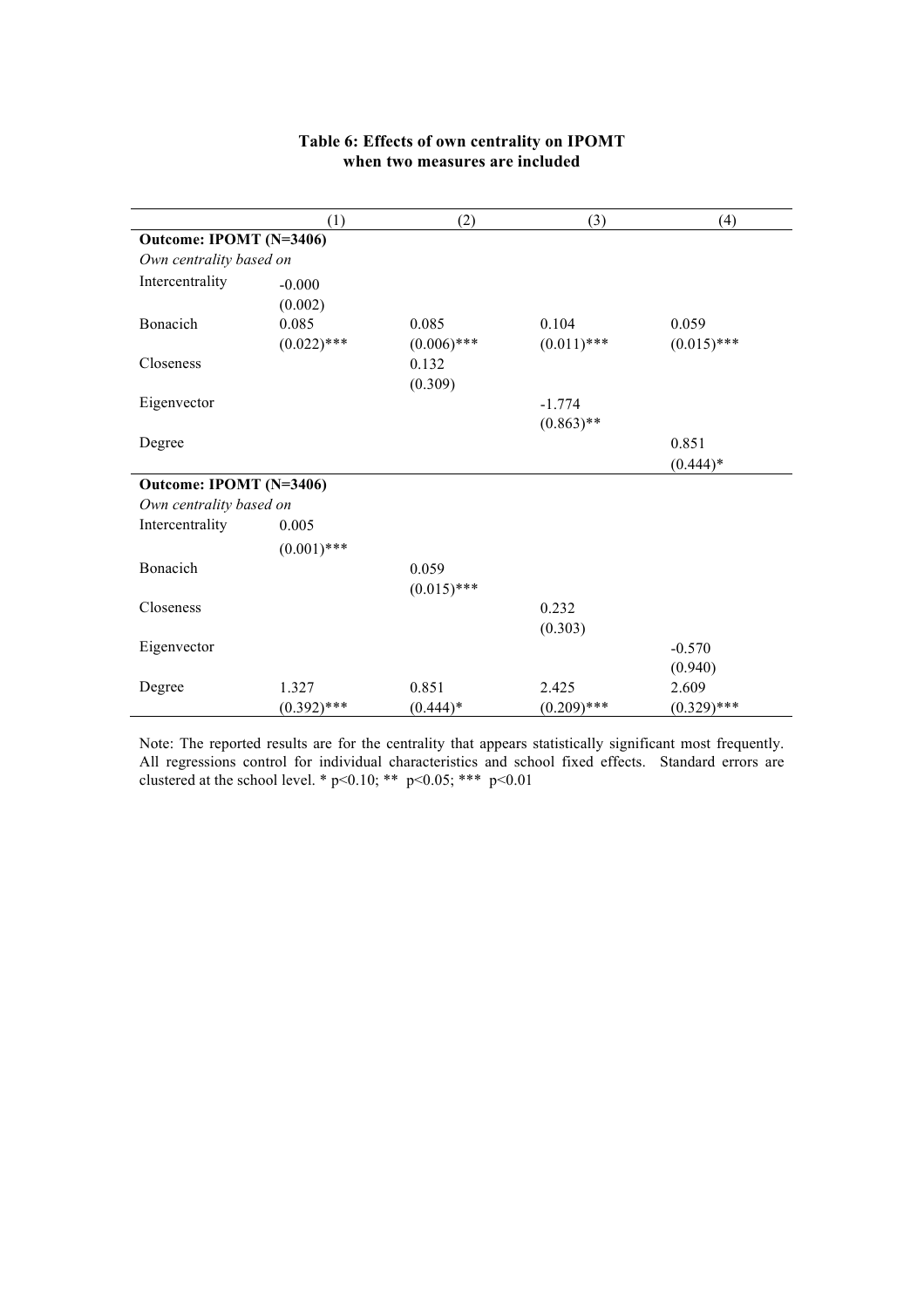|                                  | (1)<br><b>IPOMT</b>    | (2)<br><b>IPOMT</b>    | (3)<br><b>IPOMT</b>    | (4)<br><b>IPOMT</b> | (5)<br><b>IPOMT</b>   | (6)<br><b>IPOMT</b>                    |
|----------------------------------|------------------------|------------------------|------------------------|---------------------|-----------------------|----------------------------------------|
| Dev. intercentrality             | 0.002<br>(0.001)       |                        |                        |                     |                       |                                        |
| Higher than avg. intercentrality | 0.116<br>$(0.034)$ *** |                        |                        |                     |                       |                                        |
| Dev* Higher than avg intercet    | 0.005<br>$(0.001)$ *** |                        |                        |                     |                       |                                        |
| Dev. Bonacich                    |                        | $-0.004$<br>(0.012)    |                        |                     |                       |                                        |
| Higher than avg. Bonacich        |                        | 0.042<br>(0.040)       |                        |                     |                       |                                        |
| Dev*Higher than avg. Bonacich    |                        | 0.075<br>$(0.014)$ *** |                        |                     |                       |                                        |
| Dev. Closeness                   |                        |                        | 0.250<br>(0.443)       |                     |                       |                                        |
| Higher than avg. Closeness       |                        |                        | 0.105<br>$(0.035)$ *** |                     |                       |                                        |
| Dev*Higher than avg. Closeness   |                        |                        | $-0.015$<br>(0.474)    |                     |                       |                                        |
| Dev. Betweeness                  |                        |                        |                        | $-0.487$<br>(0.647) |                       |                                        |
| Higher than avg. Betweeness      |                        |                        |                        | 0.052<br>(0.041)    |                       |                                        |
| Dev*Higher than avg. Betweeness  |                        |                        |                        | 0.174<br>(0.682)    |                       |                                        |
| Dev. Eigenvector                 |                        |                        |                        |                     | 0.544<br>(0.843)      |                                        |
| Higher than avg. Eigenvector     |                        |                        |                        |                     | 0.103<br>$(0.042)$ ** |                                        |
| Dev*Higher than avg. Eigenvector |                        |                        |                        |                     | 2.790<br>$(1.284)$ ** |                                        |
| Dev. Degree                      |                        |                        |                        |                     |                       | 0.278                                  |
| Higher than avg. Degree          |                        |                        |                        |                     |                       | (0.315)<br>0.087                       |
| Dev*Higher than avg. Degree      |                        |                        |                        |                     |                       | $(0.035)$ **<br>1.741<br>$(0.403)$ *** |

### **Table 7: Effects of deviation from the average centrality**

Note: Each column shows the results from each different regression. All regressions control for individual characteristics and school fixed effects. Standard errors are clustered at the school level. \* p<0.10; \*\* p<0.05; \*\*\* p<0.01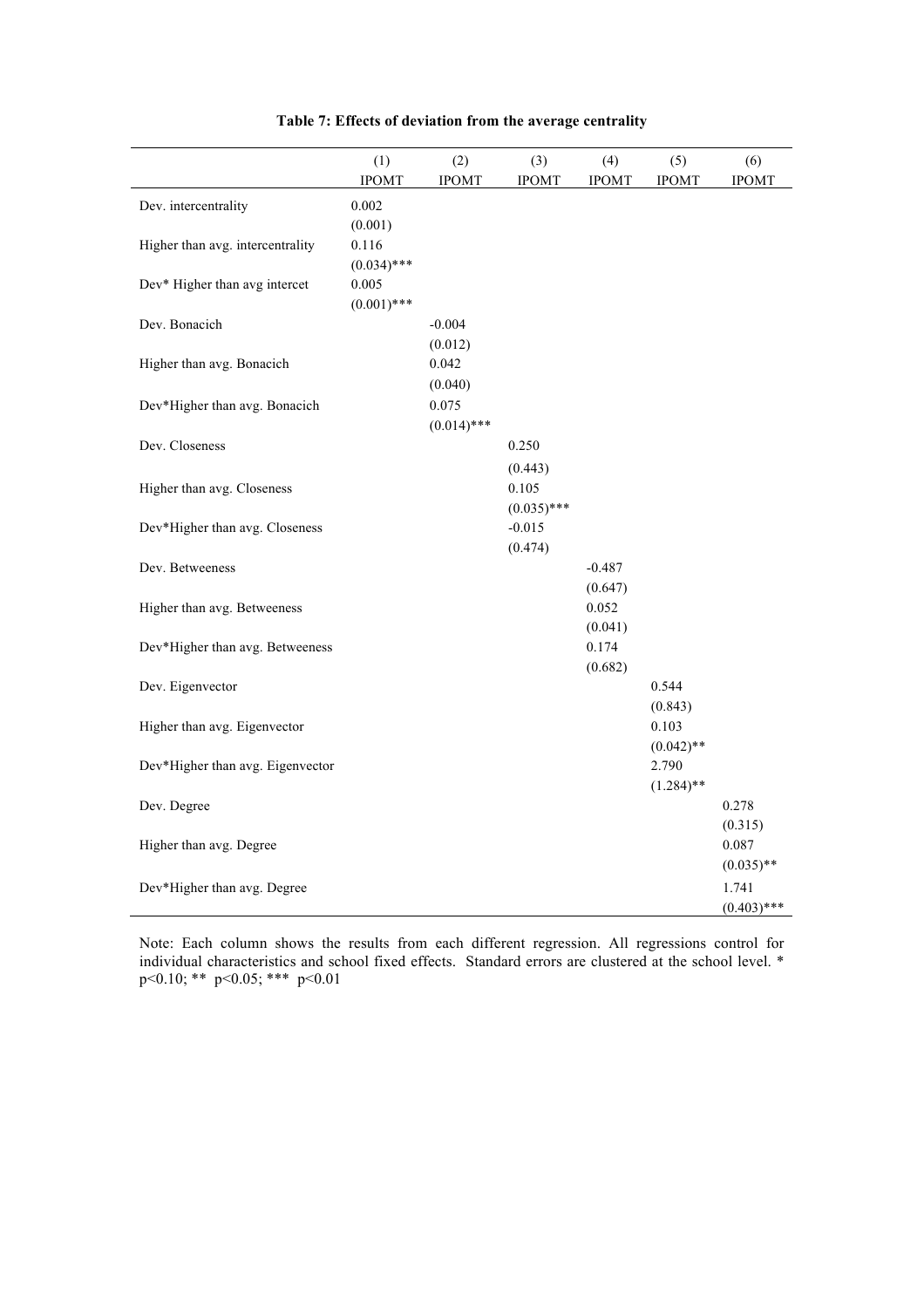|                                                   | (1)           | (2)           |
|---------------------------------------------------|---------------|---------------|
|                                                   | <b>GGKT</b>   | <b>GMT</b>    |
|                                                   |               |               |
| Panel A -Maximun centrality in the group based on |               |               |
| Intercentrality                                   | 0.003         | 0.004         |
|                                                   | $(0.001)$ *** | $(0.001)$ *** |
| Bonacich                                          | 0.041         | 0.044         |
|                                                   | $(0.010)$ *** | $(0.011)$ *** |
| Closeness                                         | 1.044         | 1.430         |
|                                                   | $(0.459)$ **  | $(0.480)$ *** |
| <b>Betweenness</b>                                | $-0.677$      | $-0.842$      |
|                                                   | (0.470)       | (0.509)       |
| Eigenvector                                       | 1.756         | 2.555         |
|                                                   | $(0.675)$ **  | $(0.701)$ *** |
| Degree                                            | 0.742         | 1.098         |
|                                                   | $(0.305)$ **  | $(0.342)$ *** |
| Panel B -Minimum centrality in the group based on |               |               |
| Intercentrality                                   | $-0.000$      | 0.005         |
|                                                   | (0.006)       | (0.008)       |
| Bonacich                                          | $-0.003$      | 0.032         |
|                                                   | (0.033)       | (0.040)       |
| Closeness                                         | 1.243         | 0.216         |
|                                                   | (0.834)       | (0.702)       |
| <b>Betweenness</b>                                | 3.541         | 0.245         |
|                                                   | $(1.924)$ *   | (1.853)       |
| Eigenvector                                       | 1.732         | 6.199         |
|                                                   | (3.342)       | $(3.522)*$    |
| Degree                                            | $-0.328$      | 1.139         |
|                                                   | (0.913)       | (0.992)       |
|                                                   |               |               |

**Table 8: Effects of maximum and minimum centrality on group outcomes**

Note: Each coefficient on centrality is obtained from each different regression. All regressions control for individual (or group in group outcomes) characteristics and school fixed effects. Leader (panel A) or weakest link (panel B)'s math baseline test, IPEMT, according to each centrality measure is also controlled in the regression. Standard errors are clustered at the school level. \* p<0.10; \*\*  $p<0.05$ ; \*\*\* p<0.01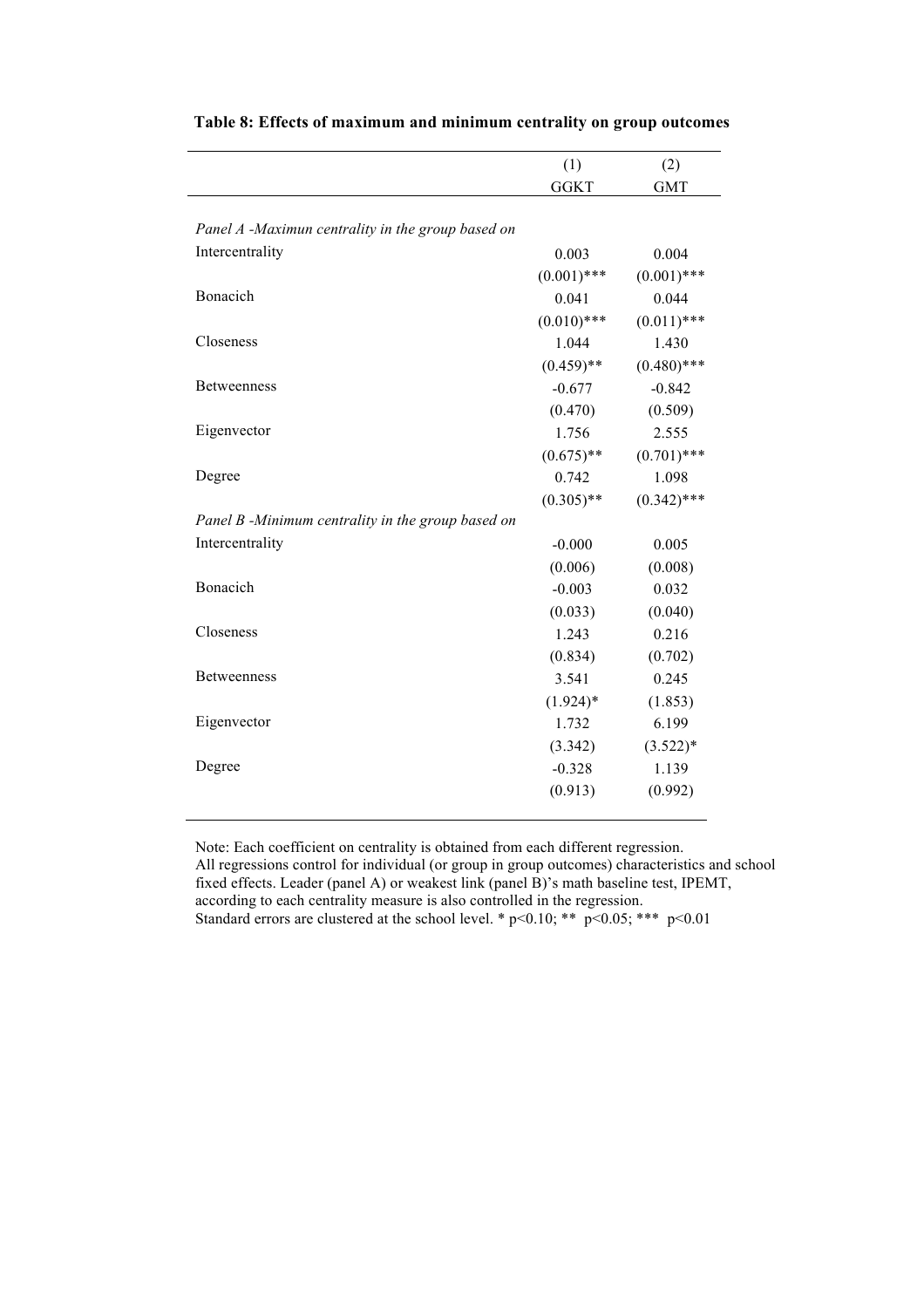|                                      | (1)        | (2)           | (3)           | (4)           |
|--------------------------------------|------------|---------------|---------------|---------------|
| Outcome: GGKT (N=924)                |            |               |               |               |
| Max centrality in the group based on |            |               |               |               |
| Intercentrality                      | $-0.004$   |               |               |               |
|                                      | (0.004)    |               |               |               |
| Bonacich                             | 0.081      | 0.040         | 0.052         | 0.063         |
|                                      | $(0.043)*$ | $(0.010)$ *** | $(0.015)$ *** | $(0.019)$ *** |
| Closeness                            |            | 0.035         |               |               |
|                                      |            | (0.596)       |               |               |
| Eigenvector                          |            |               | $-0.880$      |               |
|                                      |            |               | (0.833)       |               |
| Degree                               |            |               |               | $-0.797$      |
|                                      |            |               |               | $(0.476)*$    |
| Outcome: GMT (N=924)                 |            |               |               |               |
| Intercentrality                      | 0.002      | 0.004         | 0.003         | 0.003         |
|                                      | (0.004)    | $(0.001)$ *** | $(0.001)*$    | $(0.002)*$    |
| Bonacich                             | 0.017      |               |               |               |
|                                      | (0.053)    |               |               |               |
| Closeness                            |            | 0.518         |               |               |
|                                      |            | (1.060)       |               |               |
| Eigenvector                          |            |               | 1.083         |               |
|                                      |            |               | (1.068)       |               |
| Degree                               |            |               |               | 0.130         |
|                                      |            |               |               | (0.650)       |
| Outcome: GMT (N=924)                 |            |               |               |               |
| Intercentrality                      | 0.002      |               |               |               |
|                                      | (0.004)    |               |               |               |
| Bonacich                             | 0.017      | 0.043         | 0.031         | 0.040         |
|                                      | (0.053)    | $(0.011)$ *** | $(0.018)*$    | $(0.024)$ *   |
| Closeness                            |            | 0.504         |               |               |
|                                      |            | (1.058)       |               |               |
| Eigenvector                          |            |               | 0.975         |               |
|                                      |            |               | (1.105)       |               |
| Degree                               |            |               |               | 0.066         |
|                                      |            |               |               | (0.676)       |

### **Table 9: Effects of maximum of centrality when two measures are included (Group outcomes)**

Note: For each outcome, the reported results are for the centrality that appears statistically significant most frequently. For GGKT, bonacich centrality appears statistically significant most frequently, followed by intercentrality (3 out of 4 times). All regressions control for individual characteristics and school fixed effects. Standard errors are clustered at the school level. \*  $p<0.10$ ; \*\*  $p<0.05$ ; \*\*\* p<0.01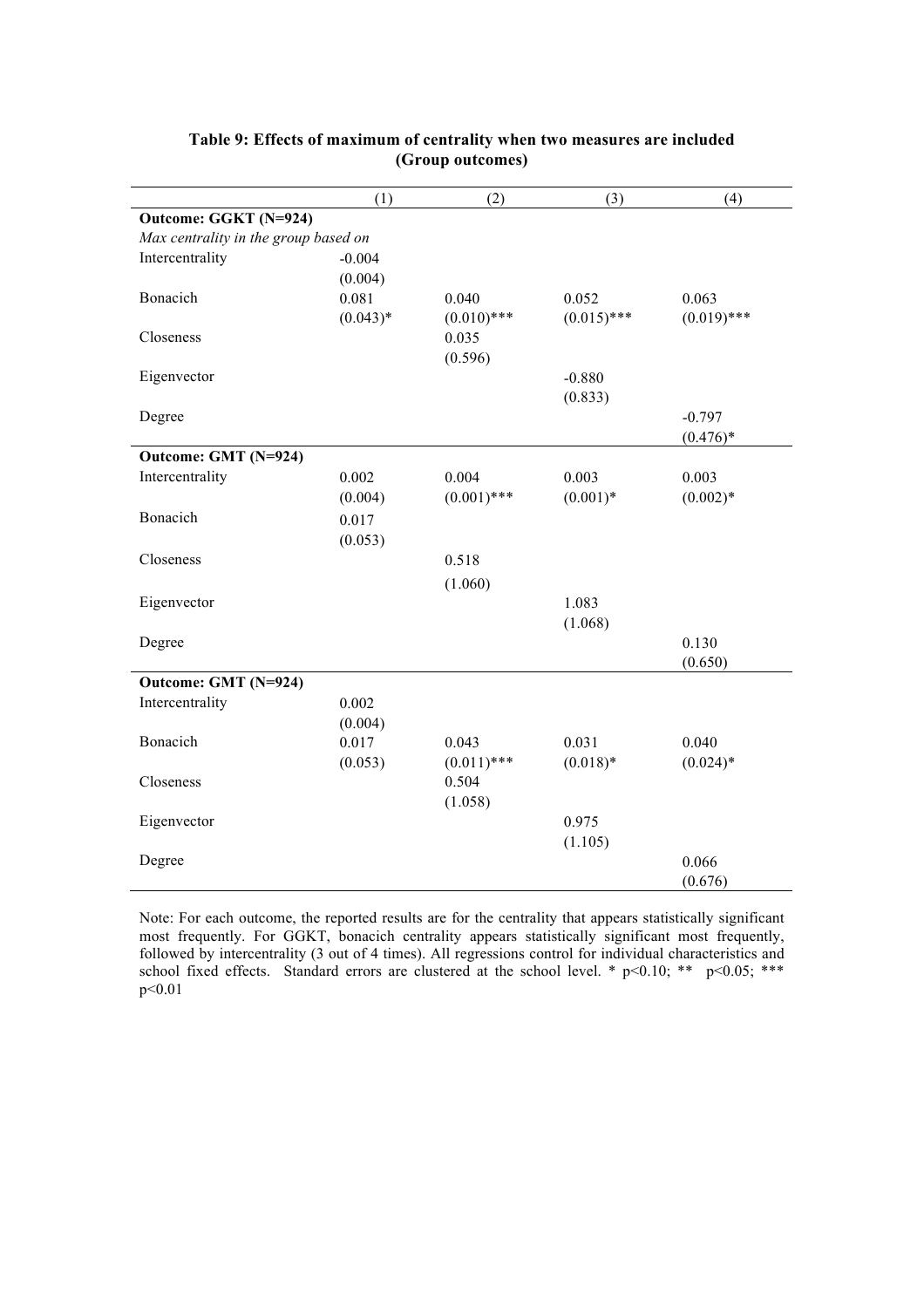| Table 10: Effects of maximum of centrality on individual outcomes |                        |                     |                     |  |
|-------------------------------------------------------------------|------------------------|---------------------|---------------------|--|
|                                                                   | (1)<br><b>IPOMT</b>    | (2)<br><b>IPOMT</b> | (3)<br><b>IPOMT</b> |  |
| Max Intercentrality                                               | 0.003                  | 0.000               | 0.001               |  |
|                                                                   | $(0.001)$ ***          | (0.001)             | $(0.001)*$          |  |
| Own Intercentrality                                               |                        | 0.008               | 0.012               |  |
|                                                                   |                        | $(0.001)$ ***       | $(0.001)$ ***       |  |
| Max Intercentrality * Own Intercentrality                         |                        |                     | $-0.000$            |  |
|                                                                   |                        |                     | $(0.000)$ ***       |  |
|                                                                   |                        |                     |                     |  |
| Max Bonacich                                                      | 0.033                  | 0.005               | 0.009               |  |
|                                                                   | $(0.005)$ ***          | (0.006)             | (0.006)             |  |
| Own Bonacich                                                      |                        | 0.074               | 0.085               |  |
|                                                                   |                        | $(0.007)$ ***       | $(0.017)$ ***       |  |
| Max Bonacich * Own Bonacich                                       |                        |                     | $-0.001$            |  |
|                                                                   |                        |                     | (0.002)             |  |
|                                                                   |                        |                     |                     |  |
| Max Closeness                                                     | 0.094                  | 0.180               | 1.114               |  |
|                                                                   | (0.251)                | (0.240)             | (1.331)             |  |
| Own Closeness                                                     |                        | 1.736               | 2.751               |  |
|                                                                   |                        | $(0.294)$ ***       | $(1.435)*$          |  |
| Max Closeness * Own Closeness                                     |                        |                     | $-1.689$            |  |
|                                                                   |                        |                     | (2.242)             |  |
|                                                                   |                        |                     |                     |  |
| Max Betweenness                                                   | 0.102                  | $-0.058$            | 0.128               |  |
|                                                                   | (0.322)                | (0.346)             | (0.354)             |  |
| Own Betweenness                                                   |                        | 0.414               | 1.169               |  |
|                                                                   |                        | (0.339)             | (0.741)             |  |
| Max Betweenness * Own Betweenness                                 |                        |                     | $-4.477$            |  |
|                                                                   |                        |                     | (3.605)             |  |
| Max Eigenvector                                                   |                        |                     | 0.543               |  |
|                                                                   | 1.552<br>$(0.445)$ *** | 0.158               |                     |  |
| Own Eigenvector                                                   |                        | (0.383)<br>4.174    | (0.348)<br>6.608    |  |
|                                                                   |                        | $(0.733)$ ***       | $(0.882)$ ***       |  |
| Max Eigenvector * Own Eigenvector                                 |                        |                     | $-16.946$           |  |
|                                                                   |                        |                     | $(3.473)$ ***       |  |
|                                                                   |                        |                     |                     |  |
| Max Degree                                                        | 0.894                  | 0.122               | 0.372               |  |
|                                                                   | $(0.173)$ ***          | (0.170)             | $(0.174)$ **        |  |
| Own Degree                                                        |                        | 2.115               | 3.176               |  |
|                                                                   |                        | $(0.230)$ ***       | $(0.438)$ ***       |  |
| Max Degree * Own Degree                                           |                        |                     | $-3.392$            |  |
|                                                                   |                        |                     | $(1.075)$ ***       |  |

Note: All regressions control for individual characteristics, leader (according to each centrality measure)'s math baseline test, and school fixed effects. Leader's baseline math test was never statistically significant and the results are omitted. Standard errors are clustered at the school level. \* p<0.10; \*\* p<0.05; \*\*\* p<0.01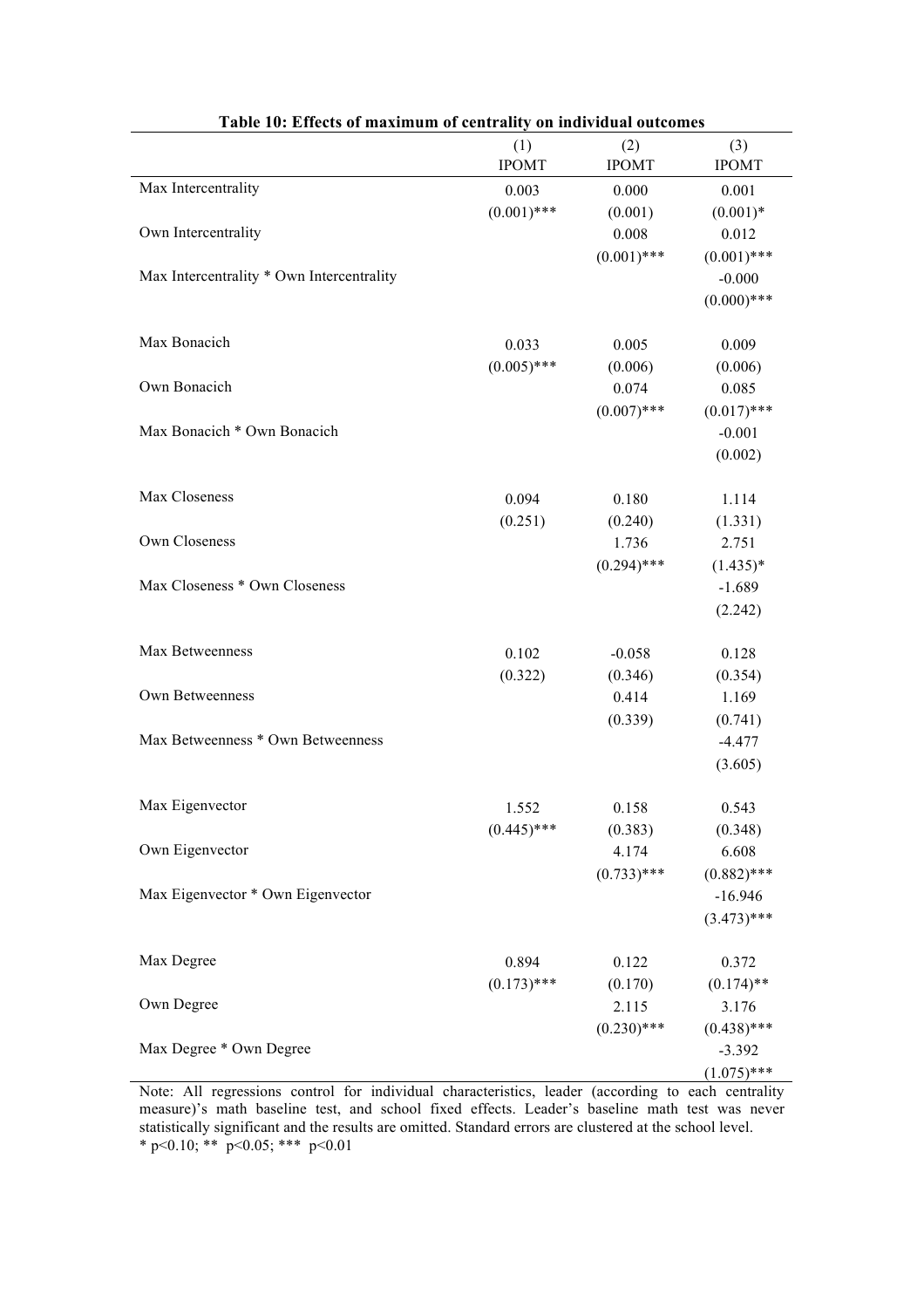|                                           | (1)                 | (2)              | (3)              |
|-------------------------------------------|---------------------|------------------|------------------|
|                                           | <b>IPOMT</b>        | <b>IPOMT</b>     | <b>IPOMT</b>     |
| Min Intercentrality                       | 0.005<br>$(0.003)*$ | 0.002<br>(0.003) | 0.002<br>(0.003) |
| Own Intercentrality                       |                     | 0.008            | 0.008            |
|                                           |                     | $(0.001)$ ***    | $(0.001)$ ***    |
| Min Intercentrality * Own Intercentrality |                     |                  | $-0.000$         |
|                                           |                     |                  | (0.000)          |
| Min Bonacich                              | 0.032               | 0.007            | 0.007            |
|                                           | $(0.016)$ **        | (0.016)          | (0.029)          |
| Own Bonacich                              |                     | 0.076            | 0.077            |
|                                           |                     | $(0.006)$ ***    | $(0.012)$ ***    |
| Min Bonacich * Own Bonacich               |                     |                  | $-0.001$         |
|                                           |                     |                  | (0.002)          |
| Min Closeness                             | $-0.049$            | 0.072            | 1.525            |
|                                           | (0.359)             | (0.369)          | (1.546)          |
| Own Closeness                             |                     | 1.733            | 3.092            |
|                                           |                     | $(0.290)$ ***    | $(1.411)$ **     |
| Min Closeness * Own Closeness             |                     |                  | $-2.635$         |
|                                           |                     |                  | (2.672)          |
| Min Betweenness                           | $-0.476$            | $-0.582$         | $-1.601$         |
|                                           | (1.127)             | (1.135)          | (1.422)          |
| Own Betweenness                           |                     | 0.399            | 0.177            |
|                                           |                     | (0.321)          | (0.364)          |
| Min Betweenness * Own Betweenness         |                     |                  | 17.612           |
|                                           |                     |                  | (12.379)         |
| Min Eigenvector                           | 1.281               | 0.716            | 0.345            |
|                                           | (0.830)             | (0.856)          | (0.845)          |
| Own Eigenvector                           |                     | 4.264            | 4.182            |
|                                           |                     | $(0.740)$ ***    | $(0.781)$ ***    |
| Min Eigenvector * Own Eigenvector         |                     |                  | 23.311           |
|                                           |                     |                  | (36.655)         |
| Min Degree                                | 0.763               | 0.156            | 0.258            |
|                                           | $(0.389)*$          | (0.406)          | (0.475)          |
| Own Degree                                |                     | 2.171            | 2.198            |
|                                           |                     | $(0.220)$ ***    | $(0.273)$ ***    |
| Min Degree * Own Degree                   |                     |                  | $-0.973$         |
|                                           |                     |                  | (3.991)          |

### **Table 11: Effects of minimum of centrality on individual outcomes**

Note: All regressions control for individual characteristics, weakest link (according to each centrality measure)'s math baseline test, and school fixed effects. Weakest link's baseline math test was never statistically significant and the results are omitted. Standard errors are clustered at the school level. \* p<0.10; \*\* p<0.05; \*\*\* p<0.01